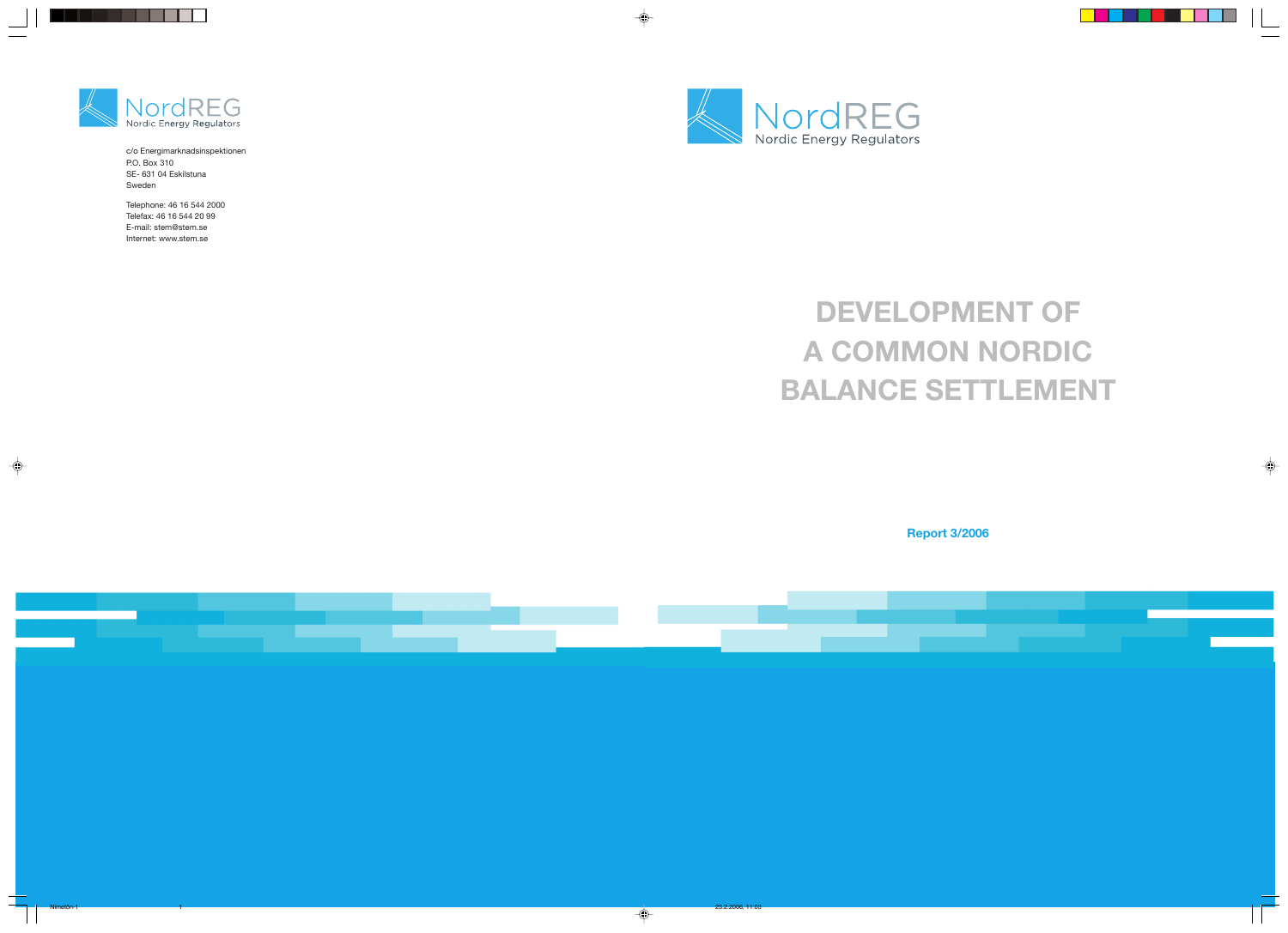# **DEVELOPMENT OF A COMMON NORDIC BALANCE SETTLEMENT**

Nordic Energy Regulators - NordREG 2006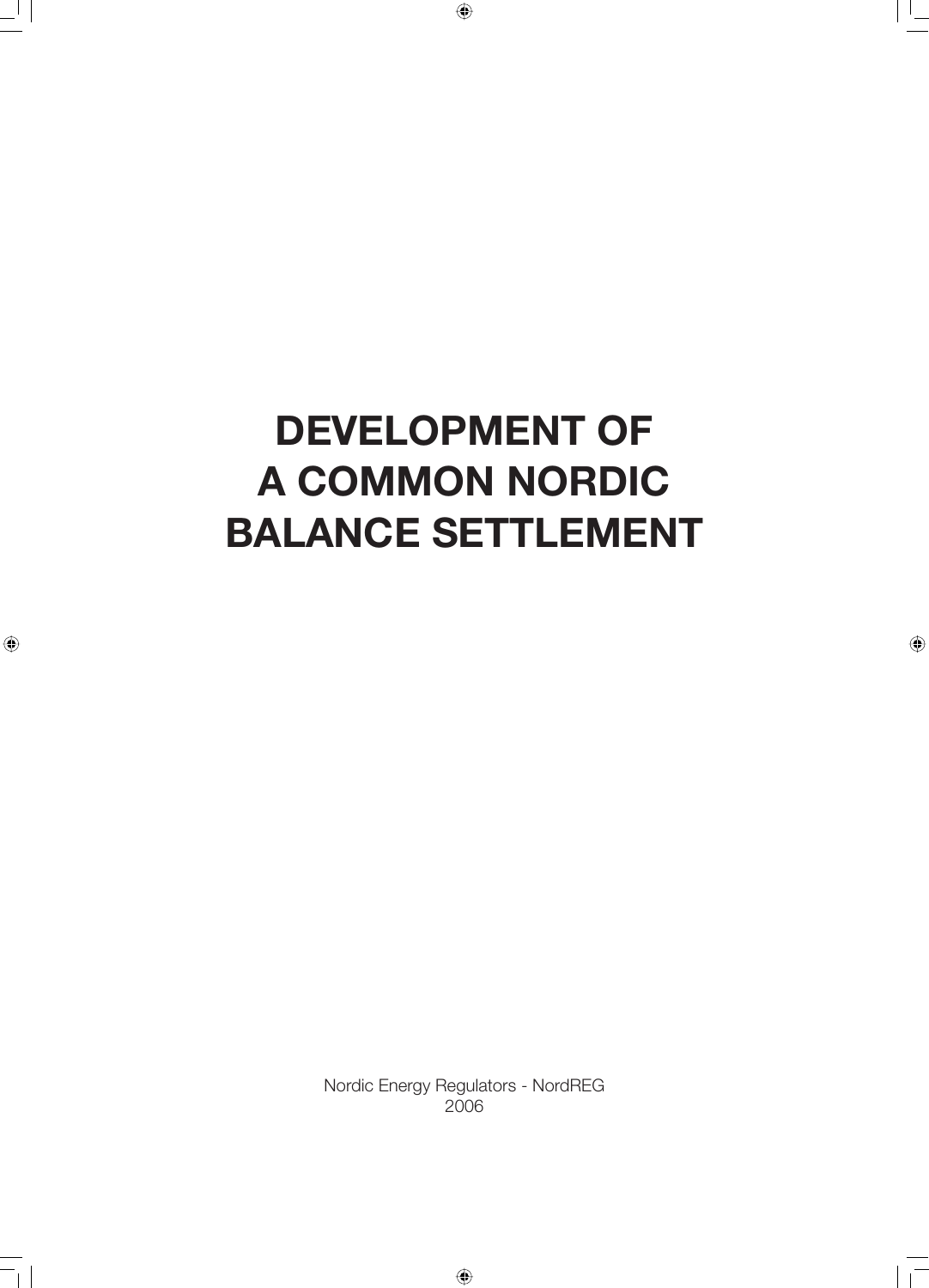## **Report 3/2006**

NordREG c/o Energimarknadsinspektionen P.O. Box 310 SE- 631 04 Eskilstuna Sweden

Telephone: 46 16 544 2000 Telefax: 46 16 544 20 99 E-mail: stem@stem.se Internet: www.stem@stem.se

February 2006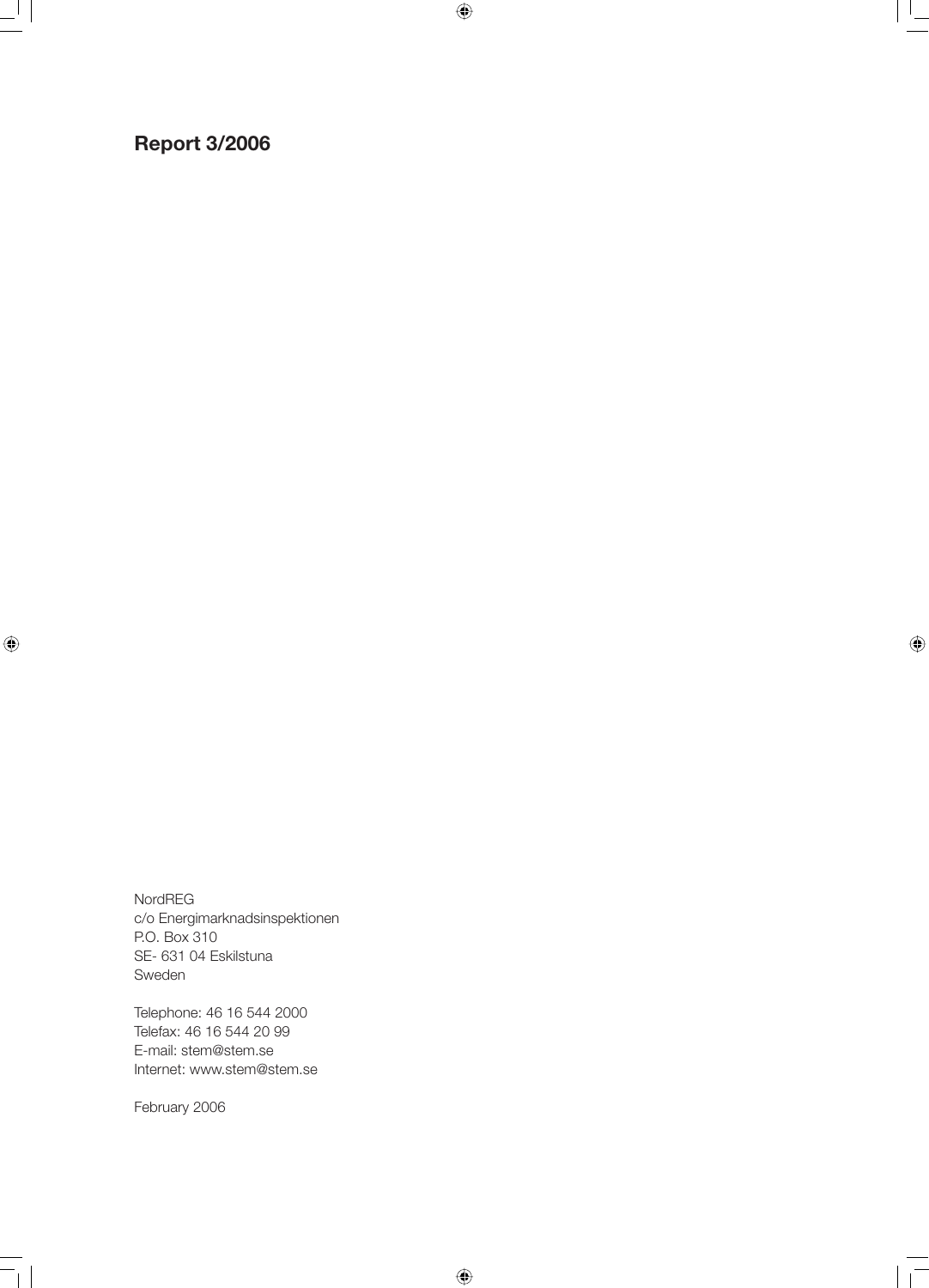## **Table of contents**

|  |                  | <b>1 DEVELOPMENT OF A COMMON NORDIC BALANCE</b><br><b>SETTLEMENT - SUMMARY AND CONCLUSIONS</b> | 4  |
|--|------------------|------------------------------------------------------------------------------------------------|----|
|  |                  | <b>2 BACKGROUND</b>                                                                            | 6  |
|  | 2.1              | <b>General background</b>                                                                      | 6  |
|  | 2.2              | Objective of the balancing working group                                                       | 6  |
|  |                  | 2.3 Work of the balancing working group                                                        | 8  |
|  |                  | <b>3 DIFFERENCES IN NORDIC BALANCE SETTLEMENT</b>                                              | 9  |
|  | 3.1              | <b>Purpose of balance settlement</b>                                                           | 10 |
|  | 3.2              | <b>Cost-base for balance settlement</b>                                                        | 10 |
|  | 3.3 <sub>2</sub> | <b>Model for pricing of imbalances</b>                                                         | 11 |
|  | 3.4              | Imbalance pricing in shortage situations                                                       | 12 |
|  | 3.5              | <b>Balance plans and calculation of imbalances</b>                                             | 13 |
|  | 3.6              | Metering requirements, load profile systems and                                                |    |
|  |                  | demands on data systems                                                                        | 14 |
|  | 3.7              | Management of measurement corrections from network                                             |    |
|  |                  | operators                                                                                      | 15 |
|  | 3.8              | Invoicing and terms of payment                                                                 | 17 |
|  |                  | 3.9 Collaterals and guarantees                                                                 | 17 |
|  |                  | 3.10 Organisational requirements on balance responsible parties                                | 18 |
|  |                  | 3.11 Legal framework and supervision                                                           | 20 |
|  |                  | <b>4 INTERVIEWS AND COMMENTS</b>                                                               |    |
|  |                  | <b>FROM MARKET PLAYERS</b>                                                                     | 25 |
|  | 4.1              | <b>Denmark</b>                                                                                 | 25 |
|  |                  | 4.2 Finland                                                                                    | 28 |
|  |                  | 4.3 Norway                                                                                     | 31 |
|  |                  | 4.4 Sweden                                                                                     | 33 |
|  |                  | 4.5 Comments from workshop 9 January 2006                                                      | 37 |
|  |                  | <b>5 VISION AND TASKS FOR THE DEVELOPMENT OF</b>                                               |    |
|  |                  | A COMMON NORDIC BALANCE SETTLEMENT                                                             | 39 |
|  |                  | 5.1 Towards a vision                                                                           | 39 |
|  | 5.2              | Road map to a common Nordic balance settlement                                                 | 40 |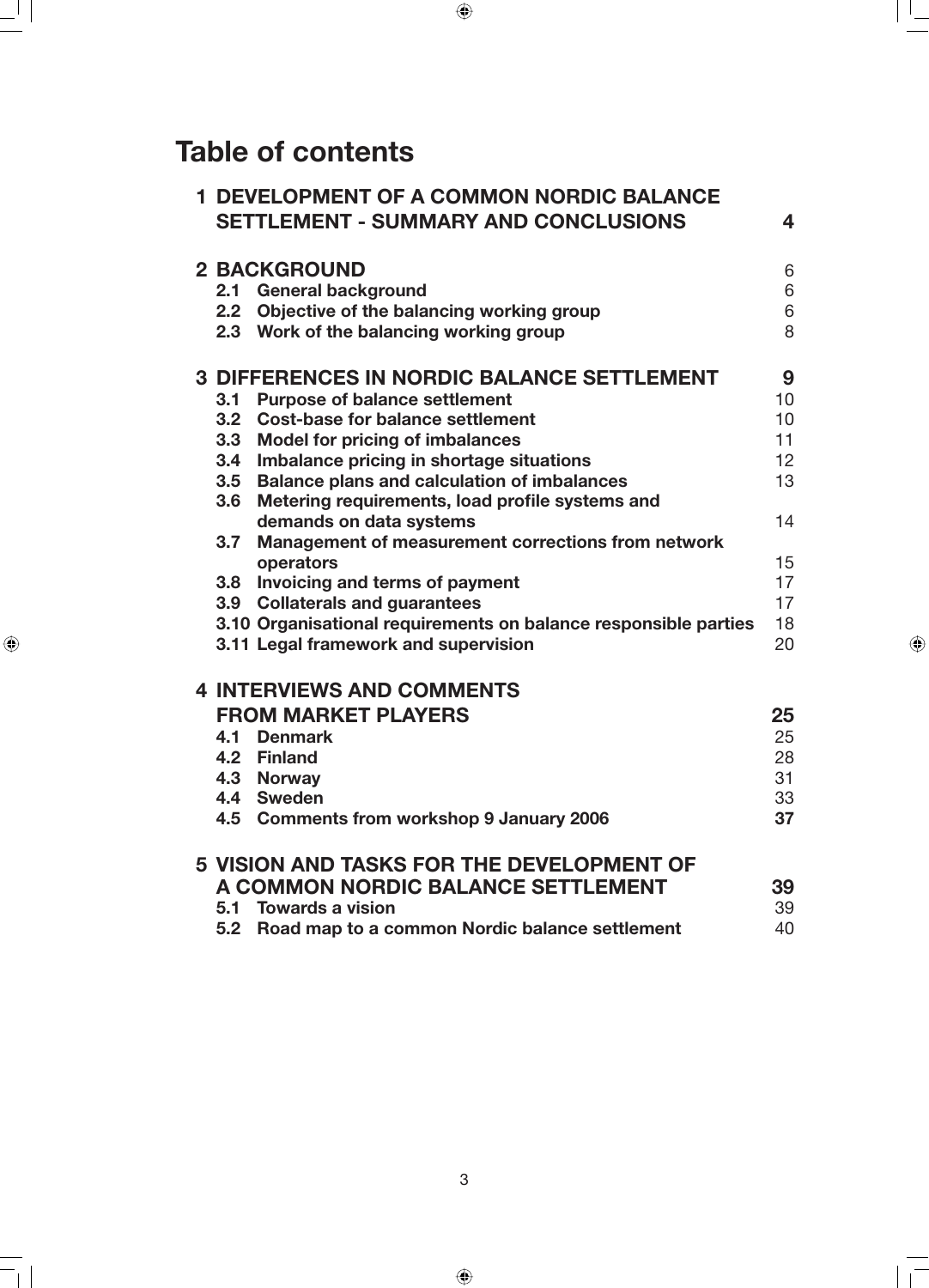## **1 Development of a common Nordic balance settlement summary and conclusions**

NordREG finds it essential for the customers that a common integrated end-user electricity market is developed and that all end-users are able to take part in the Nordic market. A common Nordic balance settlement is one important part of such a change. However, attention has to be paid to the comments in the workshop on 9 January 2006 that a badly designed common system is worse than well-designed national systems. It is thus important that the change to a common balance settlement is so thoroughly investigated that the common system gives a basis for a well-functioning market. An important basis for such a change is an agreed vision for the process.

#### *Vision:*

NordREG proposes the following framework for the development of a common Nordic balance settlement:

The present different systems for balance settlement shall by the year 2010 be replaced by a common Nordic balance settlement.

This means that:

- It will be possible for a supplier to sell to the whole Nordic market from one legal entity and using only one system for customer management and reporting.
- The common Nordic balance settlement will be designed in such a way that it contributes to a well functioning market. This means for example that it will be attractive even for small suppliers and some end-users to be balance responsible parties.

#### *Road map to a common Nordic balance settlement:*

When the vision is agreed, the first phase of the work can be executed. It is feasible that the first phase is focused on those present differences that are most decisive for fulfilment of the vision. NordREG recommends that the following issues shall be discussed and agreed in co-operation between NordREG, Nordel and relevant stakeholders in the first phase:

- A common definition of balance settlement and the purpose of a common balance settlement.
	- $\circ$  The definition shall include how the common Nordic balance settlement shall interact with the balance control and the balance regulation of the interconnected power system and the balance settlement between countries performed by the TSOs.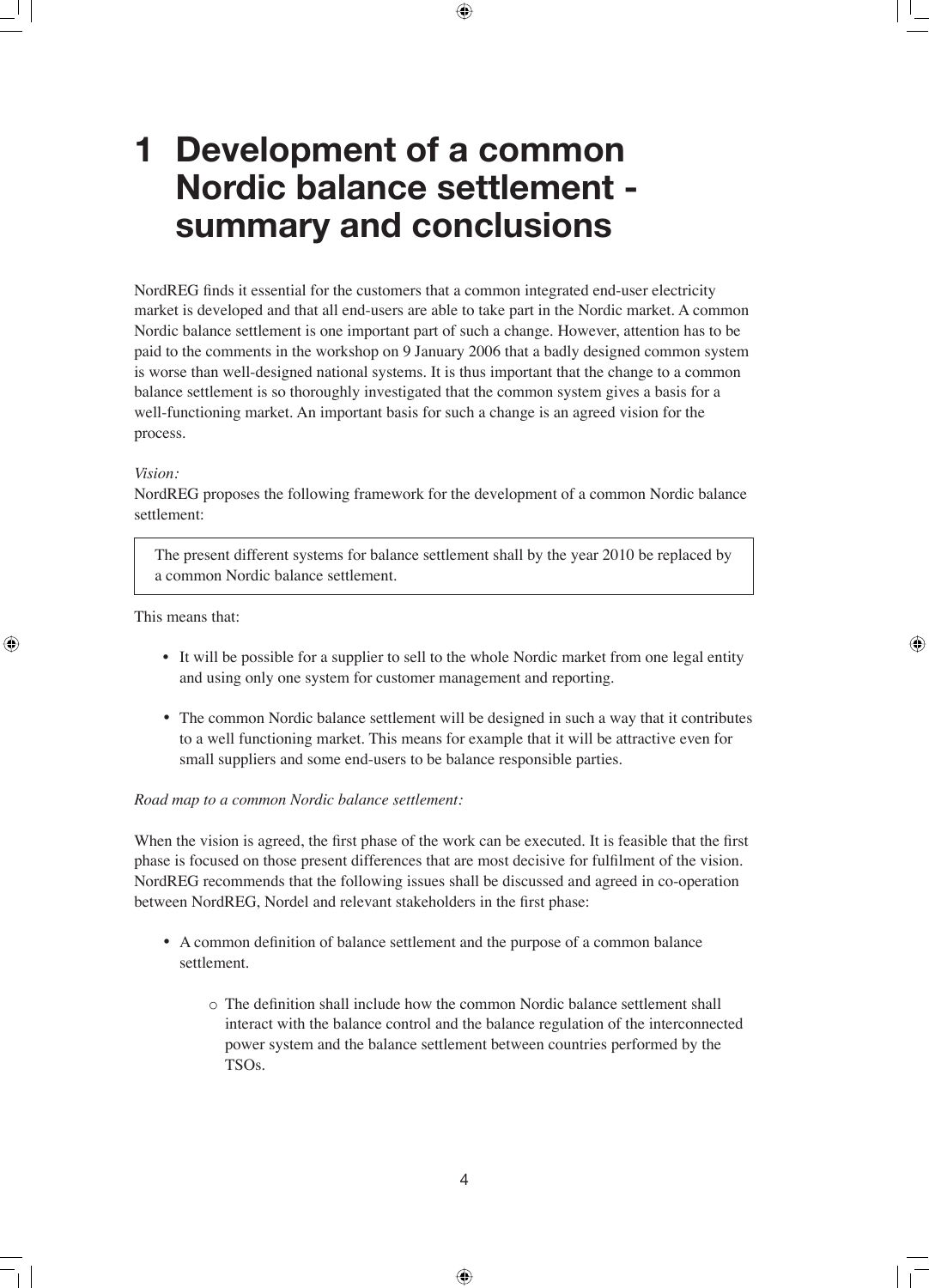- To define the cost-base for balance settlement
	- $\circ$  The definition should include the cost-base for common Nordic balance settlement in relation to other system responsibility costs.
	- o The core activities of system responsibility have also been analyzed by NordREG.
- To define the concept of imbalance and to decide how to allocate the costs of balancing.
- To choose the model for pricing the imbalances
	- $\circ$  It is important to find a balance between inter alia the need for simplicity and the need for incentives to reduce imbalances.
- To decide on the number of balances that shall be planned and settled.
	- o NordREG comprehends that there are advantages for vertically integrated companies if they can net their imbalances. These advantages might be reduced and competition enhanced if the balance settlement includes separate consumption imbalances and separate production imbalances per Elspot area.
- It is difficult and costly to harmonize the area of metering value processing requirements and data systems, but it is crucial that it is done in order to have a common Nordic retail market. Therefore it is important that a road map for the necessary harmonisation and standardisation of these differences is agreed in the first phase.
	- o The difference in load profile systems is a obstacle for a harmonised balance settlement regarding customers without hourly measurements.

After these issues have been discussed and agreed, it is possible to decide a plan for the further work aiming at implementation of a common Nordic balance settlement, which will also include necessary changes in the legal and regulatory framework.

NordREG believes that the fulfilment of the vision is facilitated if there is appropriate time for thorough discussions in the first phase. Year 2007 can be a feasible control station for decisions regarding the further work aiming at implementation of a common Nordic balance settlement.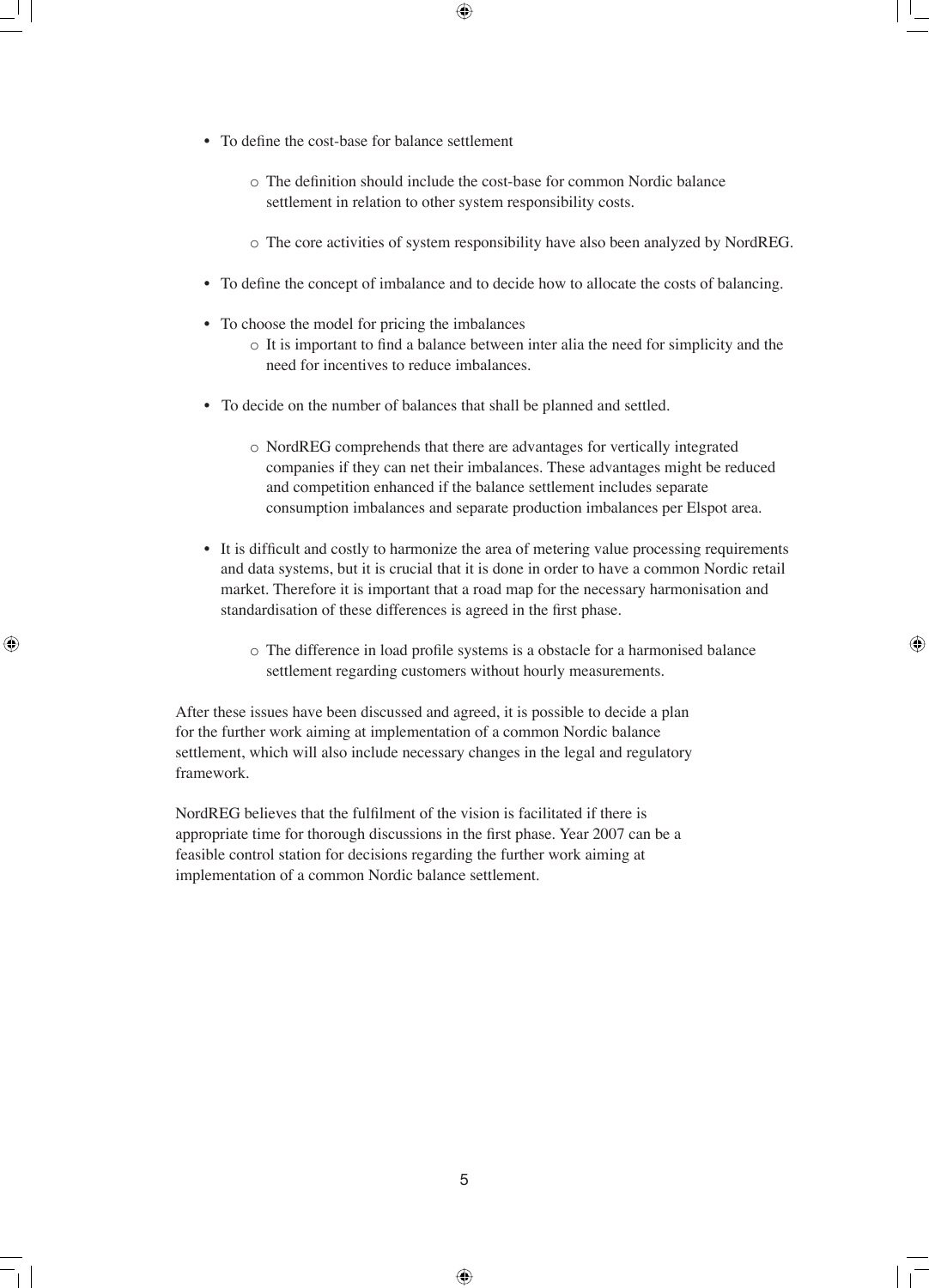## **2 Background**

## **2.1 General background**

The Nordic Energy Regulators (NordREG) set in its Work Programme for the year 2005 four strategic objectives for its work regarding the Nordic electricity market. The strategic objectives are the following: 1) A truly common Nordic retail market with free choice of supplier, 2) A well-functioning wholesale market with competitive prices, 3) Reliable supply and 4) Efficient regulation of TSOs.

Under the strategic objective of "A truly common Nordic retail market with free choice of supplier" four tasks were stated. These are 1) To develop a common balancing management and settlement system, 2) To develop easy and harmonised procedures for all customers switching supplier, 3) To ensure adequate level of transparency in the market and 4) To create harmonised criteria for unbundling to ensure neutrality.

In the Work Programme 2005, two working groups were established to review the issues "To develop easy and harmonised procedures for all customers switching supplier" and "To develop a common balancing market".

The Nordic energy ministers in their meeting in Greenland in August 2005 set the objectives for the further development of the Nordic electricity market. These objectives and the related tasks were commissioned to the Nordic transmission system operators, ministries, regulators and other relevant authorities. A task commissioned to NordREG was the prerequisites for the development of an integrated Nordic retail market.

The customer switching group finished its work in September 2005 with the report "Supplier" switching in the Nordic countries – current practices and recommendations for the future development". A new group was created, the retail market working group. The retail market group identifies the various obstacles which prevent the formation of a truly integrated Nordic electricity retail market and proposes recommendations for future work. The balancing working group deals with one already identified main obstacle, namely differences in balance settlement. Both the working groups aim at giving momentum to the development of a truly common Nordic retail market with free choice of supplier. According to the timetable set by the ministers, the prerequisites for the development of an integrated Nordic retail market shall be reported by NordREG at latest 1 March 2006.

## **2.2 Objective of the balancing working group**

The TSOs in the Nordic countries have the overall responsibility for the momentary balance between the total supply and the total consumption of electricity. The day before the operational day, balance plans are reported by the balance responsible parties. Imbalances and frequency deviations occur if the generation does not match the consumption at a given time. The TSOs meet small deviations by automatic reserves. More substantial deviations are manually handled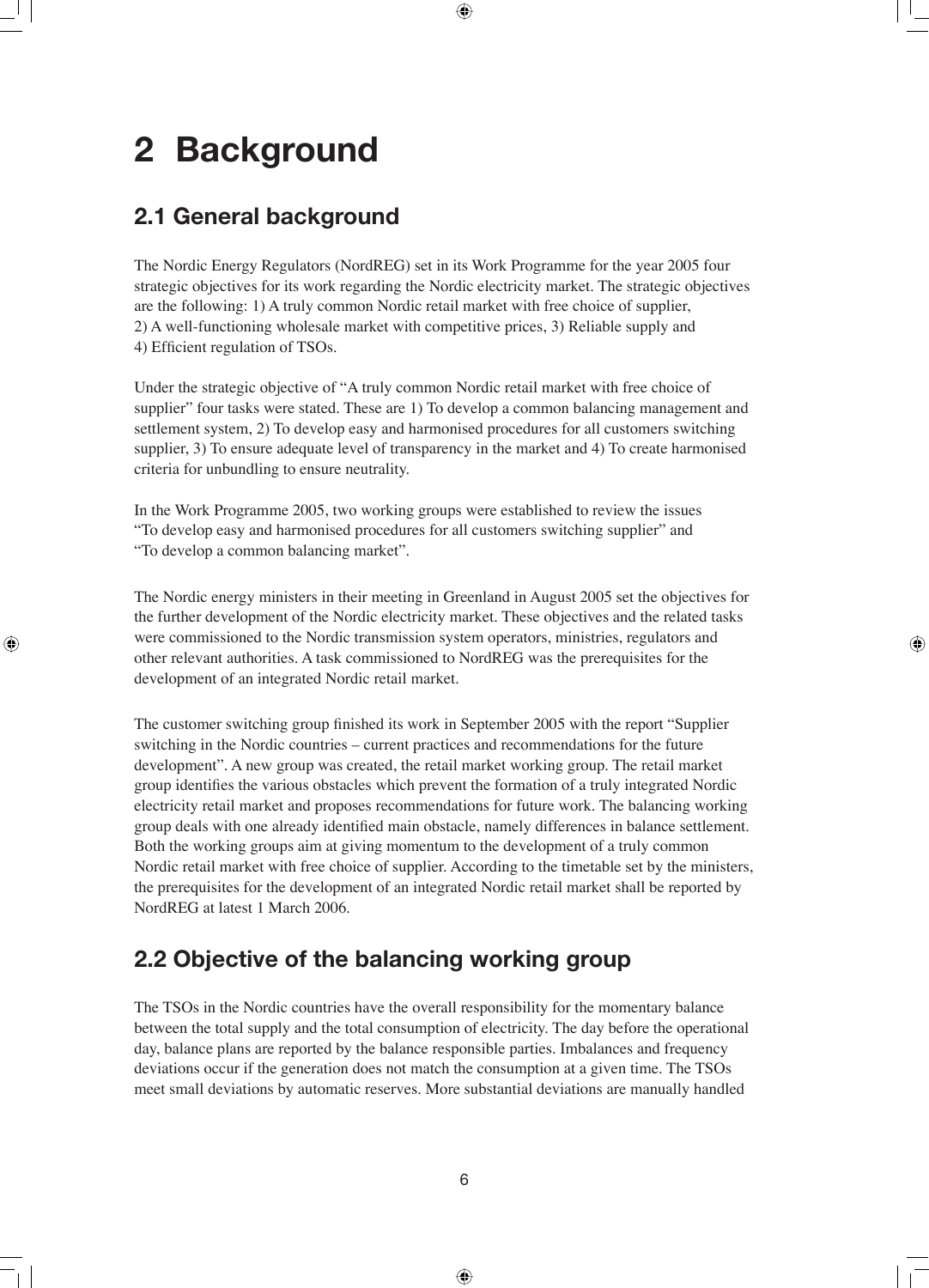in the regulation market. Imbalances between planned and real consumption and production are calculated and financially settled for each balance responsible party in the balance settlement.

There is now a common Nordic regulation market and the Nordel system operation agreement results in a balance control and balance regulation of the interconnected power system that is much harmonised. Since September 2002, bids from Nordic market participants with available regulating capacity are entered into a common price list in the common Nordic Operational Information System (NOIS).

One main obstacle to the development of a truly common Nordic retail market is however that there are differences between the countries in the systems for balance settlement.

Nordel stated in its report last winter to the Nordic Council of Ministers that differences in the balance settlement create a threshold for the market players to expand their activities to other countries. Because of the differences, the market players have to establish different administrative procedures in different countries leading to extra costs. The extra costs may be a barrier for the newcomers and an obstacle for the development of a Nordic retail market. This is contributing to one fundamental deficiency of the market; e.g. lack of a true Nordic market at retail level. There is according to Nordel a well established wholesale market in the Nordic countries, but the opportunities for medium and small-scale end-users are largely limited to local markets.

The Nordic Council of Ministers has commissioned a study on the possible creation of a common Nordic TSO. If the countries decide to create a common Nordic TSO a common Nordic balance settlement has to be developed. Does this imply that the development of a common balance settlement has to await the creation of a common TSO or is it possible to develop a common balance settlement irrespective of the attitudes to a common Nordic TSO? The balancing working group has chosen to assess if there is such a possibility.

The chosen objective of the balancing working group is to formulate a vision for a common Nordic balance settlement and to describe important bricks in such a vision. A roadmap shall be provided for the further development. The aim is to give momentum to the development of a truly common Nordic retail market with free choice of supplier. If a principal decision thereafter is taken, detailed work regarding the development of common balance settlement can be pursued by the TSOs, authorities and other relevant actors. In this process the following issues are to be addressed:

- identify the purpose of, and possible gains of a common balance settlement system,
- identify associated arrangements which may be affected by alternative solutions for common balancing, such as the working of the TSOs and Nord Pool,
- examine the effects for the suppliers as well as the large customers (that may be or become active on Nord Pool),

According to Elmarknadsgruppen's report to the Nordic Ministers at the meeting in Greenland, Nordel is given the task of investigating the development of a common balance service and how the cost base for balance services should be harmonised. According to Elmarknadsgruppen,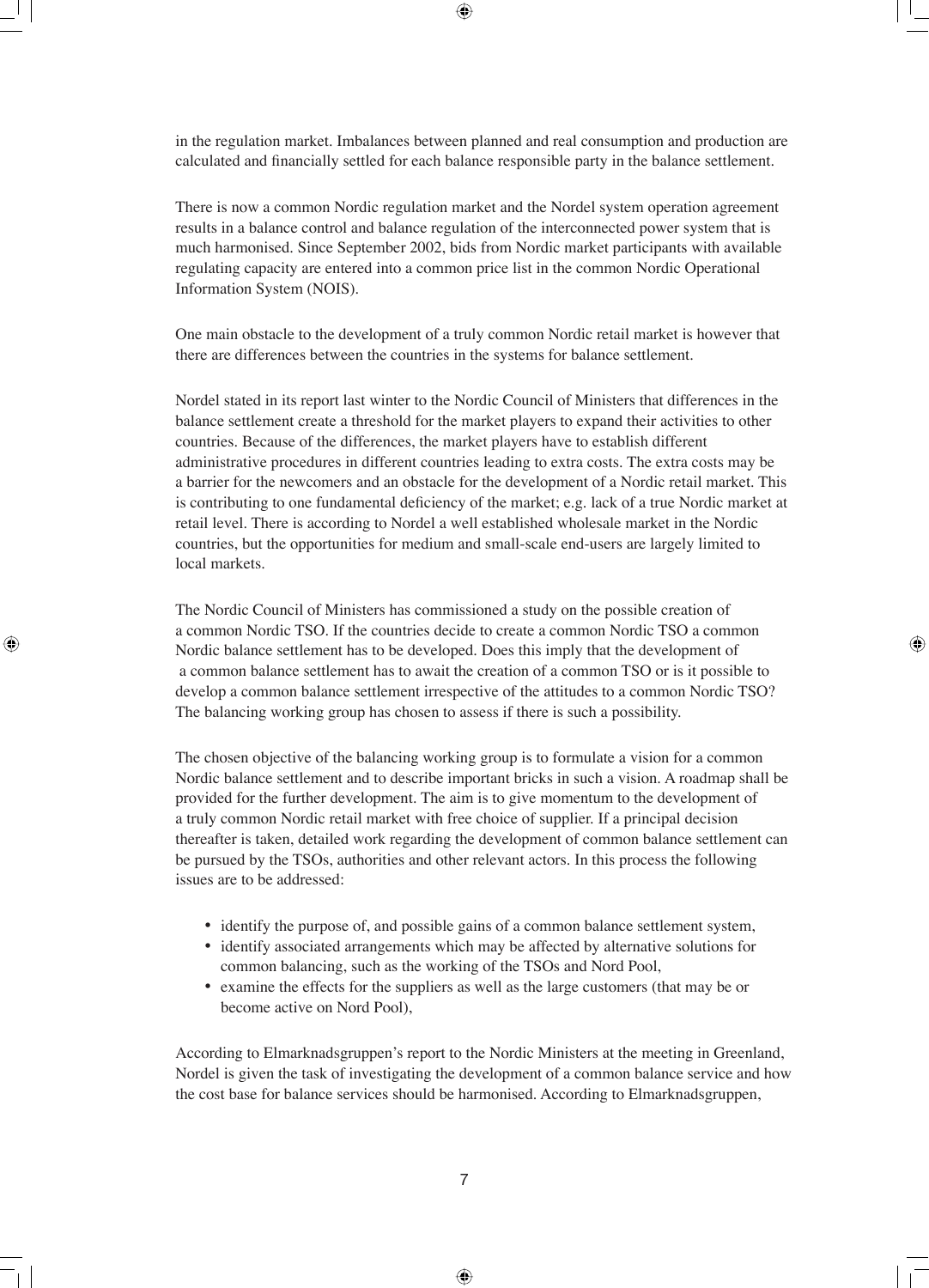Nordel should consult NordREG in this matter. The NordREG balancing working group has also the task to give input to that consultation process.

## **2.3 Work of the balancing working group**

The participants in the balancing working group have been Margareta Bergström, project leader (Energimarknadsinspektionen, EMI), Bente Danielsen (Energitilsynet), Ritva Hirvonen (Energiamarkkinavirasto, EMV) and Toril Naustvoll Gange and Olav Kolbeinstveit (Norges vassdrags- og energidirektorat, NVE). The group has been supported by a consultant, Björn Hagman, Hagman Energy AB.

Present problems with balance settlement and earlier work relating to the harmonisation of balance settlement have been identified and analysed. The European regulators are within ERGEG studying the balancing markets and the providing of ancillary services. Members of the group are participating in that work but issues regarding balance settlement are yet not studied. Interviews have been performed with market players in order to hear their views regarding Nordic balance settlement and the development of a truly common Nordic retail market. Important bricks in a common balance settlement have been discussed by the group.

A workshop for invited stakeholders was held in Stockholm on the 9th of January 2006 together with the retail market working group in order to discuss the interim results of the work done so far and to enable the exchange of views and information before the finalisation of the reporting.

The report presented by the balancing working group was approved by the NordREG Board at their meeting on the 15th of February.

The first section in this report gave a short summary containing the main conclusions and proposals for further work.

This section is about the task and work of the balancing working group.

Section 3 describes the differences in balance settlement between the Nordic countries.

Section 4 summarizes interviews with market players in the Nordic countries regarding common Nordic retail market and balance settlement. It includes also comments from market players at the workshop held in Stockholm on the 9th of January 2006 together with the retail market working group.

Section 5 formulates a vision for a common Nordic balance settlement, describes the important bricks in such a vision and the existing barriers to the realisation of the vision.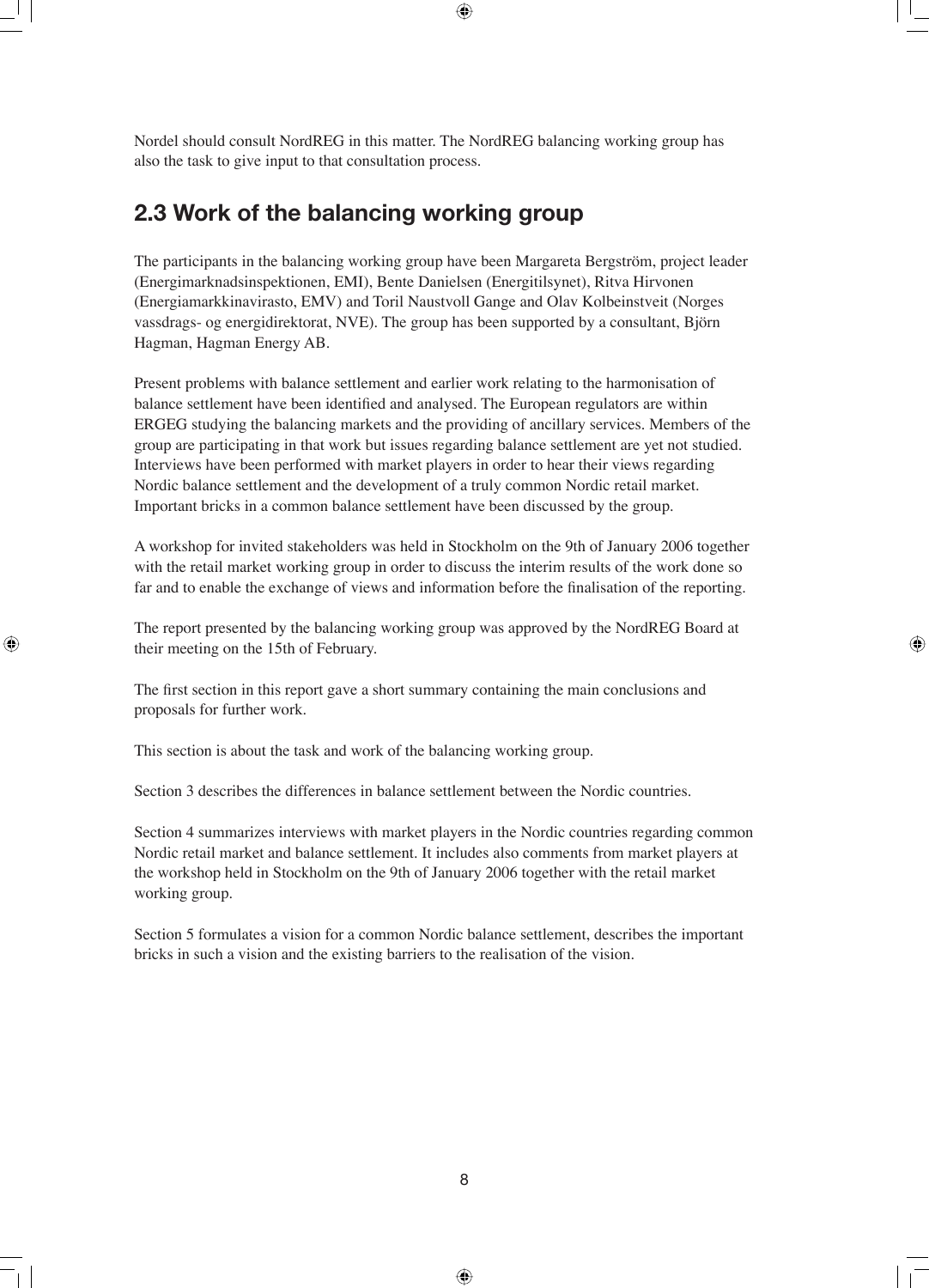## **3 Differences in Nordic balance settlement**

The issue of balance settlement has been divided in eleven areas in order to give a basis for the description of the present differences and the analysis of feasible development of a common Nordic balance settlement. The following areas have been chosen:

- Purpose of balance settlement
- Cost-base for balance settlement and fee structure
- Model for pricing of imbalances
- Imbalance pricing in shortage situations
- Balance plans and calculation of imbalances
- Metering requirements, load profile systems and demands on profile systems
- Management of measurement corrections from network operators
- Invoicing and terms of payment
- Collaterals and guarantees
- Organisational demands on balance responsible parties
- Legal framework and supervision

The following table summarizes some of the differences between the countries.

|                                                        | <b>Finland</b>                                                  | <b>Sweden</b>                                                         | <b>Denmark</b>                                                        | <b>Norway</b>                                         |
|--------------------------------------------------------|-----------------------------------------------------------------|-----------------------------------------------------------------------|-----------------------------------------------------------------------|-------------------------------------------------------|
| <b>Major cost-base differences</b>                     | Includes parts<br>of the costs<br>for disturbance<br>reserves   | Includes parts<br>of the costs for<br>disturbance<br>reserves         | No such costs                                                         | No such costs                                         |
| <b>Pricing models</b>                                  | $Two-price$                                                     | $Two-price$                                                           | $Two-price$                                                           | $One-price$                                           |
| <b>Special pricing in shortage</b><br>situations       | Yes                                                             | Yes                                                                   | N <sub>o</sub>                                                        | No                                                    |
| <b>Number of imbalances</b>                            | Single balance                                                  | Three balances:<br>- Production<br>- Consumption<br>- Total           | Three balances:<br>- Production<br>- Consumption<br>- Trade           | Single balance                                        |
| <b>Profiles</b>                                        | One profile<br>per customer<br>group for non<br>local suppliers | One profile per<br>grid, shares<br>calculated per<br>bal. resp. party | One profile per<br>grid, shares<br>calculated per<br>bal. resp. party | One profil<br>per grid,<br>calculated<br>per customer |
| <b>Number of balance responsible</b><br><i>parties</i> | 23                                                              | 39                                                                    | 39                                                                    | 137                                                   |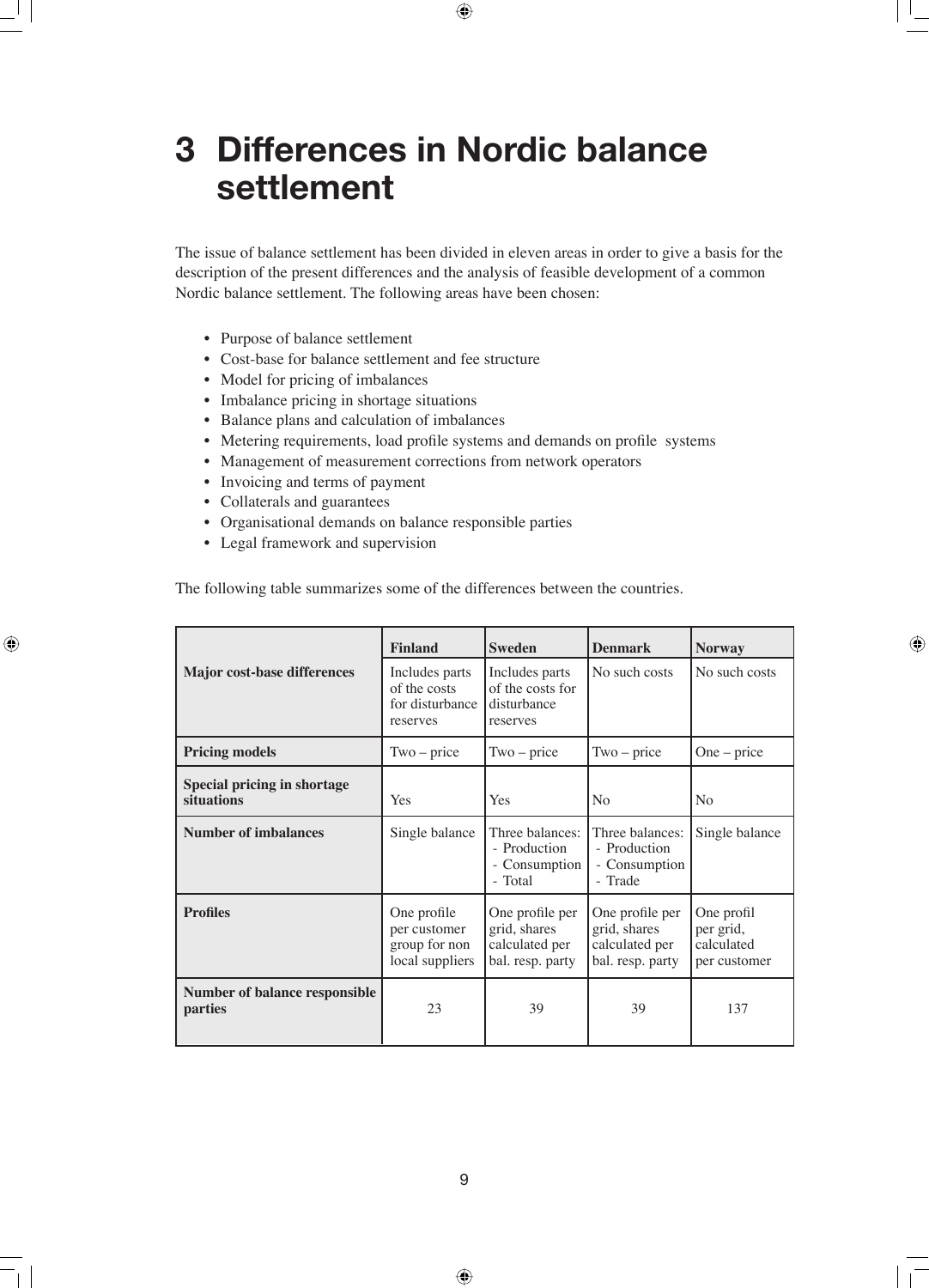## **3.1 Purpose of balance settlement**

The purpose of balance settlement is in all Nordic countries to settle the imbalances that are the result of electricity deliveries between the parties in the electricity market. The system operators perform two types of balance settlement.

The first is the balance settlement between the countries. Balance power between two countries is priced and settled according to the Nordel System Operation Agreement. Since September 2002, bids from market participants with available regulating capacity are entered into a common price list in the common Nordic Operational Information System (NOIS). There is now a common regulation market and the system operation agreement results in a balance control and balance regulation of the interconnected power system that is much harmonised. Remaining differences between the Nordic countries in balance control and balance regulation are not further analysed in this report

The balance settlement inside the countries is a settlement between the system operators and the balance responsible parties. This settlement is governed by national balance agreements. The balance agreements also describe how the balance responsible parties can participate in the regulation power market. There are different descriptions of the purpose of balance settlement e.g. regarding the importance of reducing imbalances in order to enhance operational security v.s. simplicity in the national balance agreements.

## **3.2 Cost-base for balance settlement**

The pricing of imbalances will be described in the next section. The fee structure includes also other fees. Differences in fee structures between the Nordic countries reflect differences in the cost-base for balance settlement.

*Denmark:* After conclusion of a balance agreement, the balance responsible party shall pay an initial fee of 25 000 DKK. An annual fee of 100 000 DKK shall also be paid.

In Denmark there is a special system tariff paid by network users for financing costs for system responsibility. Balance responsible parties pay only for balance settlement. The surplus from the two-price system for balance pricing is used to reduce the system tariff.

*Finland:* A balance responsible party pays a fixed monthly fee of EUR 1 000 per month and a volume fee of EUR 0.7 per MWh balance power purchased or sold from Fingrid.

The fees and the surplus from the two-price system for balance pricing finance balance management, balance settlement and about 10 % of the costs for disturbance reserves. Remaining costs for disturbance reserves are financed via the grid tariff.

*Norway:* There is a volume fee of NOK 0.60 per MWh purchase or sale of regulating power. The total turnover of regulating power is about 8 TWh per year. Balance responsible parties pay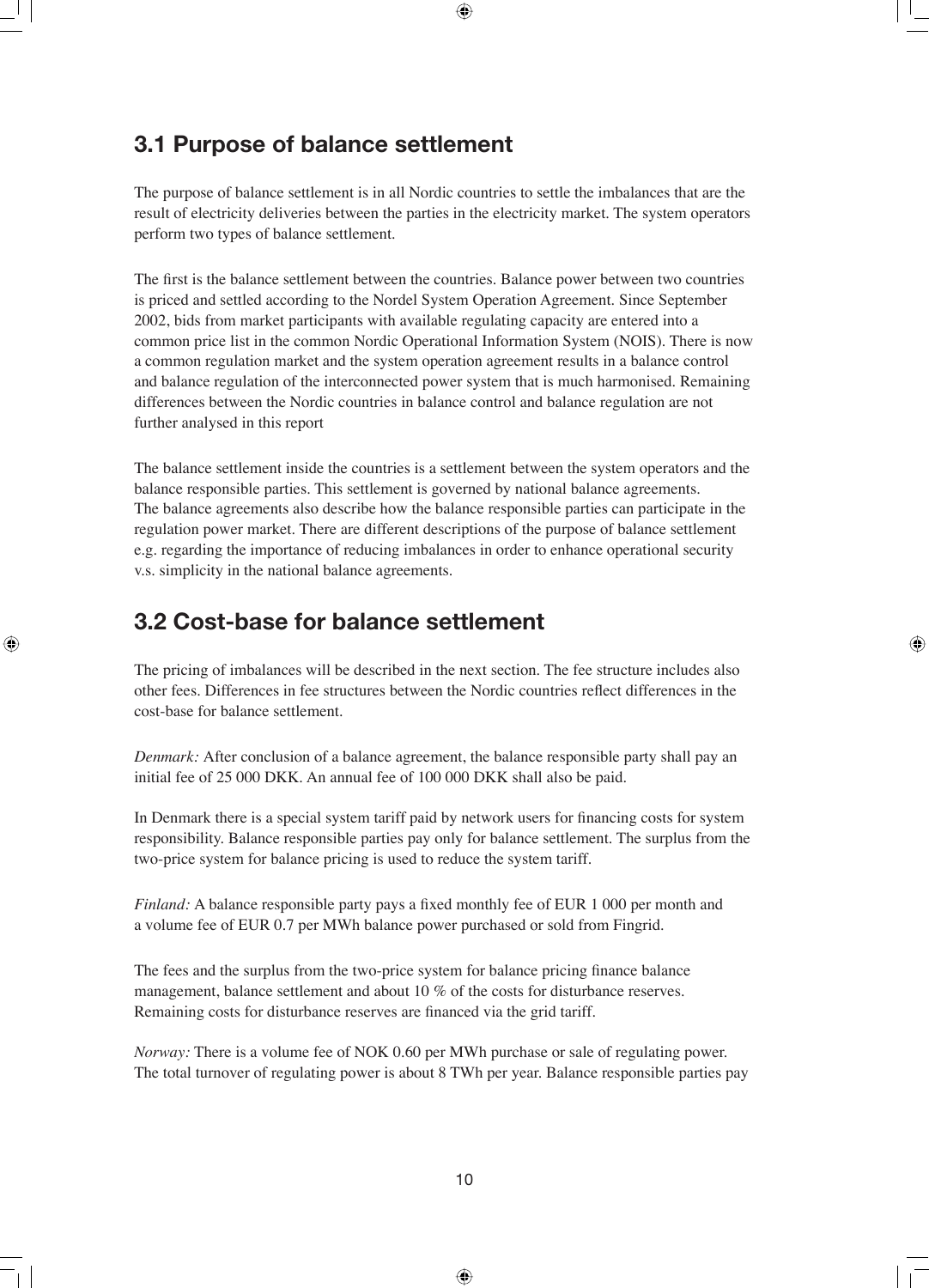also special fees of NOK 365 for each consumption- and production-component and for each counterpart in bilateral contracts.

The purpose of the fees is to finance the costs for balance settlement. There is a special annual account for the balance settlement business. All other costs for system responsibility are financed from the grid tariff.

*Sweden:* A balance responsible party pays a basic fee of SEK 0.5 per MWh total consumption and total production respectively. The volume fee on imbalances is SEK 1.0 per MWh. There is also a fee of SEK 500 twice per month for each reported counterpart in bilateral trade.

The income statement in the annual report of Svenska Kraftnät is divided up into the segments System Responsibility and Network. System Responsibility encompasses operations and expenses relating to primary and secondary regulation, parts of the disturbance reserve, balance control, balance settlement, Ediel and the temporary peak load reserve until February 2008. System Responsibility is financed by the surplus from the two-price system for balance pricing, the fees from the balance responsible parties and a special fee charged to those who use Ediel. The costs for the temporary peak load reserve are paid by the balance responsible parties via a supplementary fee of SEK 10 per MWh total consumption (excluding network losses) on weekdays between 06 hrs and 22 hrs during the period December – February.

Network is financed by the grid tariff and constraints and transit revenues. Network encompasses operations and expenses relating to the grid, interconnectors, network operation and control, parts of the disturbance reserve, counter trade and network losses.

## **3.3 Model for pricing of imbalances**

The model for pricing of imbalances is a one-price model in Norway and a two-price model in Denmark, Finland and Sweden.

In a one-price model the price for imbalances equals the regulation power market price. In Norway the regulation power market price is defined as the most expensive regulation in an up-regulation hour and the cheapest down-regulation in a down-regulation hour. When no regulation longer than 10 minutes has been done, the elspot price is used as the regulation power market price.

In a strict two-price model, as in most European countries, players with negative balance during the operational hour or half-hour pay the up-regulation price (the price for the most expensive up-regulation ordered) and players with positive balance pay the down-regulation price (the price for the cheapest down-regulation ordered).

The two-price model in Denmark, Finland and Sweden is modified in such a way that hours with both up- and down-regulation are classified as either up-regulation hours or downregulation hours depending on what type of regulation was predominant during the hour. If a balance responsible party has a positive balance during an up-regulation hour or a negative balance during a down-regulation hour, the elspot price is used instead of the regulation price.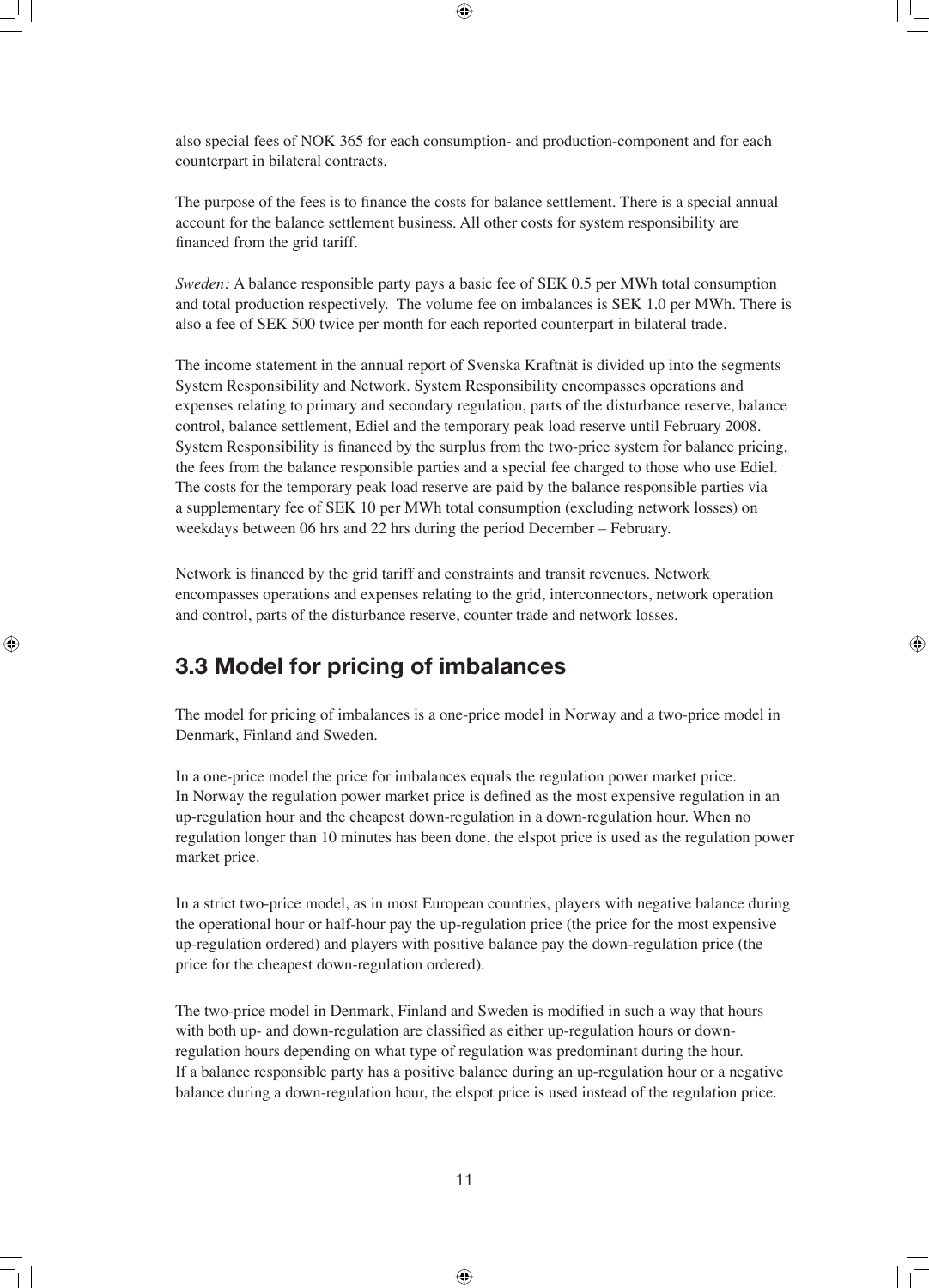Both models in the Nordic countries give the same prices for imbalances that are unfavourable for the system but different prices for imbalances that support the system. In the two-price model, imbalances that support the system are priced with the elspot price instead of the regulation power market price as in the one-price model.

A two-price model gives the balance responsible parties stronger economical incentives to plan themselves into balance by imposing more costs in average on balance responsible parties with imbalances. A one-price model facilitates for new and small players by pricing imbalances with the regulation market price (lower risk and simplified settlement). The advantage for big companies from pooling many customers is also smaller.

The two-price model gives the system operator an income from settling imbalances that normally is higher than the variable costs for regulation power (without taking into account the fixed costs for reserves) due to the asymmetric prices for positive and negative imbalances. The one-price model does not normally give the system operator a surplus from the regulation power market. Therefore the fixed costs of the system operator have to be financed in another way.

## **3.4 Imbalance pricing in shortage situations**

The only Nordic countries with special rules for pricing of imbalances in shortage situations are Finland and Sweden.

*Finland:* A power shortage is deemed to have occurred when Fingrid have activated its fast disturbance reserves because all available generation capacity in Finland is in use, all upregulation bids have been activated and it is not possible to obtain additional electricity from neighbouring countries. During power shortage, the price for negative imbalances is the highest of the price of the most recent up-regulation, the variable cost of gas turbine capacity used and the cost of other fast disturbance reserve used. A serious power shortage is deemed to have occurred when Fingrid needs to restrict consumption or disconnect loads without commercial agreements. The pricing of imbalances during serious power shortage is the same as the pricing during power shortage.

*Sweden:* If Svenska Kraftnät for balancing reasons has been forced to activate a part of the fast active disturbance reserve as a last resort, the up-regulation price shall be at least 10 000 SEK/ MWh (or the spot price if it is higher). When a plant that is part of the temporary peak load reserve is bid in as regulation power, the bid price shall be variable costs plus 8 000 SEK/MWh. The mark-up on variable costs shall be increased in the winter 2006/2007 to 11 000 SEK/MWh and in the winter 2007/2008 to 15 000 SEK/MWh. If Svenska Kraftnät has ordered forced load shedding, the up-regulation price shall be at least 20 000 SEK/MWh. If there are accepted up-regulation bids on higher levels, the up-regulation price shall be equal to the most expensive up-regulation ordered.

There is in the balancing agreement an exception for production imbalances in shortage situations. The cost for production imbalances in shortage situations caused by unplanned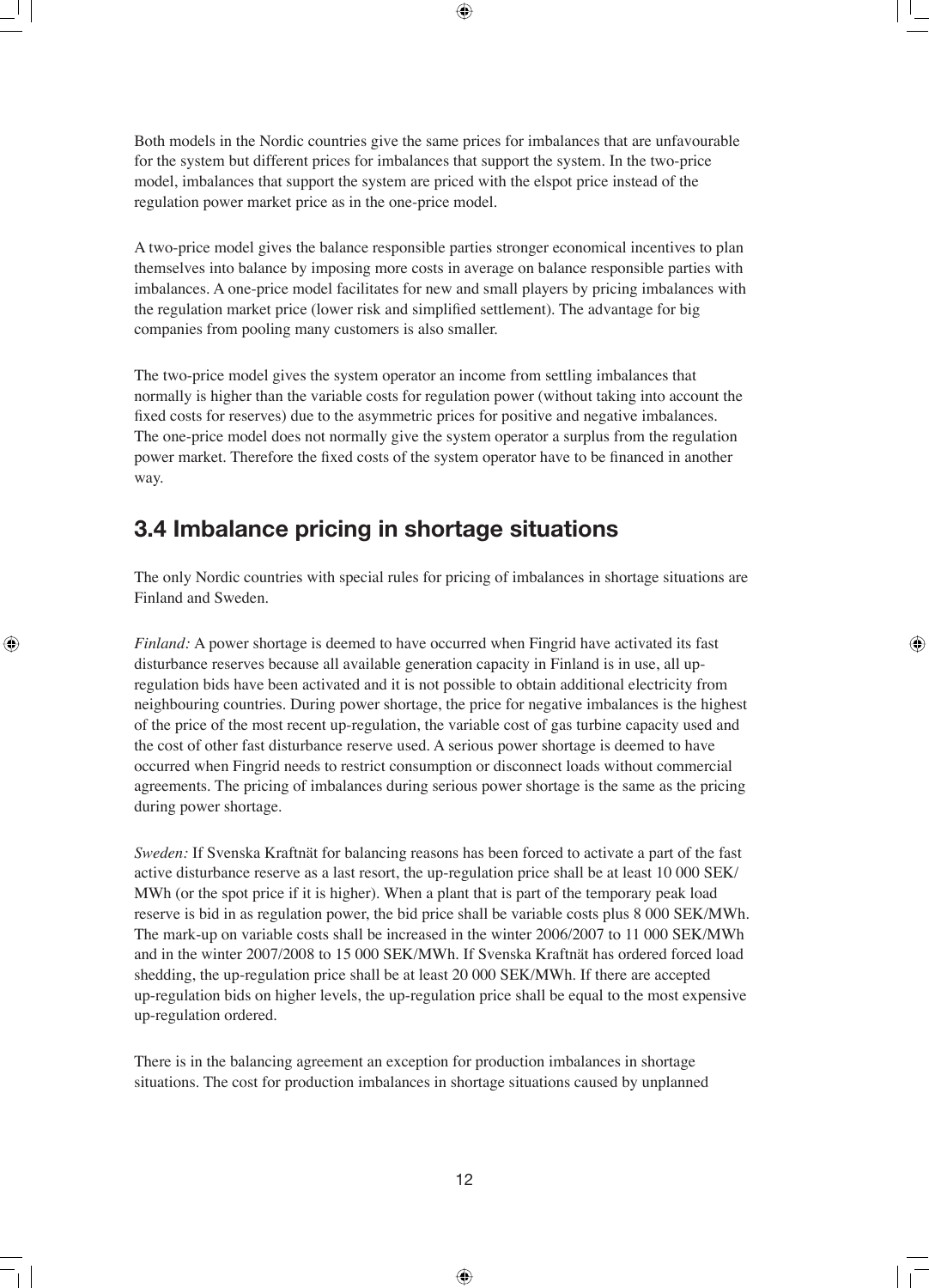stoppage or failure to start as a result of technical failure is 600 SEK/MWh or the own cost for Svenska Kraftnät (e.g. for gas turbine operation) if it is higher.

## **3.5 Balance plans and calculation of imbalances**

*Denmark:* No later than 15:00 the day before the operational day, the balance responsible part shall submit a balance plan prepared as a balanced hourly power schedule. The balance responsible party can adjust its balance plan provided acceptance by Energinet.dk. In Eastern Denmark, the balance plan can be adjusted in Elbas up to one hour before the operational hour.

There are separate balance plans in Denmark for consumption and production. Trade with other balance responsible parties shall be entered into the balance plans. The sum of each balance plan shall be zero for each hour.

The hourly differences between planned consumption and real consumption are balance power consumption. The hourly differences between planned production and real production are balance power production.

*Finland:* The balance responsible party shall provide Fingrid with a production plan for each hour no later than 17:00 (Finnish time) on the day precedent the delivery day. The balance responsible party shall supply Fingrid with updated information as the plans change. Changes to the production plans and bilateral trade affecting the balance responsible's balance shall be reported at the latest 20 minutes before the hour in question. Changing the production within the operational hour is allowed provided acceptance from Fingrid. Consumption plans are not presented from the balance responsible parties to Fingrid.

The distribution network operators shall organize balance settlement and information exchange concerning open supplies in their networks. The network operators shall report aggregate data to the balance responsible parties of the suppliers. The balance responsible parties shall organize balance settlement and information exchange relating to it on national and local networks and from the national network to the measurement points between a distribution network and another network concerning the open supplies they are balance responsible for.

Fingrid is the national balance power unit and settles the balances of the balance responsible parties. The balance difference between the national balance power unit and the balance responsible parties is the same as the balance difference between Finland and other countries. In Finland, production differences and consumption differences are netted in the hierarchical reporting and calculation of imbalances. There are no separate production and consumption imbalances in Finland.

*Norway:* The balance responsible parties report planned production and bilateral trade to Statnett. The figures on bilateral trade are being used as input for the balance settlement. Planned consumption is not reported by the balance responsible parties. The basis for Statnett's assessment of the situation in the operational hours to come is therefore not balance plans from the balance responsible parties but reported planned production, reported elspot trade with other countries and Statnett's forecast of the Norwegian consumption in different grid areas.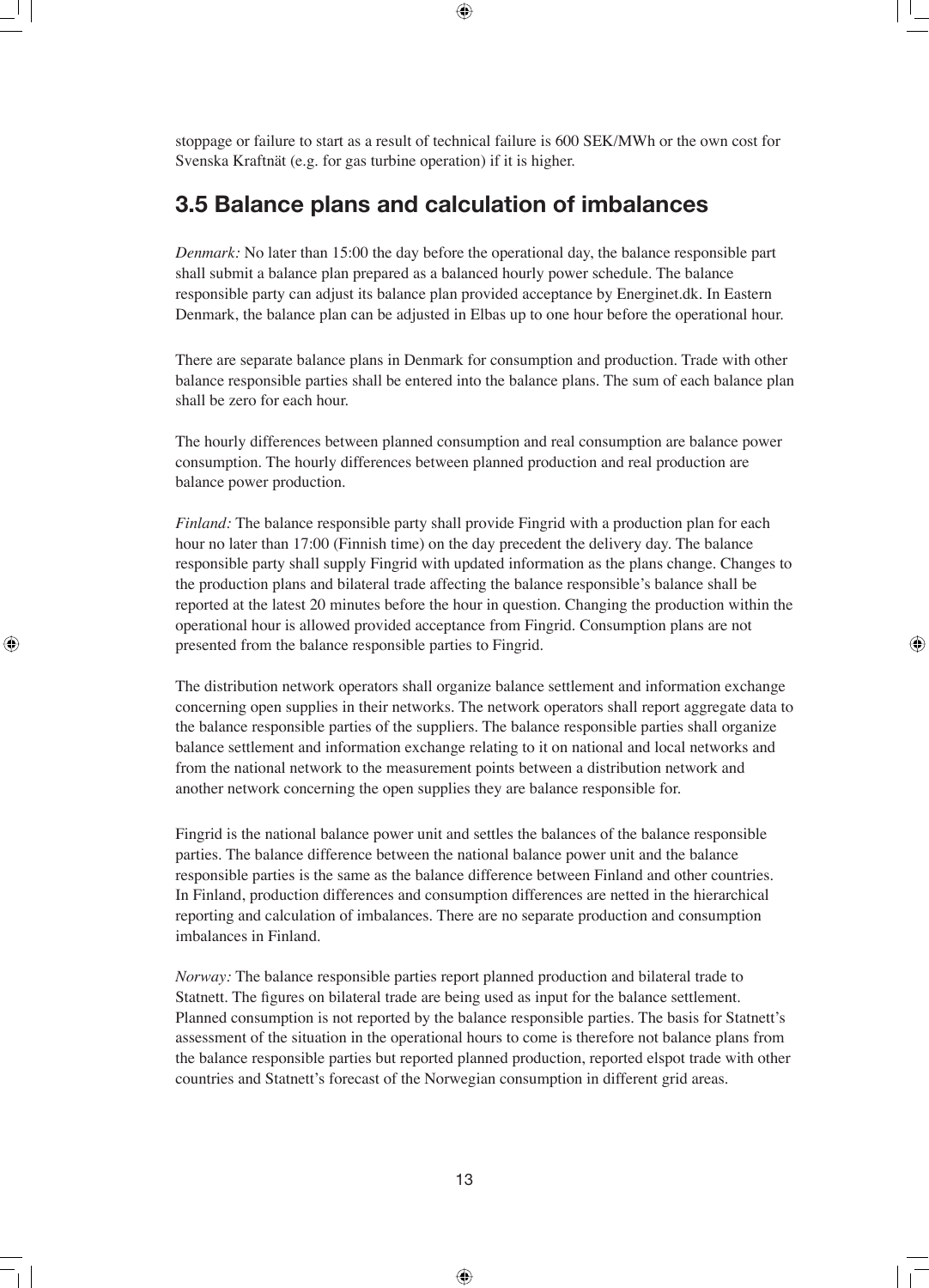The balance responsible parties with production plants shall report to Statnett before 19.00 about their own production schedules for each hour during the next day. The production schedules may be changed in accordance with decisions adopted by Statnett. Bilateral trade between balance responsible parties can be reported in advance for the coming week. Reported bilateral trade can be increased (but not decreased) after operational hour until balance settlement.

The reported real values from the network operators to Statnett are gross for production and consumption. However, Statnett calculates no separate production and consumption imbalances for the balance responsible parties.

*Sweden:* A balance responsible party shall report its balance plan no later than 16:00 the day before the operational day. Changes in the balance plan may be reported just before the operational hour. The balance plan includes for each hour production plan, consumption forecast, and agreed trade with other balance responsible parties. The balance between the three parts is planned balance.

The planned production of the balance responsible party is matched against its measured production. The difference is balance power – production.

The forecasted consumption of the balance responsible party is matched against its real total consumption. The difference is balance power – consumption.

There is no difference in the settlement regarding agreed trade with other balance responsible parties. The reason is that there are rules in the Swedish balance agreement – as in the Danish and Finnish balance agreements – how automatic corrections of data on agreed trade shall be done in the balance plan if two balance responsible parties give different data regarding agreed trade between them and they don't make corrections.

Planned balance in the balance plan is settled as balance power – planned. The reason for this third balance is to give the balance responsible parties an incentive to always plan themselves into balance in their balance plans.

## **3.6 Metering requirements, load profile systems and demands on data systems**

The retail market working group of NordREG has commissioned a survey of technical aspects of the Nordic retail markets. The focus of the study has been a comparative analysis of metering requirements, load profile systems and data systems. The study was done by VTT in cooperation with SINTEF, EnergiPiano and Carl Bro.

Differences in metering between the Nordic countries include different requirements for mandatory hourly metering and different requirements for the frequency of meter reading (especially from 2009 when Sweden demands at least monthly reading). There are also different definitions of the metering point ID, different requirements for the interfaces and different meter reading data formats. Furthermore, there are no common requirements regarding future meters.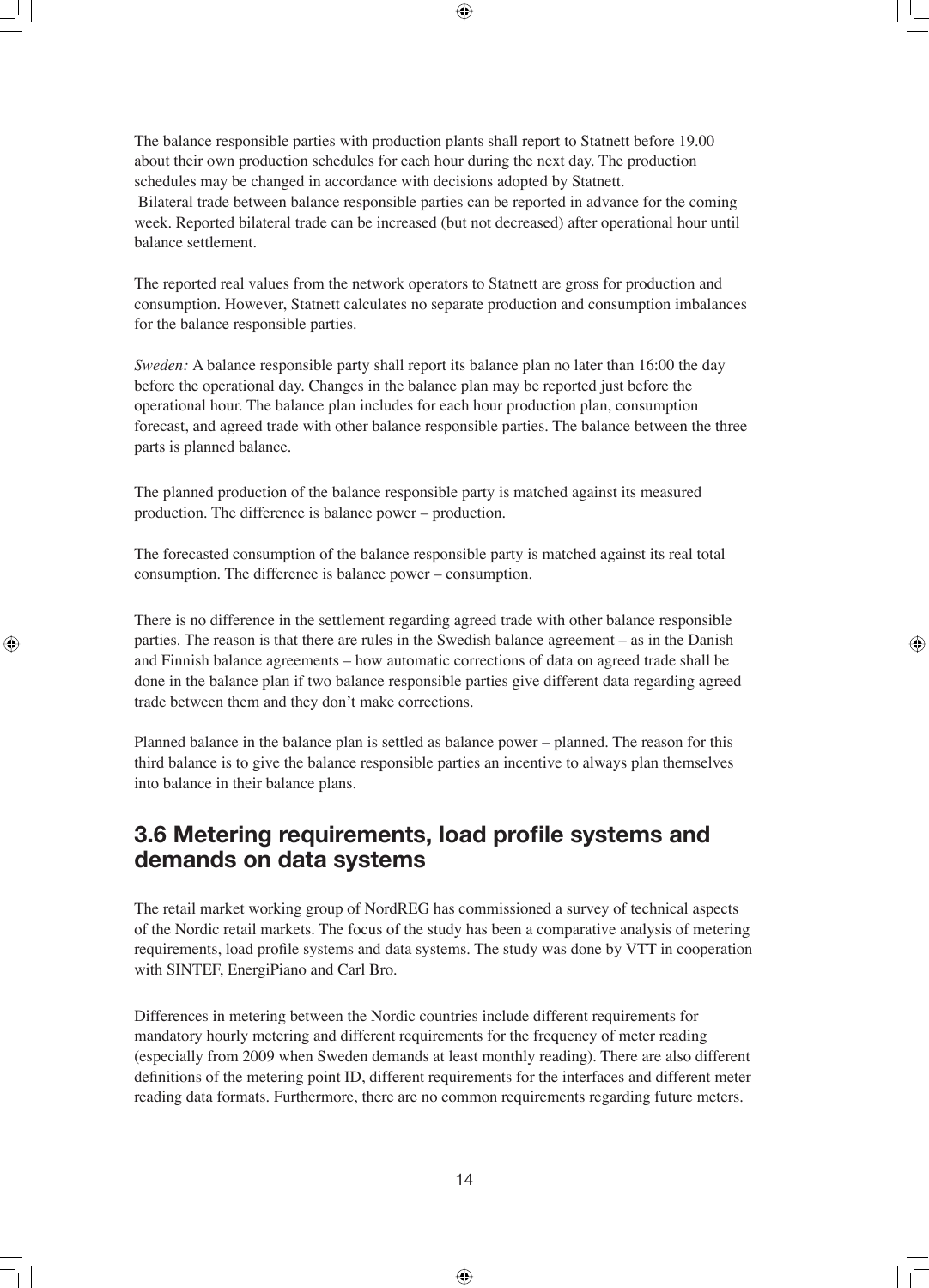There are also fundamental differences in load profile systems. Grid area residual profiles are used in Denmark, Norway and Sweden while customer segment profiles are used in Finland. There is one profile per grid company in Denmark and Norway while there are two profiles per grid area in Sweden (one profile for customers with time of use tariff and one profile for other customers that are not hourly metered). The grid companies in Denmark shall use a special profile for network losses. In Finland, normally three customer segment profiles are used (one profile for dwellings with less than 10 000 kWh in yearly consumption, one profile for dwellings with more than 10 000 kWh in yearly consumption and one profile for other customers that are not hourly metered).

In Finland, load profiles are used for customers that purchase electricity from another supplier than the supplier with obligation to supply in the network area. The supplier with obligation to supply in the network area is instead responsible for the balance between the infeed and the sum of hourly metered consumption, estimated profiled consumption and estimated losses. In Denmark, Norway and Sweden, there are no differences between the suppliers regarding the use of load profile systems.

In Norway, the profile shares are calculated per customer instead of the calculation per balance responsible parties used in other countries. The calculation per customer facilitates the management of switches in the settlement process.

The different load profiling methods in the Nordic countries require different and tailor made software for the handling of profiled customers in the balance planning and the balance settlement. The result is increased costs and risks for suppliers that operate in different countries.

There are some common standards and recommendations in the Nordic countries regarding data systems and information exchange but most standards and recommendations are only national. The external data exchange is based in all countries on Ediel but the usefulness of standard is reduced because the use of Ediel is slightly different. There are differences in the standard messages used for external data exchange. There are also differences in the content of messages and the naming of objects. Also the communication protocols used for exchange of messages are different. The result of the differences regarding data systems and information exchange are barriers that compel a Nordic retailer to use individual systems for each country and prevent benefits of scale.

### **3.7 Management of measurement corrections from network operators**

*Denmark:* The main principle is that measurement values reported by the network operators are obliging. The network operators are responsible for controlling the quality in measurements and shall report the measurements three working days after the operational day. Corrections can be reported by the network operators until five working days after the operational day. Thereafter a balance settlement for the operational day is performed by Energinet.dk. A further and final balance settlement is made three months later. For profile customers, preliminary profiles are used in the final settlement.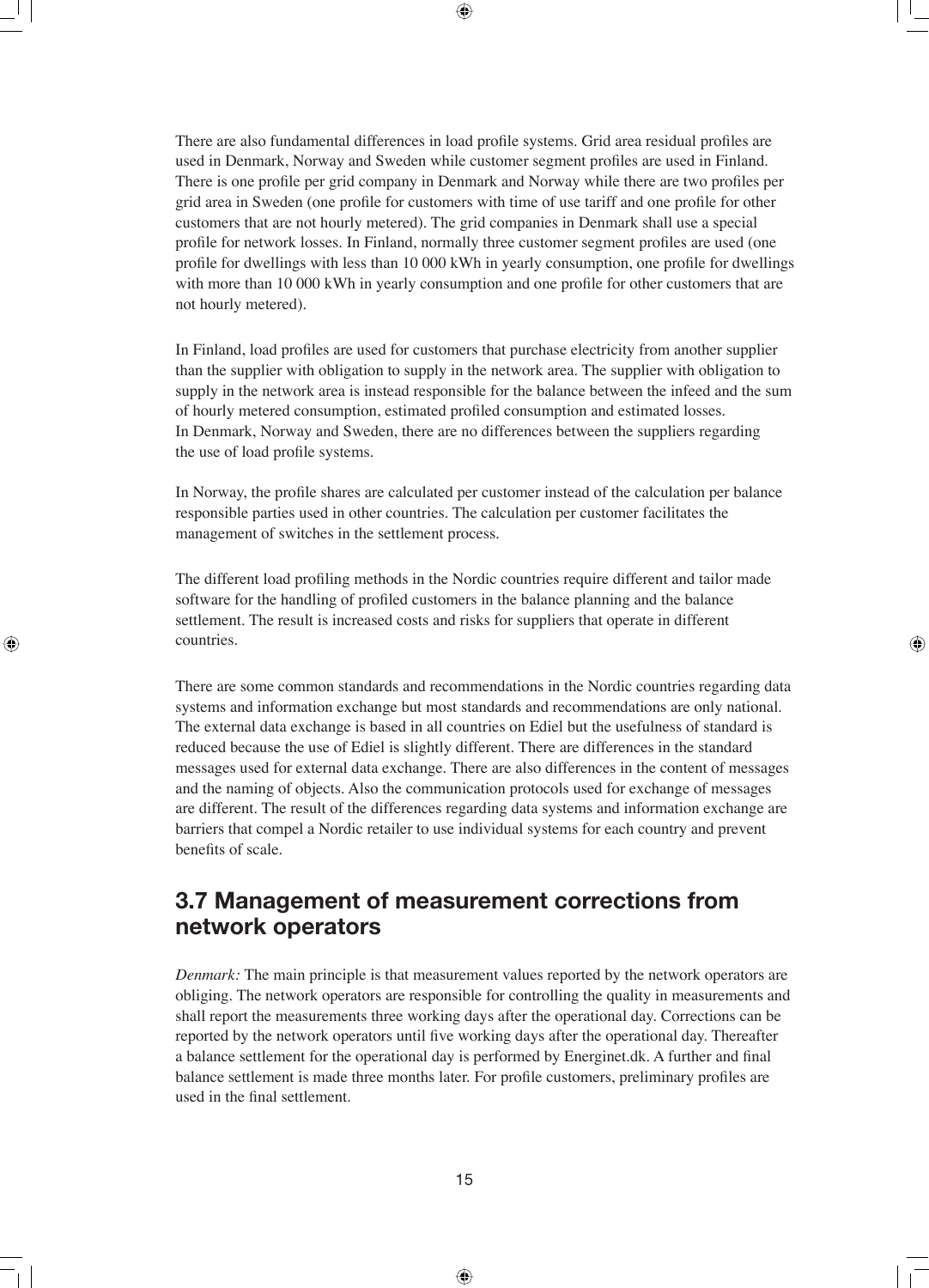Corrections after final settlement (including profile settlement) are handled by the network operators. Companies with "rolling" yearly reading (e.g. 1/12 of the meters every month) shall make profile settlement within 15 months. Companies with simultaneous reading of all meters shall make profile settlement within six months from the reading.

*Finland:* Finland applies a hierarchical balance settlement procedure which is carried out by distribution network operators, balance providers and Fingrid. There are definite deadlines for the completion of the settlement. Fingrid carries out a weekly preliminary balance calculation within three working days after delivery that is sent to the balance responsible parties for information and control. The national monthly balance settlement is completed no later than within two months from delivery. If errors are noticed after the completion of the national balance settlement, the balances shall not be changed. However, the errors can be settled through a monetary compensation between the balance responsible parties.

*Norway:* A balance responsible party shall within three banking days from the date of invoice complain about errors in the calculation. A correction settlement will be done by Statnett if it is an error done by Statnett and the error is significant. If it is an error done by a distribution company, the distribution company has to arrange corrections between balance responsible parties if needed. Final profile settlement is handled by the distribution companies.

*Sweden:* Svenska Kraftnät carries out the first balance settlement on the day after the delivery. The results are distributed to the balance responsible parties who shall check the results and report any errors as soon as possible. Within a period of at least five days after the delivery, the balance settlement is repeated automatically once per day to take into account any measurement correction from the network operators. Ordinary invoicing is normally carried out within twelve days after the end of a half-month period. If delays occur in the reporting of measurement values, the ordinary invoicing can be delayed.

When measurement values are corrected after ordinary invoicing, Svenska Kraftnät performs a further settlement. Corrective invoicing settles the difference between a previously settled amount and the corrected amount for the half-month period. Normally corrective invoicing is implemented within three months after the end of a half-month period.

Final settlement concerns calculation of the final power, i.e. the difference between final calculated profile supplies and preliminary calculated profile supplies. Svenska Kraftnät is thus the only Nordic TSO that executes the final profile settlement. In the other Nordic countries, the final profile settlement is executed by the network operators after the final balance settlement executed by the TSOs. The final power is calculated as monthly energy divided into two periods. The peak demand period is Monday – Friday 6.00 – 22.00 h and the low demand period is other times. Final power is priced as a calculated average of the spot price (Sweden area), weighted according to the sum of all consumption profiles in each constraint area. Different prices apply for the peak demand period and the low demand period and also for the different constraint areas. When final profile shares have been received for a profile calculation area, Svenska Kraftnät communicates the shares so that the balance responsible parties can check them. Svenska Kraftnät performs final settlement during the 14th month after the delivery month. The invoice or the credit note shows bought or sold final power for the delivery month.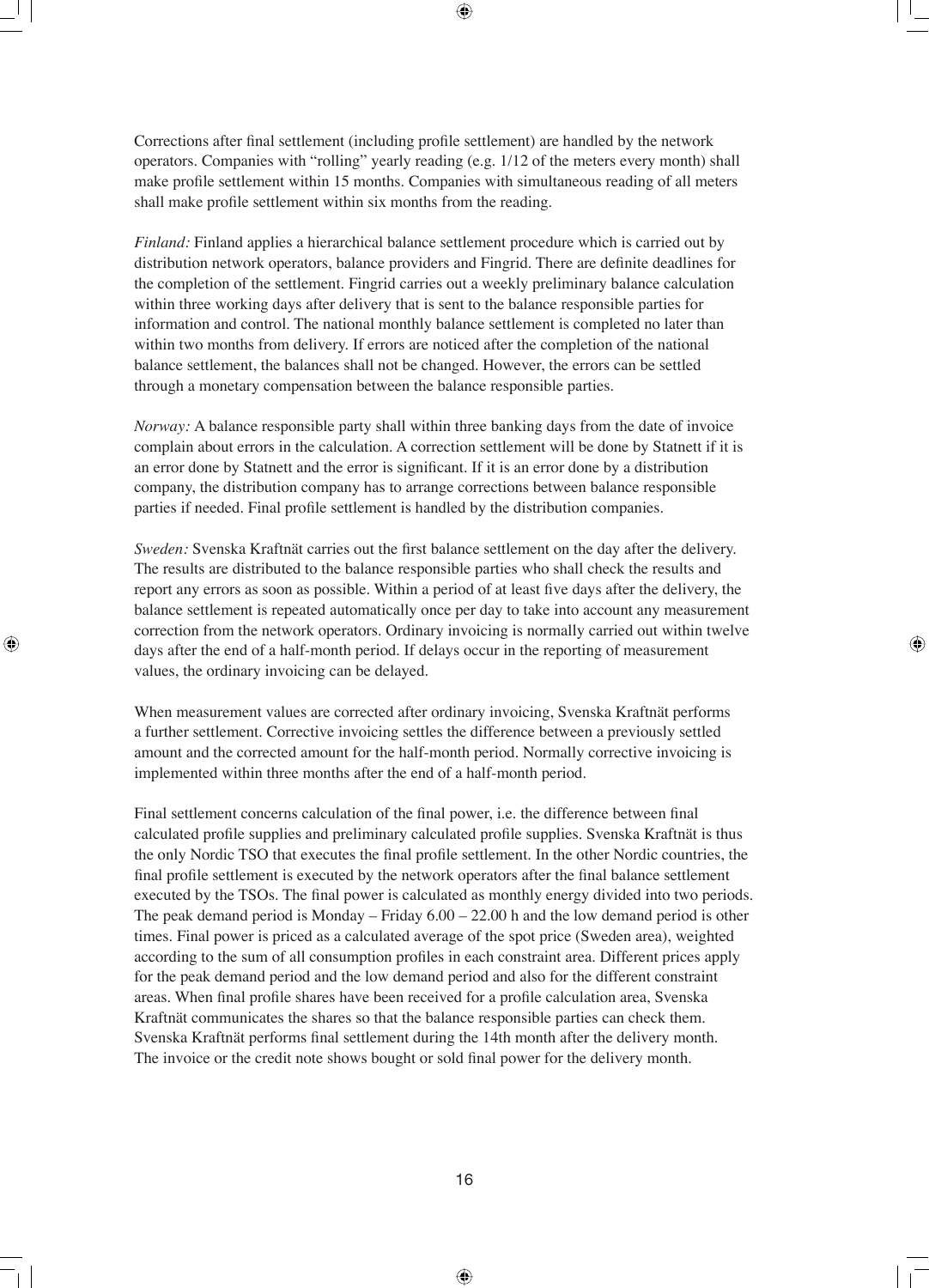## **3.8 Invoicing and terms of payment**

*Denmark:* Invoicing of imbalances is done once a month. Invoices or credit notes are sent seven working days after the end of the month. Invoices shall be paid into the account of Energinet.dk no later than eight days after the invoice date.

*Finland:* Fingrid carries out a preliminary balance calculation of purchased and sold energy and volume fees of the preceding week within three working days after delivery. The calculation is sent to the balance responsible parties for information. If the net sum of the preliminary balance calculation for a calendar month exceeds the guarantees given by the balance responsible party, the sums due on the basis of the preliminary calculations will be invoiced immediately. The due date of that invoice is seven days from the date of the invoice. Interest on arrears is calculated in accordance with the current interest legislation.

The completion of the national balance settlement is done within two months after the delivery. The invoicing period is one month and invoices are sent within two weeks after the completion. Payments related to possible preliminary invoices are taken into account in the final invoice. The due date of the final invoice is 14 days from the date of the invoice.

*Norway:* Invoicing of balancing<sup>1</sup> power is done once a week. Invoices or credit notes are sent in the week after the delivery week when the basis for the balance settlement is compiled and controlled, The due date of an invoice is six banking days after the date of the invoice. Statnett may because of a credit risk assessment decide a shorter payment period. Interest on arrears is calculated in accordance with the current interest legislation. Statnett has together with its customer forum organised a working group to study the issue of daily settlement and daily invoicing.

*Sweden:* Invoicing is done for a delivery period covering half a month. Ordinary invoicing is normally carried out within 12 days after the end of the delivery period. Corrective invoicing is normally implemented within three months after the end of the delivery period. Final invoicing is done during the 14th month after the delivery month as a result of the final settlement. Amounts less than 200 SEK per period are not processed. The due date of an invoice is 15 days after the invoice date. Each invoice and credit note shall under normal conditions be treated separately (i.e. no netting except during abnormal circumstances). In the event of late payment, penalty interest is calculated in accordance with the current interest act.

## **3.9 Collaterals and guarantees**

*Denmark:* The balance responsible party shall place needed securities as on-demand bank guarantees or other corresponding securities for its commitments. The amount is decided on an individual basis but shall at least be 2 MDKK.

For consumption in Western Denmark the amount is 5 % of the previous month's consumption multiplied by the forward price for DK1 for the current calendar year. The amount can be changed at fortnight's written notice.

<sup>&</sup>lt;sup>1</sup> Norway does not differentiate between balance power and regulating power.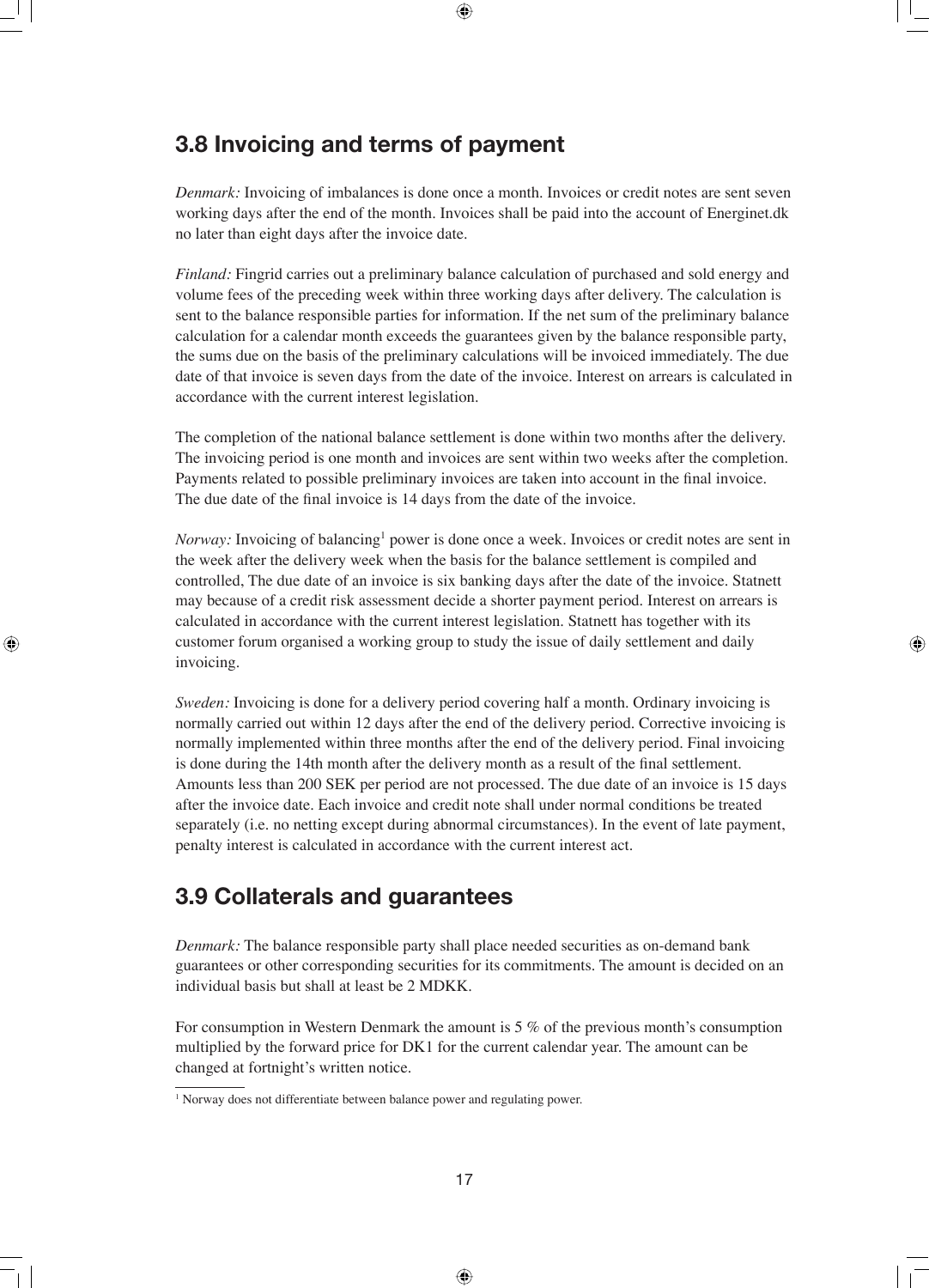For Eastern Denmark the amount is at least 10% of the maximum monthly turnover multiplied by the forward price for DK2 for the current calendar year. It is the responsibility of the balance responsible party that sufficient collaterals always are placed. If they are not sufficient a demand for increased collaterals is sent. The demand must be fulfilled the next day. Otherwise will balance plans giving increased risk for the system operator not be approved.

Energinet.dk is now preparing a common balance agreement covering both Eastern and Western Denmark.

*Finland:* The balance responsible party shall make sure that his guarantee covers the total guarantee requirement continuously. If the total guarantee requirement is going to exceed the guarantee given, the balance responsible party shall increase the guarantee immediately at its own initiative.

The basic guarantee shall be EUR 100 000 and the additional guarantee shall be the highest monthly average (MWh/h) of the hourly sums of consumption and deliveries included in the balance responsibility multiplied by EUR 1 200. Fingrid has the right to change the coefficient used in the calculation if the monthly average price of Elspot FIN has exceeded 75 EUR/MWh or if the price of any financial season product within the agreement period exceeds 75 EUR/ MWh.

*Norway:* Every balance responsible party shall place collaterals for economic settlement. A basic security on minimum 200 000 NOK shall be placed. The demand for additional securities is calculated by Statnett the first working day in every week according to a special formula taking into account the trade of the balance responsible party. Sufficient collaterals have to be reported by the banks Tuesday 10:00 or Wednesday 10:00 at latest. Exemption from the requirement for collaterals can be done for governmental or municipal companies.

Balance responsible parties in Norway placed earlier common collaterals for Nord Pool and Statnett for the trade in the Elspot and the regulation power market. That cooperation ended May 2004. Statnett administers now the collaterals for imbalances and trade in the regulation market.

*Sweden:* The balance responsible party shall place collaterals for the right fulfilment of his obligations according to the balance agreement. Svenska Kraftnät has the right to demand basic and additional collaterals based on an assessment of the credit worthiness and the possible credit exposure of the balance responsible party. When changes occur, Svenska Kraftnät has the right to change its demand for collaterals. The balance responsible party is liable to comply with new demands for collaterals without delay.

## **3.10 Organisational requirements on balance responsible parties**

*Denmark:* The principal basis in Denmark is that all parties with network access are balance responsible. The balance responsibility can be transferred to another party. Changes in balance responsibility shall be reported to the network owner. A balance responsible party has to be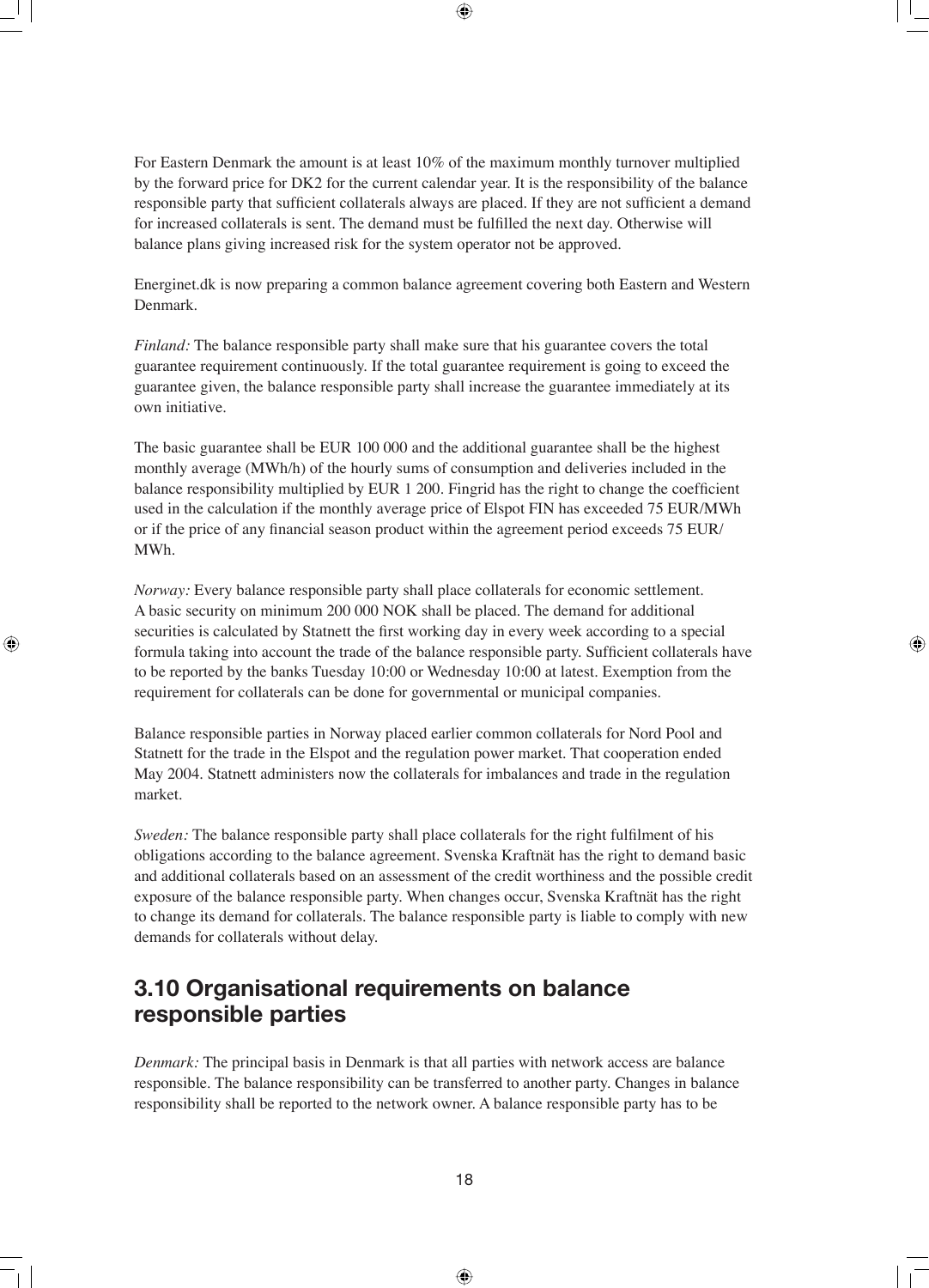approved by Energinet.dk and sign a balance agreement.

A balance responsible party has to be a registered company within an EU- or EES-country. The business shall be registered for value added tax in Denmark. The balance responsible party shall maintain the necessary organisation in order to fulfil its balance responsibility.

The number of balance responsible parties was 39 in November 2005.

*Finland:* Every party in the Finnish electricity market shall have an open supplier. An open supply is defined as a supply where the supplier delivers all the electricity demand of the customer or a supply where the supplier balances the customer's difference between production and purchase on one side and consumption and sale on the other side. An open supplier shall for its open supply to a party decide a balance responsible party or another open supplier that have a balance responsible party or another open supplier for its open supply. A balance responsible party has Fingrid as its open supplier and shall have a balance service agreement with Fingrid.

A balance responsible party shall be registered as a company liable to pay value added tax in Finland. Fingrid shall be able to reach the balance responsible party or its authorised representative 24 hours a day every day of the year. The persons or authorised representative specified shall be entitled, in a manner that binds the balance responsible party, to receive notifications given by Fingrid and to take any immediate action relating to balance maintenance to which the agreement obliges the balance responsible party.

The balance responsible party shall arrange its balance management so that it can correct a balance deviation, which is extensive with respect to the volume of its balance, no later than within four hours from the moment on which the balance deviation arose. Sufficient arrangements in this respect include for instance electricity trade (such as Elbas) close to the hour in question or possibility to regulate production or load included in the balance.

The number of balance responsible parties was 23 in November 2005.

*Norway:* Without licence from NVE no one else than the state can trade and supply electricity. The requirements on companies applying for licence include that the company is divided in separate fields of activity with separate budgets and accounts. Companies with licence to supply electricity as well as end-users and network companies that take part in the regulation power market are balance responsible parties. A balance responsible party shall have a balance agreement with Statnett. The agreement gives access to the wholesale electricity market in Norway.

The number of balance responsible parties was 137 in the end of 2005.

*Sweden:* A supplier of electricity can only supply in a withdrawal point from the electrical network if there is a balance responsible party for that point. The balance responsible party has to have a balance agreement with Svenska Kraftnät. The balance responsible party shall be registered at the tax authority as liable to energy taxes.

The number of balance responsible parties was 39 in the end of 2005.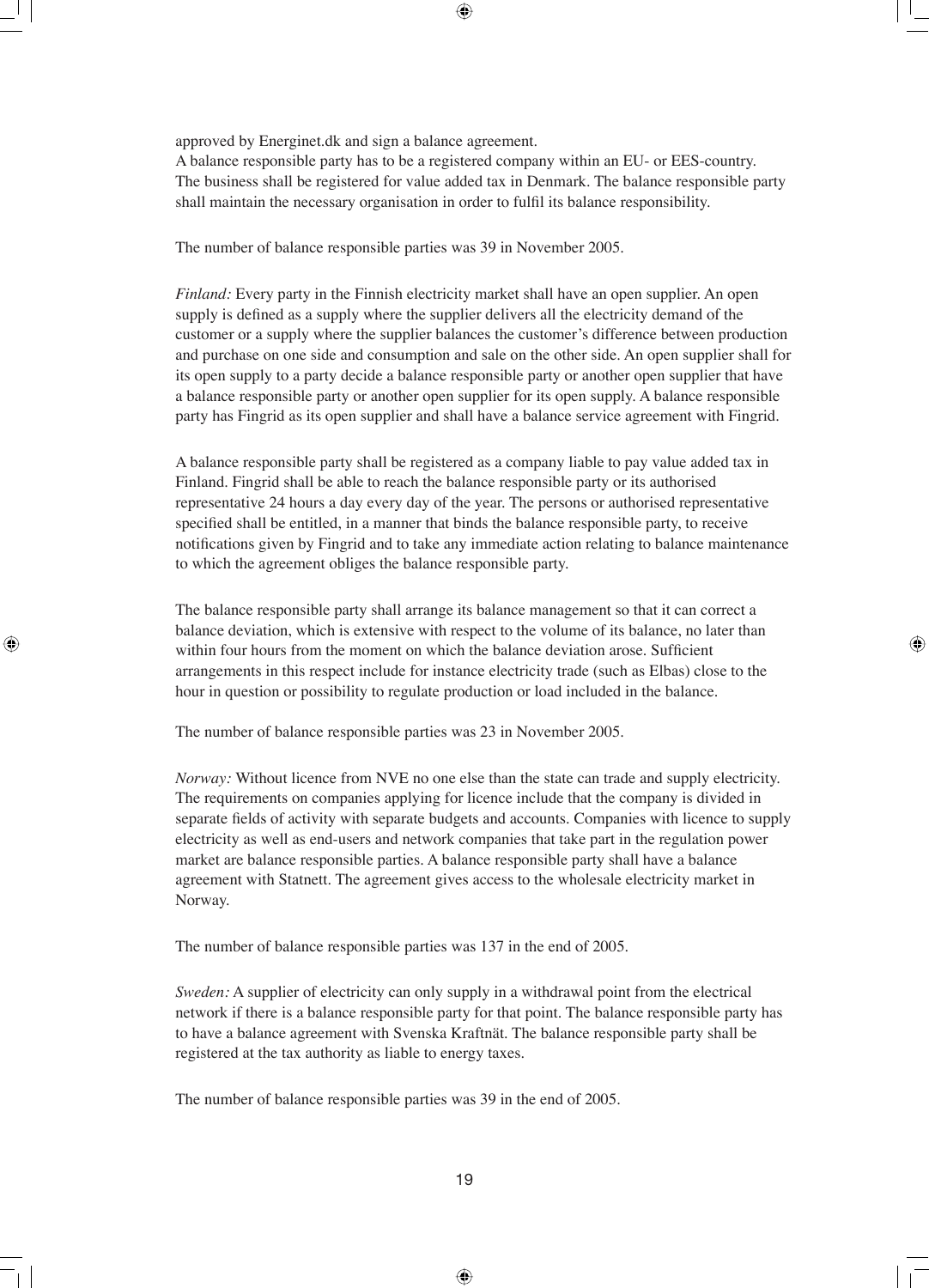## **3.11 Legal framework and supervision**

*Denmark:* Energinet.dk is responsible of overall balance regulation in Denmark. Energinet.dk is an independent public entity owned by the Danish state under the authority of The Ministry of Economic and Business Affairs. The objective of Energinet.dk is to ensure efficient operation and expansion of the overall electricity and gas infrastructure and to ensure open and equal access for all users of the grids.

Governance of Energinet.dk is laid down in the provisions of the Danish Electricity Supply Act and a special act concerning the creation Energinet.dk as the merged Danish TSO responsible of both electricity and gas. (*Lov om elforsyning and Lov om Energinet.dk* and *Lov om naturgasforsyning).* 

Secondary legislation is set concerning system operation and cost recovery *(Bekendtgørelse om systemansvarlig virksomhed og anvendelse af eltransmissionsnettet m.v. and Bekendtgørelse om økonomisk regulering af Energinet.dk)* 

Energinet.dk is obliged to engage in transmission system operation activities as well as electricity transmission and gas transmission activities. Furthermore, the TSO may exercise the purchase obligation of the Danish state concerning transmission grid between 100-200 kV and concerning the international connections exceeding 100 kV and engage in the establishment of new transmission grids and material changes to the existing grids subject to the establishment of a sufficient need for such expansion, taking into account security of supply, safeguard of preparedness, creation of a well functioning competitive market and the incorporation of renewable energy.

The main provisions on the rules on balancing are found in section 27 (a, c) of the Electricity Supply Act, stating that Energinet.dk is responsible of sustaining technical quality and balance within the coherent system and provide for generation adequacy. Energinet.dk has as a special task according to the provisions in section 27 to provide for balancing of renewable electricity. Energinet.dk is as authority entitled to set market rules (*markeds forskrifter*) and has issued regulations concerning connecting of generation and load to the transmission grid, regulations on the obligations of market participants and metering. Rules and obligations of balance providers are as well set as regulations.

The Danish Energy Regulatory Authority in Denmark monitors the balance tarification methodology as part of approval of general cost recovery of Energinet.dk

*Finland:* The legal basis for balance responsibility and balance settlement is given in the Electricity Market Act. The Act states that electricity network operation calls for a licence issued by the Energy Market Authority. In the licence, the Energy Market Authority orders one grid operator to be responsible for the technical operability and reliability of Finland's electricity system and to discharge the duties involved in national balance responsibility in an appropriate manner that is equitable and non-discriminatory to all electricity market participants (system responsibility). The Energy Market Authority has ordered Fingrid Ltd to be the system responsible grid operator in Finland.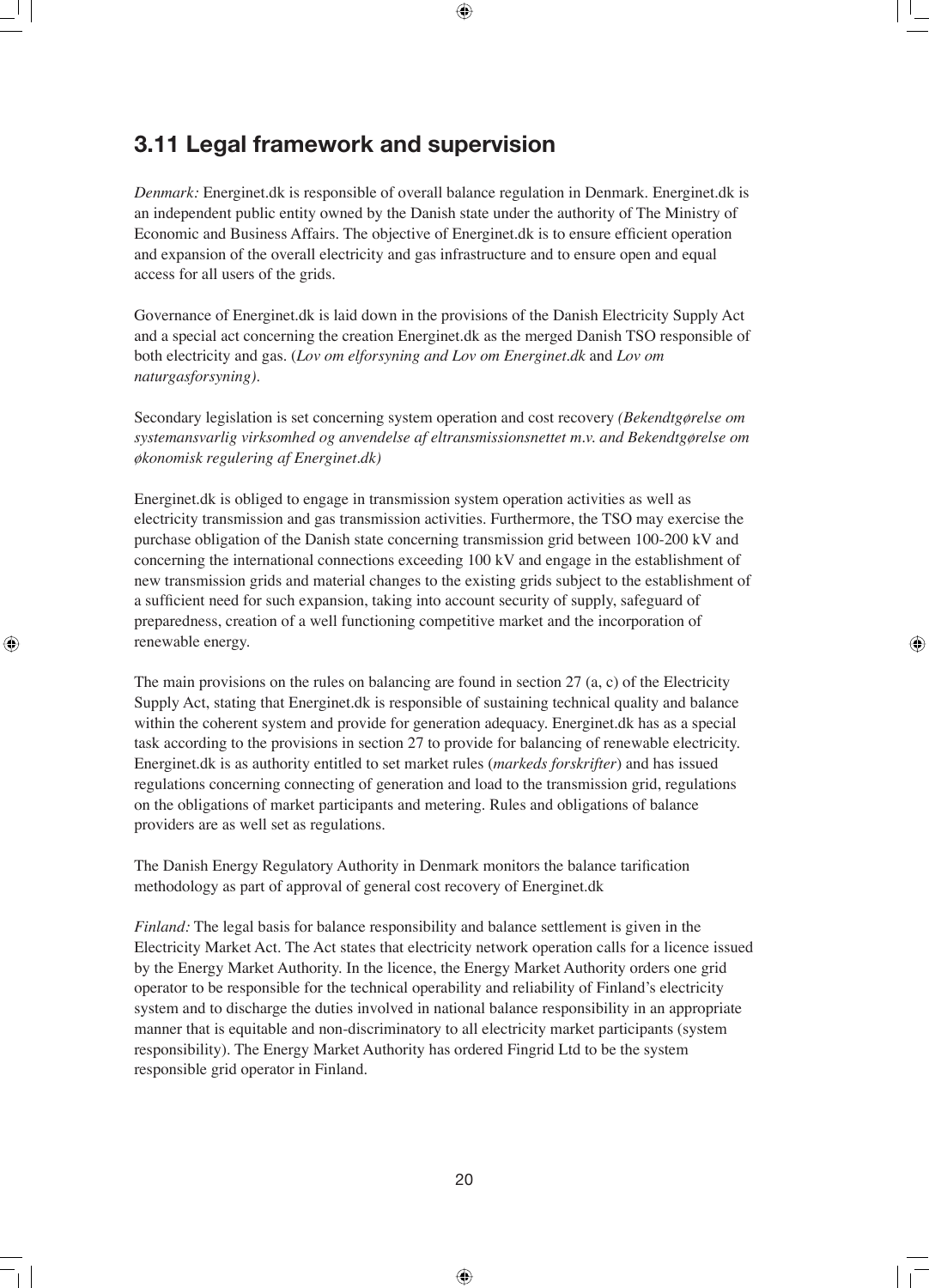According to the Electricity Market Act the system responsible grid operator shall upkeep and develop its activities and services within the system responsibility and maintain, operate and develop its electricity system and other equipment needed for fulfilling the system responsibility and the connection to other systems, so that the prerequisites for an efficiently functioning electricity market can be ensured. In order to meet the responsibilities, the system responsible grid operator may impose terms and conditions on the use of the power transmission system, as well as on the use of the power plants and loads connected to the power transmission system. These terms and conditions shall be submitted to the Energy Market Authority for approval. In addition the grid operator under the system responsibility shall publish, and make known to the Energy Market Authority, the currently valid terms of services associated with the system responsibility.

Within national balance responsibility the terms of acquisition for electricity needed for maintaining national balance responsibility, and the terms of trade for balancing electricity, shall be equitable and non-discriminatory to all electricity market participants, and they shall not contain any conditions or limitations that would be unfounded or that would obviously restrict competition within electricity trade. However, these terms shall take account of the conditions necessitated by the reliability and efficiency of the electricity system. The pricing of balancing electricity shall be reasonable.

As regards to balance responsibility in Electricity Market Act an electricity market participant shall be responsible for ensuring that the electricity generation and electricity acquisition contracts of the said participant cover the participant's electricity use and supplies during each hour. Further provisions on the contents of balance responsibility may be issued by Government decree.

According to the Act the system operator and other parties to the electricity market are responsible for balance settlement. Balance settlement shall be based on electricity metering, or on a combination of metering and type-loading curves, and on supply reports, as provided in more detail by decree. Further provisions on the content of balance settlement and on the methods to be applied in the balance settlement are given by Government decree. Network operators must offer balance settlement services on equitable and non-discriminatory terms to the electricity market participants. The balance settlement services offered may not include any conditions or limitations that would be unfounded or that would obviously restrict competition.

Electricity market participants are required to provide measurement data and other information on electricity generation, use and supply needed for fulfilling the balance responsibility and for balance determination. Further provisions on the notification procedure may be given by ministerial decree.

The Electricity Market Act also includes general obligations regarding system operation (i.e. are applicable to all network operators whether operating the distribution network or the transmission network). The most essential general obligations are the obligation to develop the network, the obligation to connect and the obligation to transmit. Network operators should also keep their prices at the reasonable level and terms of the network services equitable and non discriminatory to all users.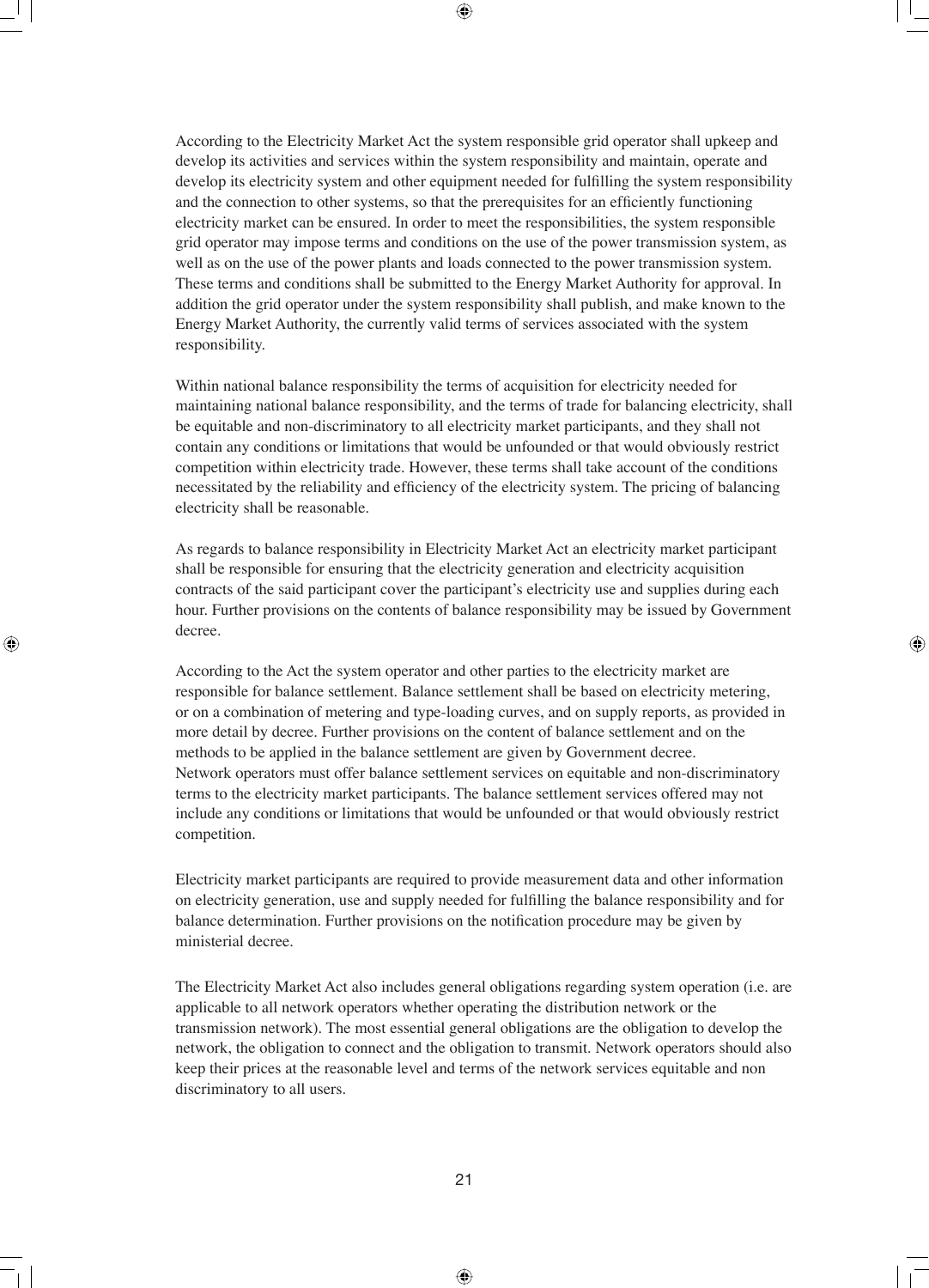Certain provisions regarding the duties and obligation of the system responsible grid operator are also included in the Fingrid's licence. For example it has been stated in the conditions of the licence that Fingrid must keep the unbundled accounts for balancing services.

According to the Electricity Market Act the task of the Energy Market Authority is to supervise that the provisions of Electricity Market Act and any rules and regulations issued under it, as well as Regulation (EC) No 1228/2003 are complied with. However, the construction of crossborder power lines, and the import and export of electricity are supervised by the Ministry of Trade and Industry.

By its decision, the Energy Market Authority shall confirm the following terms of services and methods of pricing services before their take-up to be complied with by the system operator and the grid operator under the systems responsibility:

- methods to determine the system operator's return on its system operations and the fees charged for the transmission service during the surveillance period;
- terms of the system operator's transmission service;
- terms and methods of the system operator's connection service to determine the fees charged from the connection;
- terms of the services under the systems responsibility of the grid operator subjected to the systems responsibility and methods to determine the fees charged for the services.

Where anyone infringes against or neglects his obligations laid down in the Electricity Market Act or any provisions issued under it, or in Regulation (EC) No 1228/2003 the Energy Market Authority shall oblige him to correct his mistake or omission. The Energy Market Authority may impose a conditional fine to make a decision effective.

*Norway:* The overall balance regulation is a major activity of the system operator, which is Statnett SF. The set of rules for ensuring momentary balance are set out in the Regulations relating to the system responsibility in the power system and the Statnett's licence for exercising the power system operation, §4.

All the players that are buying or selling electricity in the wholesale market shall have a trading licence issued by NVE. In the regulations it is stated that licensees' bids are to be submitted in the respect of each individual in the individual elspot areas. Furthermore the licensees shall ensure that they achieve the planned balance between their commitments and rights, including their own production. For each elspot area, the licensees shall report to the system operator, on a daily basis, before 7 pm, about their own production schedules on an hourly basis for the day ahead. These production schedules shall be prepared in accordance with the licensee's commitments and rights. The licensees are obliged to adhere to the submitted production schedules.

The system operator shall obtain information from the entity with settlement responsibility to uncover systematic violations contained in the paragraph that is mentioned above and report any non-compliance to NVE. Moreover, NVE is responsible for the overall supervision of these regulations.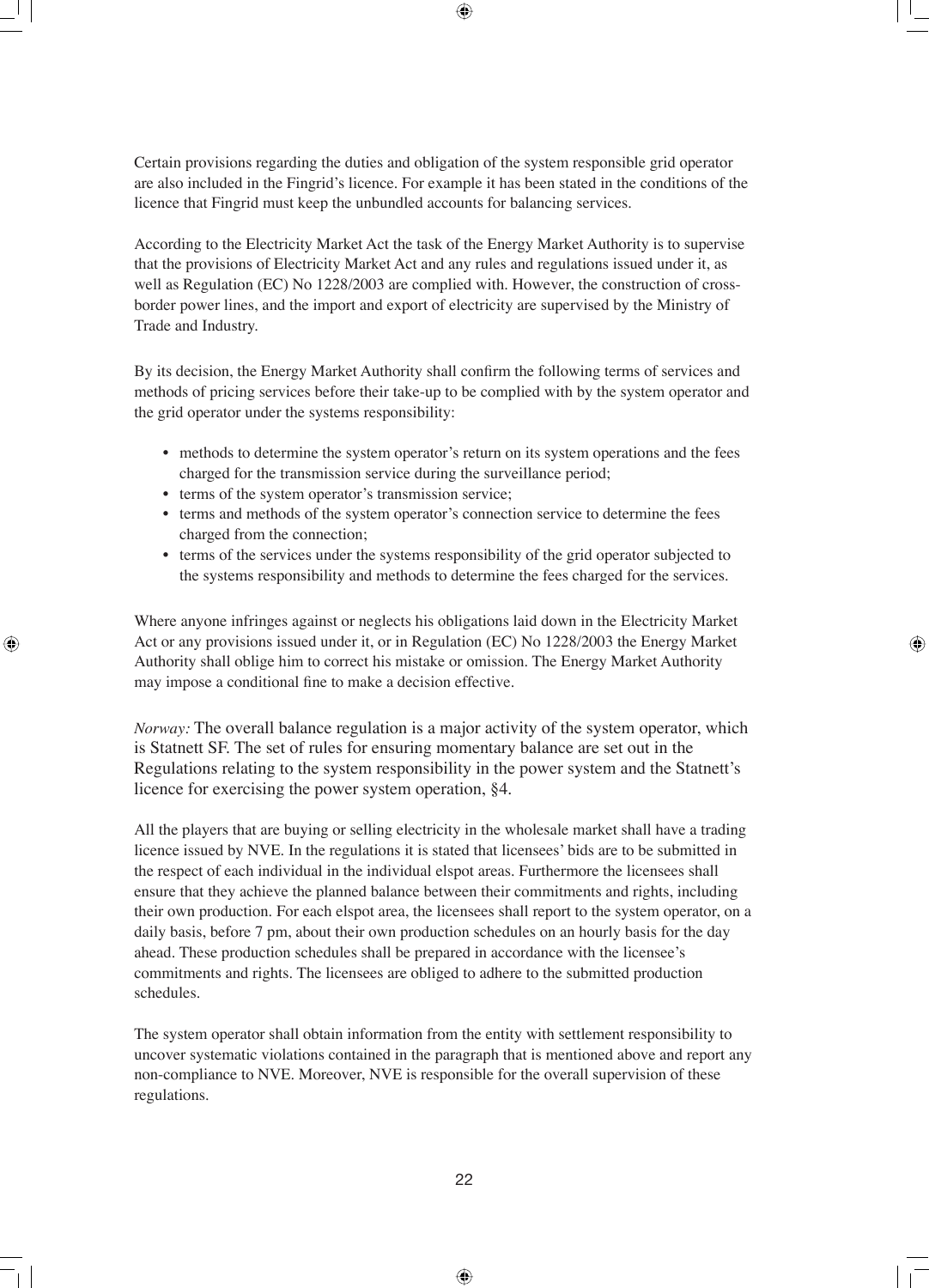In accordance with the Licence for the Power System Operation, Statnett is obliged to contribute to the aim of the Energy Act and the Regulations pursuant to it by ensuring that the market players comply with the aim of efficient markets. To fulfil these requirements the System Operator shall arrange for routines of exchange of information in cooperation with the Settlement Responsible Party in Statnett and the Market Supervision Unit of Nord Pool.

The legal system of the settlement of the Regulating power is set out in the regulations governing metering, settlement and coordinated action in connection with electricity trading and invoicing of network services. The purpose of these regulations is i.a. to ensure an efficient settlement of regulating power, exchange of information during a change of supplier and transmission of settlement data. The rules require that a grid company, acting as an impartial player, shall facilitate an efficient exchange of information during changes of suppliers, metering and settlement so that the competition in the power market will be as efficient as possible.

In accordance with the trading licence of Statnett, all the balance responsible entities must also sign the balance agreement with the settlement responsible entity, Statnett, in order to get access to the wholesale power market. The balance agreement states how the guarantees for the settlement of balance power are calculated. It is also stated that if a balance responsible party is not able to prove its planned balance of the day ahead on an inquiry made by Statnett, it is considered as a breach of the balance agreement.

*Sweden.* The legal base for Svenska Kraftnät as a TSO is constituted by the framework given in the Electricity Act, where chapter 8 deals with the system responsibility, the Electricity Regulation of system responsibility and the Instruction from the Government to Svenska Kraftnät. Since Svenska Kraftnät is a state utility, it gets its instructions directly from the Government in decrees and in special assignments. In general, the monitoring that Svenska Kraftnät carries out its tasks in an acceptable way is done in the same way as other authorities are supervised.

The following parts of Svenska Kraftnät's responsibility as a TSO are subject to regulation by the regulator – the Energy Markets Inspectorate:

- The transmission network tariffs have to be reasonable the regulation is carried out ex post.
- The connection fees and conditions have to be reasonable the Energy Markets Inspectorate has to scrutinize cases brought to it by customers.
- The conditions in the balancing agreements have to be objective and non-discriminatory. Svenska Kraftnät cannot enter into balancing agreements until the conditions have been approved by the regulator. If a balance responsible party complains to the Energy Markets Inspectorate, the inspectorate has to scrutinize whether the company has been treated objectively and non-discriminatory.

In the areas where the regulator has a role, it has also a role to scrutinize the way Svenska Kraftnät has dealt with specific questions raised by a customer connected to the main grid, or a balance responsible part.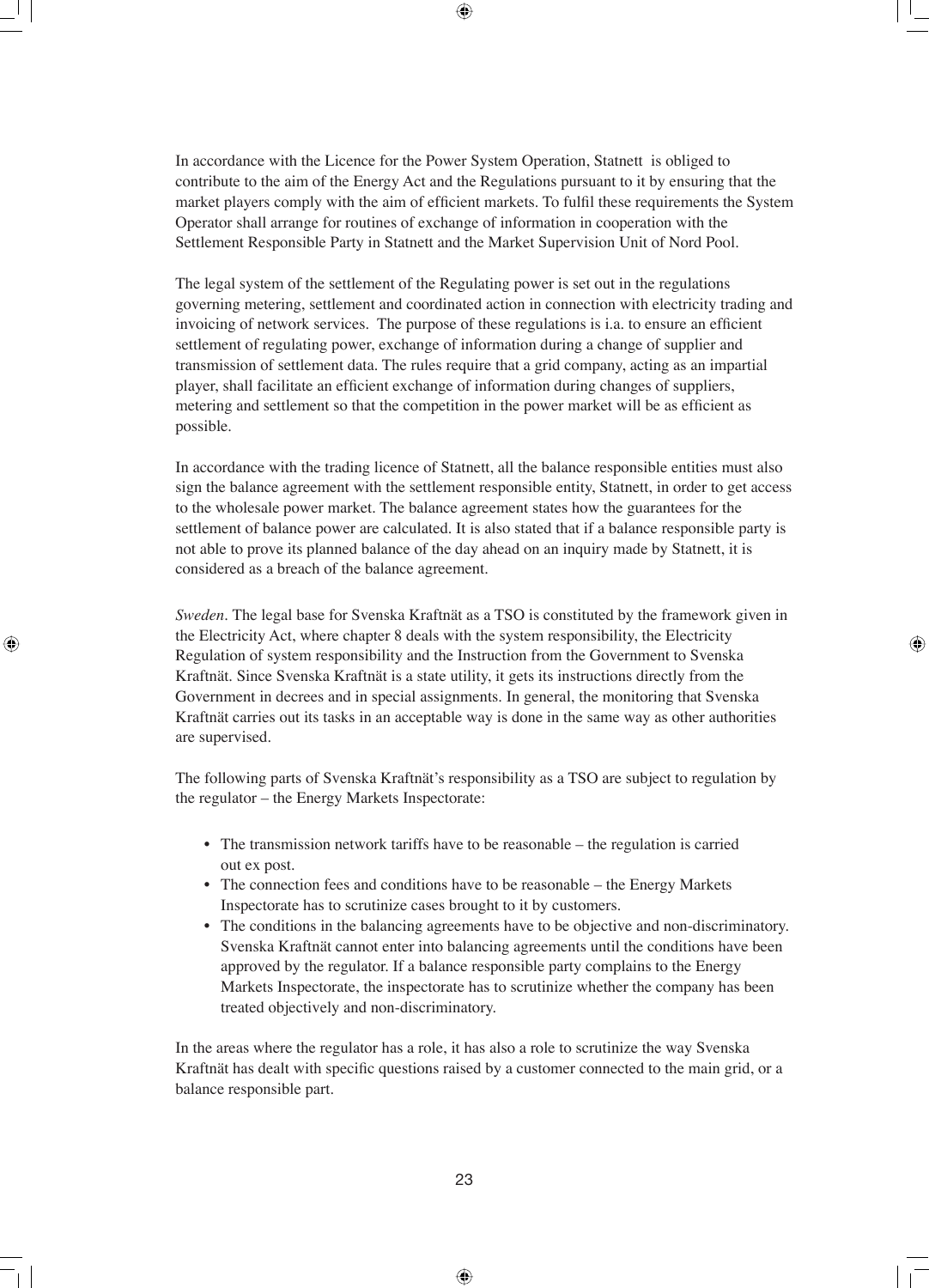In a broader sense, the Energy Markets Inspectorate has the role to follow the market and to notify the Government of problems regarding the functioning of the market, including the functioning of the system responsibility. The most important way this responsibility is carried out, is by participating in the market design process. The Inspectorate also follows the functioning of the market.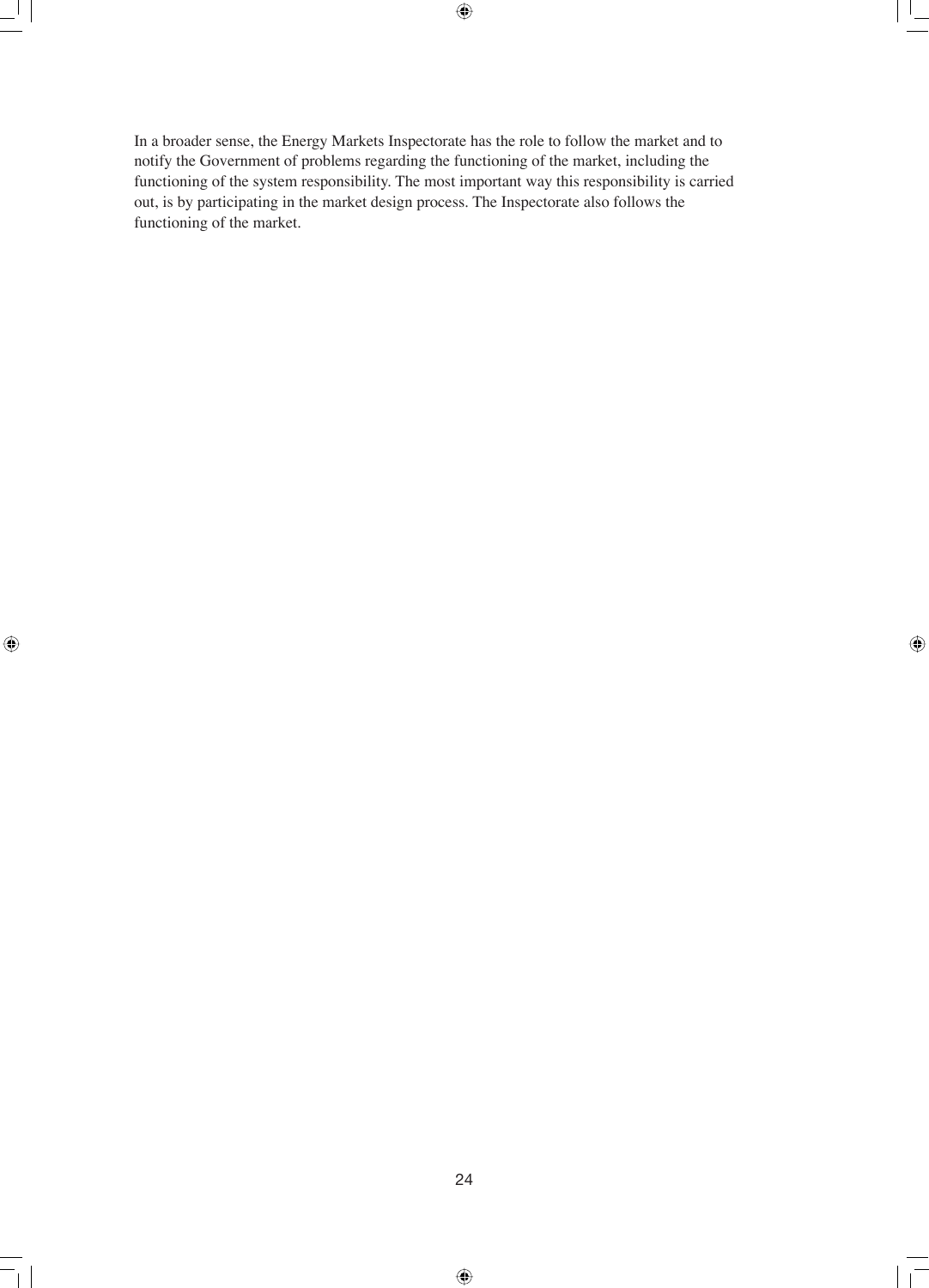## **4 Interviews and comments from market players**

The interviews have been carried out with four to eight companies in each country. The companies were balance responsible parties, retailers or big consumers known for their interest in balancing issues and the development of a competitive electricity market. The purpose was more to get input to the analysis than to get a statistical correct picture of the positions of the players in each country.

A workshop was held in Stockholm on the 9th of January 2005 together with the retail market working group. Comments from invited market players are also added into the following summary of the interviews.

## **4.1 Denmark**

#### 4.1.1 Background

Interviews with four Danish balance responsible companies were carried out in November 2005. The companies were chosen to represent different profiles of balance responsibility in Denmark. The interviews took place together with the interviews of the NordREG Retail Group. The interviewed companies were: DONG Naturgas A/S, NESA EL A/S, ELRO Handel A/S and Energi Denmark A/S.

The DONG Group is owned by the Danish state by the Minister of Finance. Electricity power trading is carried out in DONG Naturgas A/S., a fully owned subsidiary of the holding company. DONG Naturgas supplies a spot product and different time-based products. DONG Naturgas is operating in both Danish system areas and has recently entered the electricity market.

The NESA Group is owned by ELSAM (86  $\%$ ) and the DONG group (12  $\%$ ) and is listed on the Copenhagen Stock Exchange. Being the biggest Danish retail supplier, the distribution and default company supplies 535.000 customers of which 475.000 are household customers. The company offers financial and physical trade, currency risk and portfolio management. NESA EL A/S holds balance responsibility in trading and consumption in both Danish system areas and holds balance responsibility for production in Eastern Denmark.

ELRO Handel A/S is a subsidiary of ELRO Holding. The holding company is the parent company of a joint stock company having subsidiaries in distribution, default supply and trading. ELRO is in electricity business in the mid and eastern part of Jutland supplying 16 municipalities and 60.000 retail customers. ELRO offers services in telecommunication in other countries and supplies the greatest market share of Danish non-mobile telecom customers.

Energi Denmark A/S is owned by distribution companies in Jutland (Energi Nord Handel A/S in Aalborg (27%), NRGI a.m.b.a. in Aarhus (24%), TRE-FOR El-handel in Kolding (24%), ESS Erhverv in Sønderborg (16%) and Energi Horsens (9%). The company is a supplier and offers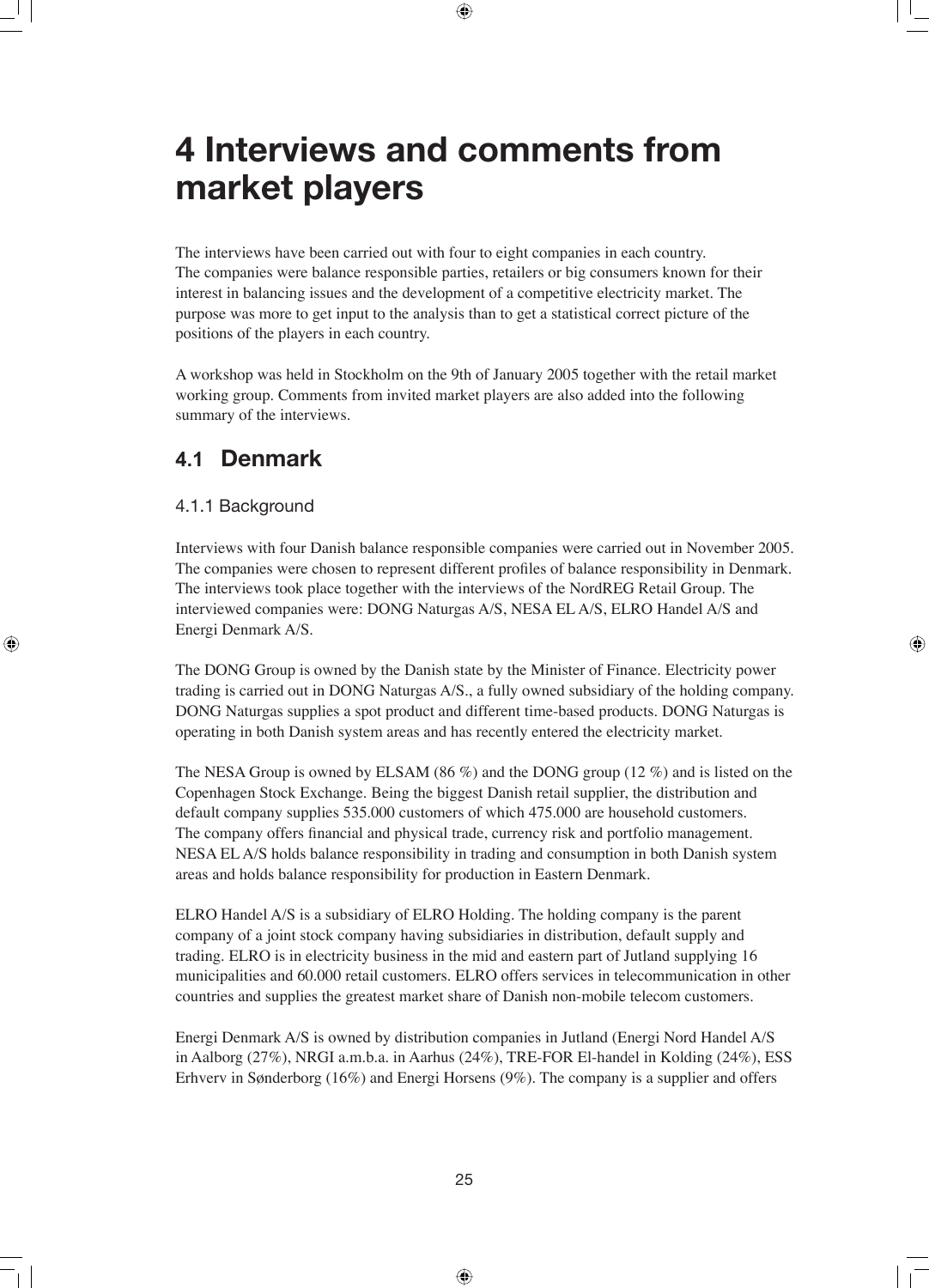financial and physical trade, currency risk and portfolio management. Energi Denmark is supplying and trading in both Danish system areas.

#### 4.1.2 Importance of common rules and market design

The overall message on what is needed to provide a common Nordic balancing market was common and transparent rules known to market participants well in advance and applied in a uniform manner in all of the Nordic countries. Of course different aspects of the overall Nordic set up of market design were commented upon, but what was considered really important was, that the chosen rules or market design was implemented in the same manner in all Nordic countries

#### 4.1.3 Pricing of the balance services

None of the companies found that the Danish methodology of pricing imbalances was considered as a barrier to entry or a barrier of a well functioning balancing market. However, it was underlined that the signals to market participants in pricing of imbalances might be unclear as the net effect of recovering all imbalance costs is calculated into the grid tariff.

One of the companies underlined, that in the case of few suppliers, the TSO should be responsible of running the balancing market also in economic terms in order to prevent that profits in the balancing market would lead to decreased competition within supply of retail customers.

Pricing of reserves and tight situations was not considered as an important issue as long as cost recovery is done in a transparent way.

#### 4.1.4 The option of being a cross border balance responsible

Being a balance responsible in another Nordic country was considered an option but was presently not given high priority in any of the companies. One of the companies expressed that the design of the German balancing market was considered very difficult to approach, due to the size of fees and collaterals. Yet another company found the German market much more interesting than the Nordic market.

However, two companies expressed that the way to be a balancing responsible in another Nordic country would be by taking over an already existing company in that particular Nordic country. Otherwise balancing business would be too costly due to the overall national differences in not energy related issues such as legislation and taxation.

#### 4.1.5 Types of balances

Several of the companies pointed out that the Danish concept of separate balances on production, consumption and trading is seen as a result of the tradition of the regime before unbundling and deregulation. The design of balances was not considered as a barrier but simply something you had to adapt to. One of the companies expressed that the balancing market was quite risky and several of the interviewed companies had entered into balancing risk agreements with other companies.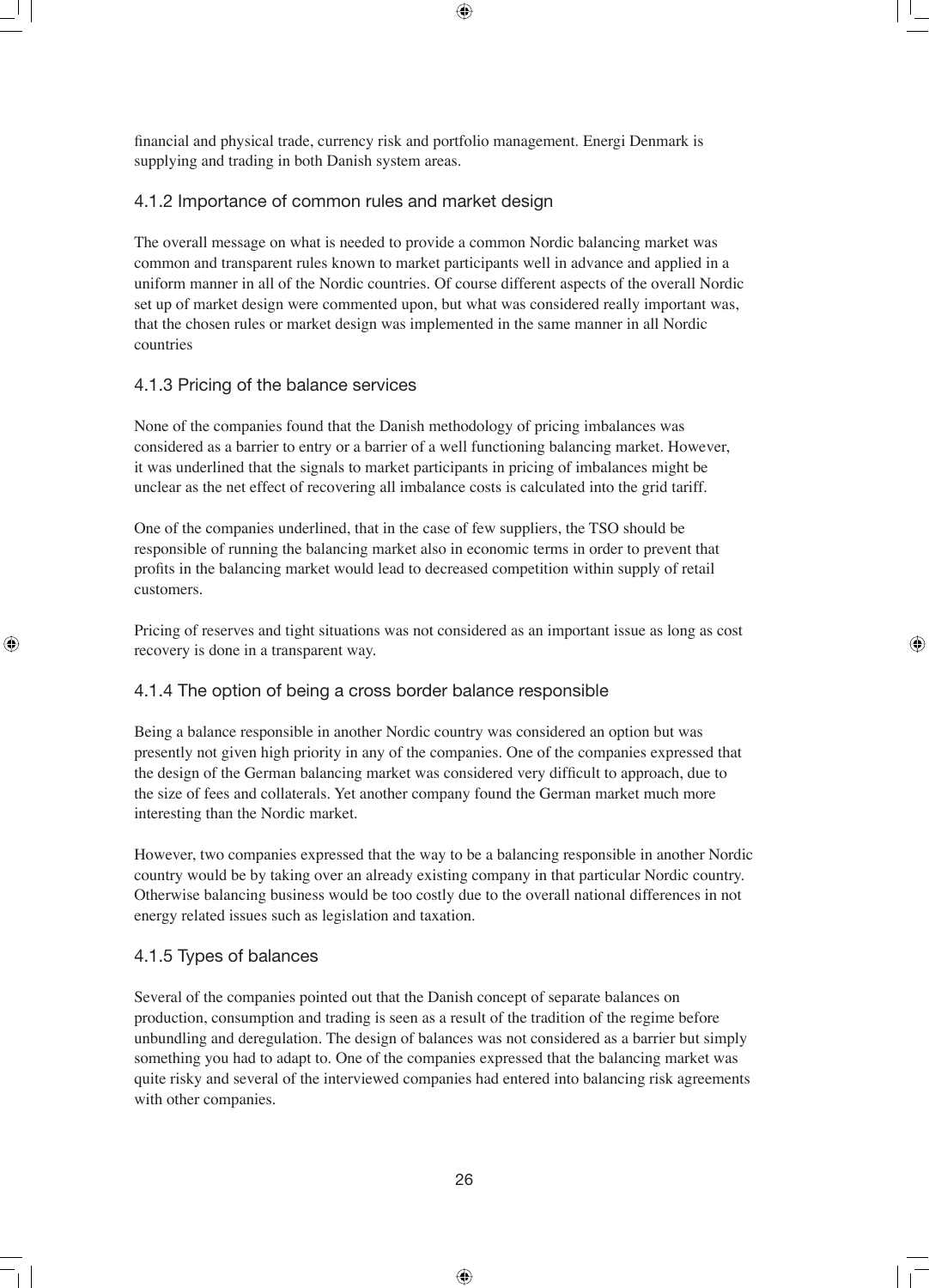#### 4.1.6 Governance and market design

General public supervision of pricing in the balancing markets was not considered a supporting mean.

The Danish regulation of the default suppliers (forsyningspligt reguleringen) was considered a too tight a regulation, not allowing a profit in the Danish market, where traded volumes are low compared to traded volumes in Sweden or Norway.

Present rules regarding balance adjustments, fees, collaterals, balance settlement is considered as something you have to take into consideration but not as an obstacle in the market.

Metering and data delivery in the very first years after deregulation was mentioned as an obstacle but the situation has improved. Hourly metering was pointed out as one of the important prerequisites of a common Nordic market and also of a common Nordic balancing market.

#### 4.1.7 General statements from the interviews concerning a common Nordic balancing market

A well functioning wholesale market was considered as a prerequisite for a well functioning balancing and retail market and poor conditions in the wholesale market would be a barrier of efficient balancing and retail markets.

An increased level of cross border capacity and more actors in the market would increase competition in the Nordic market in general and in a common Nordic balancing market as well.

In some of the interviews it was mentioned that the general cost of balancing did differ within Denmark and also that the rules of being a balance responsible in one of the system areas was considered difficult to cope with.

An important prerequisite for a common Nordic balancing market was that the same system operation rules are applied in the same manner in all of the Nordic countries. One common Nordic system operator might turn out to be an improvement but the option is not considered vigorous in the very near future. It was also mentioned that the needed level of harmonisation of system operation rules might be implemented by other means than one Nordic system operator.

A higher level of common Nordic market design might turn out to be a helpful step in creating a common Nordic balancing market. Some standardisation of the billing process was mentioned and hourly metering of all customers in the Nordic countries was highlighted as important in all of the interviews.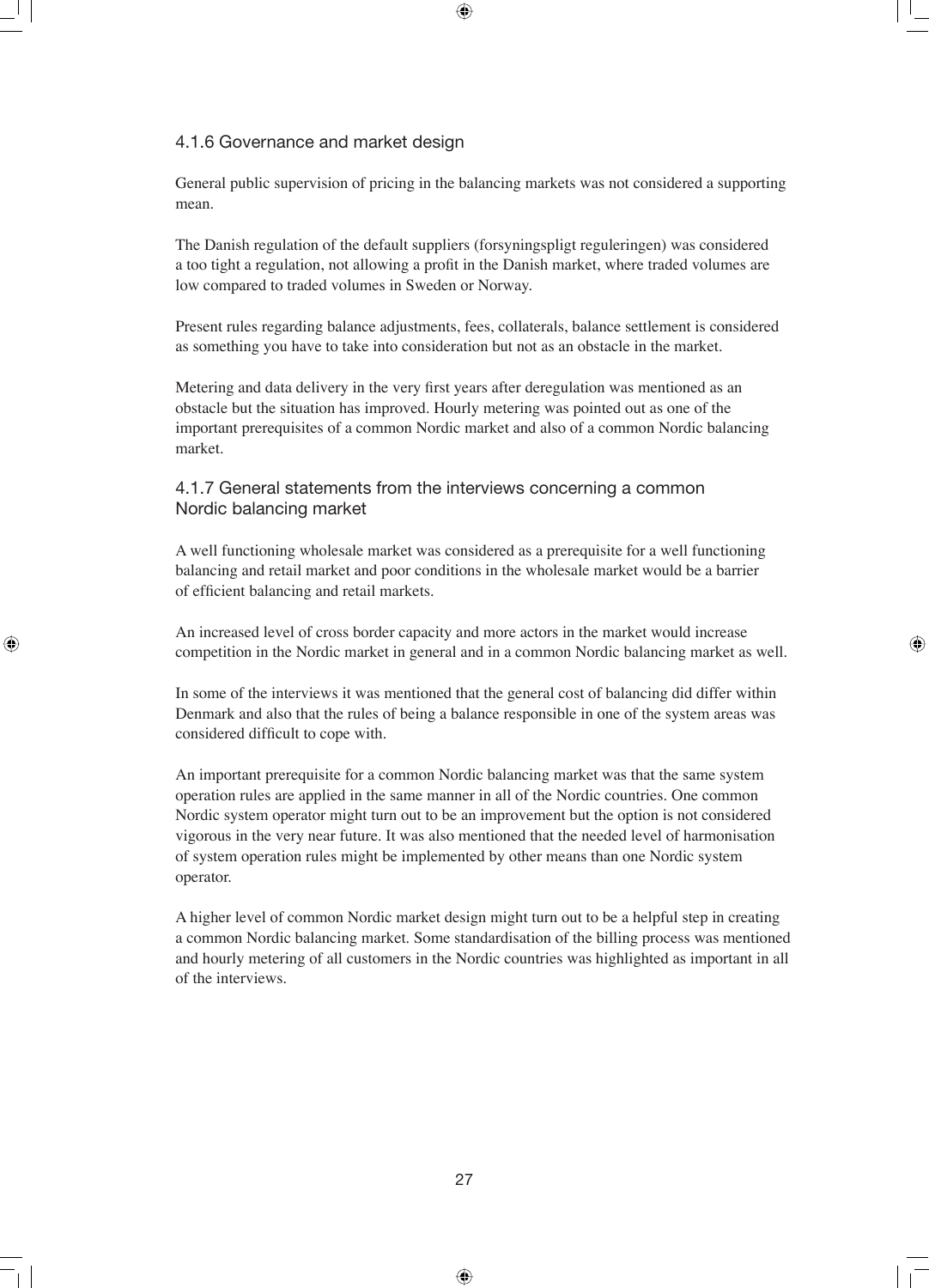## **4.2. Finland**

#### 4.2.1 Background

Parts of the interviews were made together with the Retail Group and therefore some of the interviewees were mainly experts on sales and marketing and the answers regarding balance management and settlement were less extensive. The interviewed companies were Kymppivoima Myynti Oy, Turku Energia Oy, St1 Finland Oy, Vattenfall Sähkönmyynti Oy, Fortum Oy, Energiameklarit Oy, MVM Energiatieto Oy and Helsingin Energia Oy.

Kymppivoima Myynti Oy (Kymppivoima Sales) is a part of Kymppivoima Corporation. Kymppivoima is a nationwide energy supplier and is owned by four electricity companies. It is acting as a balance provider. Kymppivoima has totally ca. 360 000 customers and energy volume in 2004 was 5,7 TWh. Kymppivoima corp. is not currently active retail supplier in other Nordic countries.

Turku Energia Oy is owned by the city of Turku (Åbo) and is a nationwide energy supplier and balance provider. Turku Energia is a retail supplier only in Finland but a wholesale supplier and producer also in Norway. Turku Energia has totally ca. 77 000 customers with a 1,5 TWh energy volume in 2004.

St1 Finland Oy has started acting as a retail supplier for electricity in February 2005 and supplies energy nationwide. St1 has ca 120 GWh volume in energy and 10 000-20 000 customers in 2005. ST1 is not currently active in other Nordic countries. MVM Energiatieto Oy is the balance provider for St1.

Vattenfall Sähkönmyynti Oy (Vattenfall Sales Finland) is a nationwide energy supplier and a retail supplier also in Sweden. Vattenfall has ca 360 000 customers in Finland. Vattenfall is acting as a balance provider.

Fortum Oy/ Fortum corporation is active as a retail supplier in Finland, Norway and Sweden. Fortum has ca 1,1 mill. customers and supplied ca 42,7 TWh of energy in 2004 in the Nordic countries.

Energiameklarit Oy is providing risk and portfolio management in the Nordic electricity markets. Energiameklarit is acting as a balance provider in Finland.

MVM Energiatieto Oy is a consultant company specialised in providing services to the energy industry. MVM Energiatieto is acting as a balance provider in Finland.

Helsingin Energia Oy is an energy supplier and a service provider for the electricity industry. Helsingin Energia is not currently active retail supplier in other Nordic countries. Helsingin Energia has over 300 000 customers and supplied 5,6 TWh of electrical energy in the year 2004. Helsingin Energia is acting as a balance provider in Finland.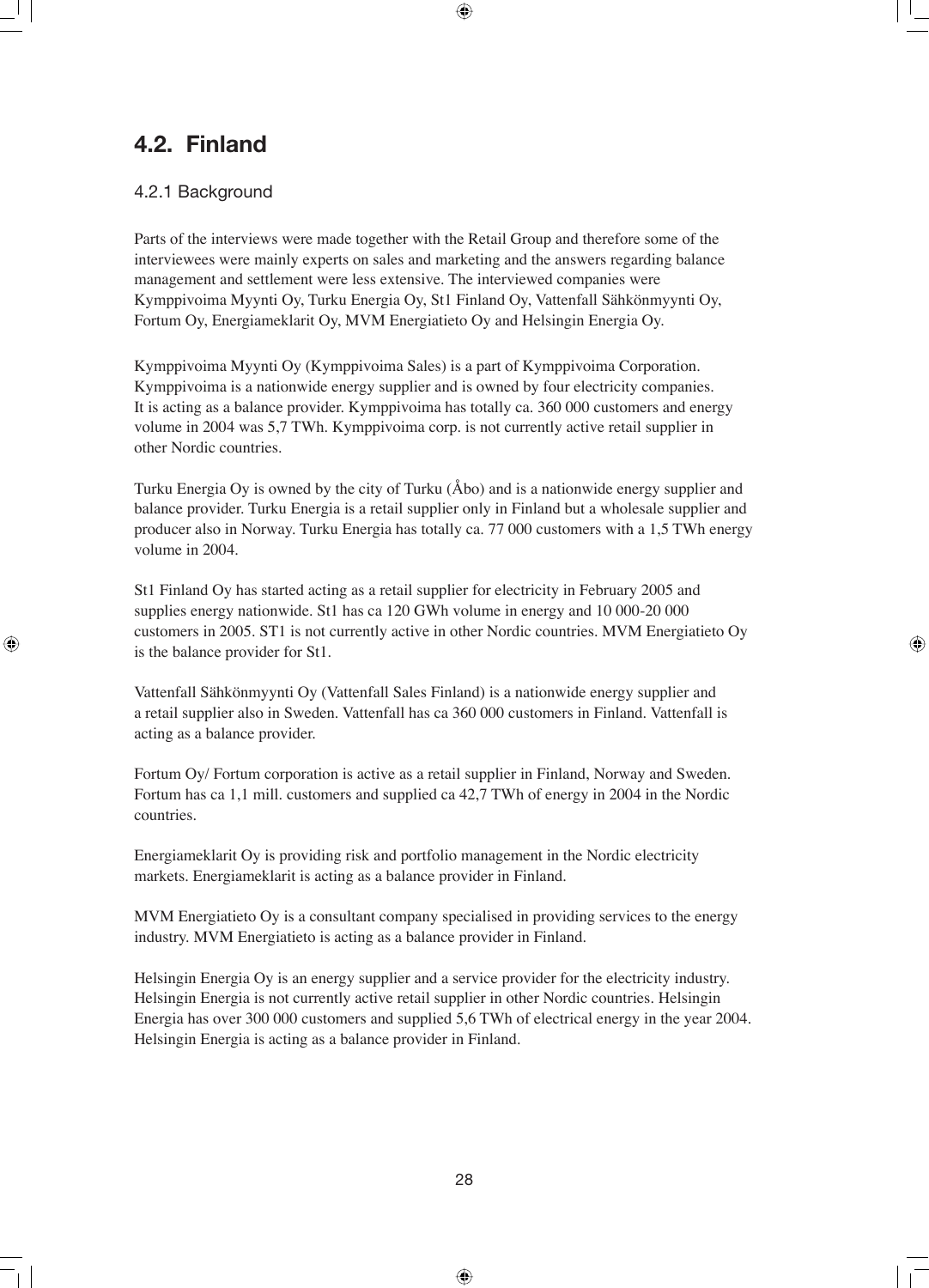#### 4.2.2 General comments

All interviewees agreed that a common balance management with a possibility to have only one balance provider in all the countries is a prerequisite for the common Nordic retail market. Thus, Nordic harmonisation was seen as a key issue to reach this goal. Harmonisation of the rules and procedures was seen more important than the rules themselves. Nevertheless, as the production sources differ from country to country, some interviewees considered separate systems to be more feasible. It would help the market participants if the existing procedures in different countries were collected to a single place and translated to English.

Elbas market should be expanded to cover the whole Nord Pool area to increase the efficiency and liquidity of the intra-day market. This was also seen important considering European development. In general, the interviewees were quite content with the current balance management and settlement procedures in Finland.

#### 4.2.3 Pricing of the balance services

All interviewees regarded the current model with one balance and two prices for the imbalance satisfactory. It gives all players good incentives to minimise imbalance (two prices) and is yet simple to administer (one balance). The three balance model was seen complicated and bureaucratic regarding settlement procedures. The CHP has a significant role in Finland and the production of electricity is heavily dependent on unpredictable demand for heat, so binding production plans were not seen sensible. It was also questioned if the three balances would increase the accuracy of the forecasts. However, some big players considered though the number of balances to be a minor factor, because efficiency already drives the players to use three balances in their own work. Harmonisation was seen more important than the number of balances.

Generally the balance providers pass the costs of balance service collected by the TSO directly to their customers. In the case of one-price system some balance providers would even be forced out of the market as one price does not create any surplus to them. The one-price model was also seen to create incentives to move the purchase to the balance market.

The pricing should be cost-reflective and mainly based on the amount of balance energy to keep the threshold low for the new players and to give incentives to avoid imbalances. Last change in balance plans should be accepted as late as possible, but the current situation (20 minutes before the operation hour) was seen satisfactory. Active balancing during the hour of delivery was seen important only by one balance provider. It was considered better if all the balancing bids were accepted through the markets to avoid adjustments in both directions. It was argued that the big balance providers have an incentive to offer balance services with low margins in order to collect information on the behaviour of the other market participants.

Fingrid's current pricing of the balance services was seen quite reasonable and the threshold for the new actors lower than e.g. in Sweden. Securities in the present form (large fixed securities) were seen as an obstacle to the smaller actors. Securities based on the consumption of the balance energy were seen more suitable to keep the threshold low for smaller actors.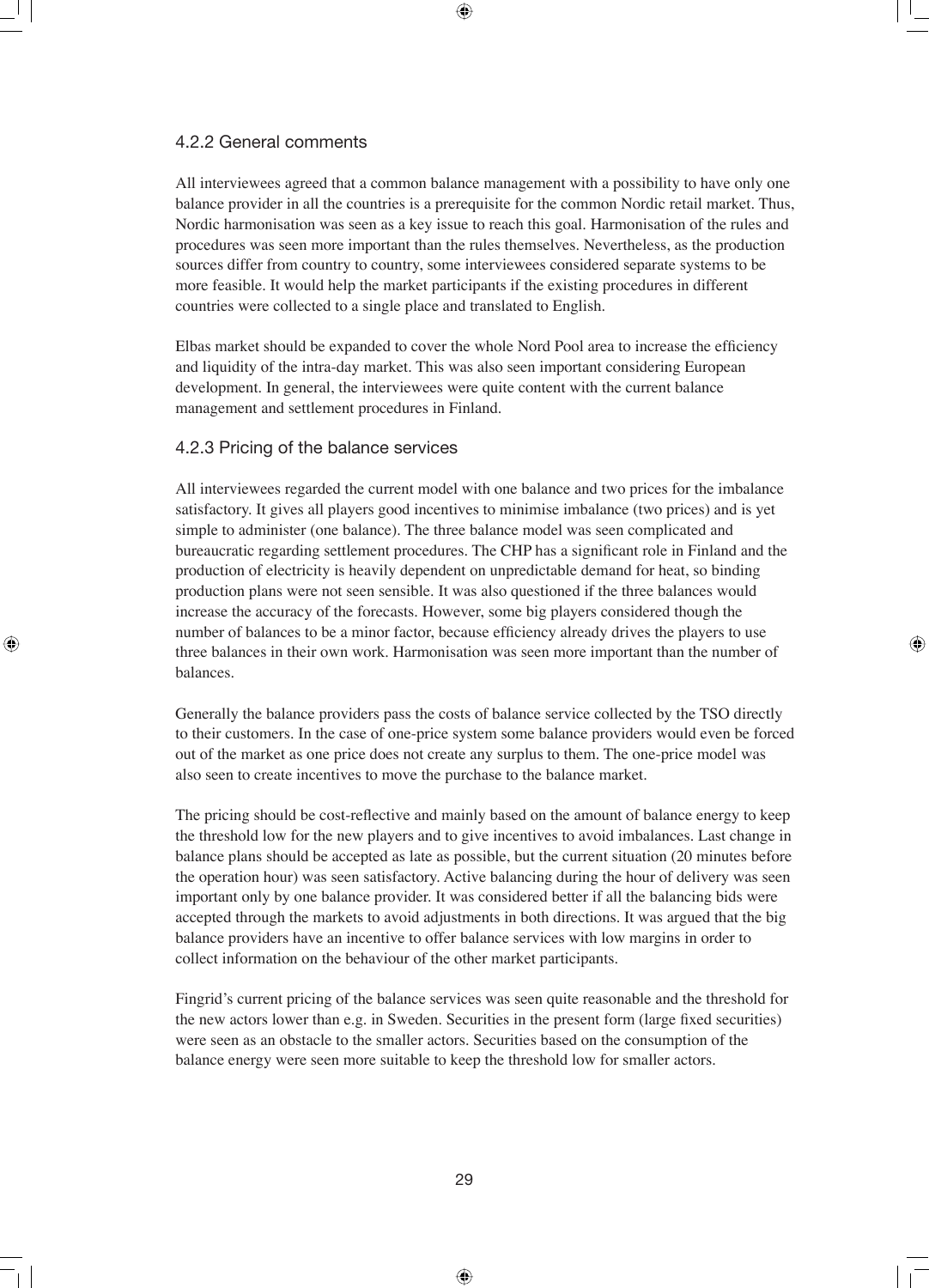A common view was that the capital costs of the reserves should be paid mostly in the grid tariffs. TSOs should always acquire the reserves through tendering procedures. The Swedish capacity reserve should be discarded, as it now distorts the market mechanism by affecting the spot prices and the building of new capacity. To avoid further distortion of the markets the allocation of the costs should be the same in all the countries. Smaller players wished a maximum price (e.g. 5 times the actual spot price) in shortage situations while the bigger players wished for a minimum price (e.g. two times the spot price) to avoid spot purchase bids optimised below the expected demand and the resulting risk for security of supply.

#### **4.2.4 Consumption profiles**

In general, the three category model currently in use in Finland was seen advantageous by the suppliers compared to the area model. Different types of users need different profiles to improve the accuracy. In some cases customers can fall into an unsuitable category, which can yield to higher errors especially to smaller suppliers. It was argued that the area model would add unnecessary complexity to the issue if the supplier would operate in several network areas which would be the case in the open markets. The three category model was seen easier to administer. The area model was even seen as a barrier to stay in the markets. However, it was stated that the problem is diminishing with the AMR and further development of the profile settlement should not be encouraged.

The profile settlement model should still be harmonised in the transition period and most simple solution should be chosen.

Errors caused by the profiled customers were seen in most times negligible for the larger balance providers and sometimes considerable for the smaller players. Different time-of-use profiles used by the DSOs were considered to cause extra errors and complicate the settlement. If the supplier switching activity in a grid area would rise above ca. 35%, it would cause unbearable errors for the default supplier in the category model.

All interviewees agreed that the pricing of reconciliation energy should be based on the spot-price without additions to remove the incentives from the DSOs to play with the price difference. It was seen unacceptable if the final settlement would take 14 months to be completed as it does now in Sweden. When reduced to two months with the AMR the situation would be better. After the final settlement the corrections should not be made by the suppliers but between the balance providers.

#### **4.2.5 Metering and data exchange**

Current development towards the AMR was seen to be the right direction regarding better competition and credibility of the industry as a whole. Even though there is no legislation in Finland concerning the AMR for the small customers, the DSOs are already installing meters capable of monthly reading. The lack of guidance through legislation is seen as a flaw as some DSOs might change the meters to such models which are not capable of storing and transferring hourly data. This could eventually slow down the development when the DSOs want to have a long enough transition period for their investments. Sufficient and harmonised technical solutions should be implemented already from the beginning. When the new meters are installed, the most accurate data should be available for all the market participants without extra costs. If a meter capable of hourly measurements is installed, the balance settlement should be based on real measured values instead of profiles. DSOs should take responsibility for the validity of the data they are transmitting to the suppliers, regardless of their system's status.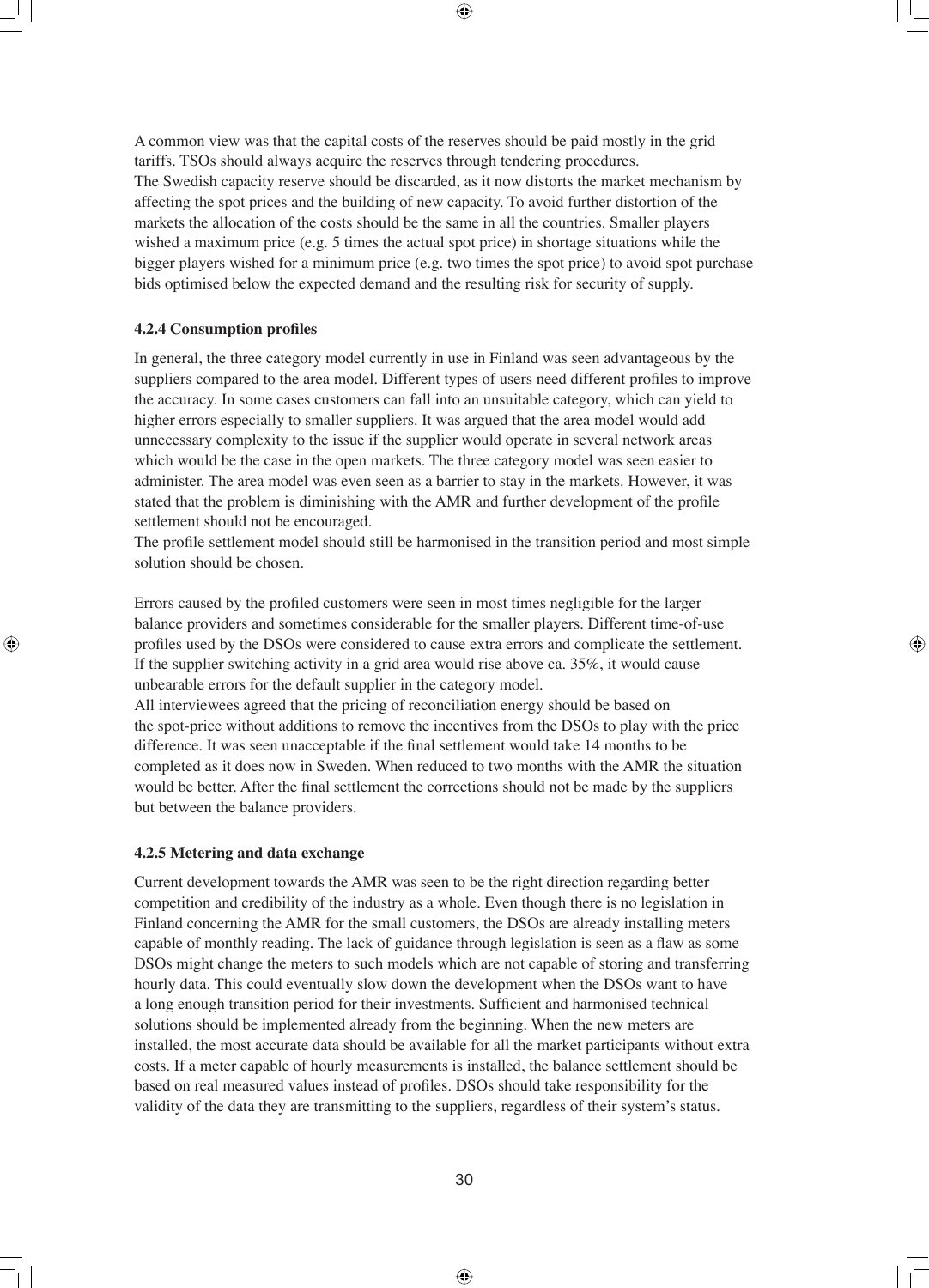It was seen advantageous in the terms of balance accuracy if the DSOs complete their settlement in a week compared to a month at present. Missing data should then be estimated as accurate as possible and corrected later on.

All interviewees agreed that standardized and automated handling of customer data transfer between the DSOs and supply companies is crucial for the development of the Nordic retail market. There is an urgent need for harmonising the data transfer. Different handling of consumer data (e.g. the meter reading frequency, procedures during supplier switching, data formats etc) was seen as a barrier to the entry to a new market. The number of network areas was not seen as an issue if the data formats are harmonised. There are though still problems on national level concerning the integrity of Ediel messages as some DSOs do not comply with the industry recommendations. It wouldn't be anything new if the DSOs in other countries would have similar problems as well. In balance settlement it was considered better if only the TSO would deal with the measured data.

## **4.3 Norway**

#### 4.3.1 Background

The companies that were interviewed are: Bergen Energi, Fjordkraft, Markedskraft and Hafslund. All these Norwegian companies also have some experience in at least one of the other Nordic markets.

Bergen Energi is an energy broker that is also providing energy and transmission services such as invoicing, monitoring metering values and other settlement services. The typical client is an industrial group. Bergen Energi is a balance responsible entity in all the Nordic markets apart from Norway. All their Norwegian clients are formally balance responsible entities themselves. But by doing all the job related to the balance responsibility on behalf of their Norwegian clients, Bergen Energi has an in-depth knowledge of the set of rules in the Norwegian power market.

Markedskraft is an independent provider of services to players in the Nordic and European wholesale market for electricity through wholly owned subsidiaries. The services include among others portfolio management, physical handling and settlement. The company is a balance responsible entity in Norway, Sweden and Denmark, but not in Finland.

Fjordkraft is a nationwide supplier that has relatively large market shares in a majority of the largest grid areas in Norway. (Given that the incumbent suppliers often have about 90% market share within their area, market shares of other suppliers within the grid areas are in general very small.) In the period from 1998 to 2003 Fjordkraft had an associated company in Sweden, Fjordkraft AB, supplying about 50 000 customers. However the project was not particularly profi table. The portfolio was sold in 2003 and Fjordkraft AB was closed down in 2004.

Hafslund is the largest supplier in the Norwegian market and is also the largest grid company. The activity in the Swedish market is by a 50% owner's share in Göta energi AB together with Öresundskraft.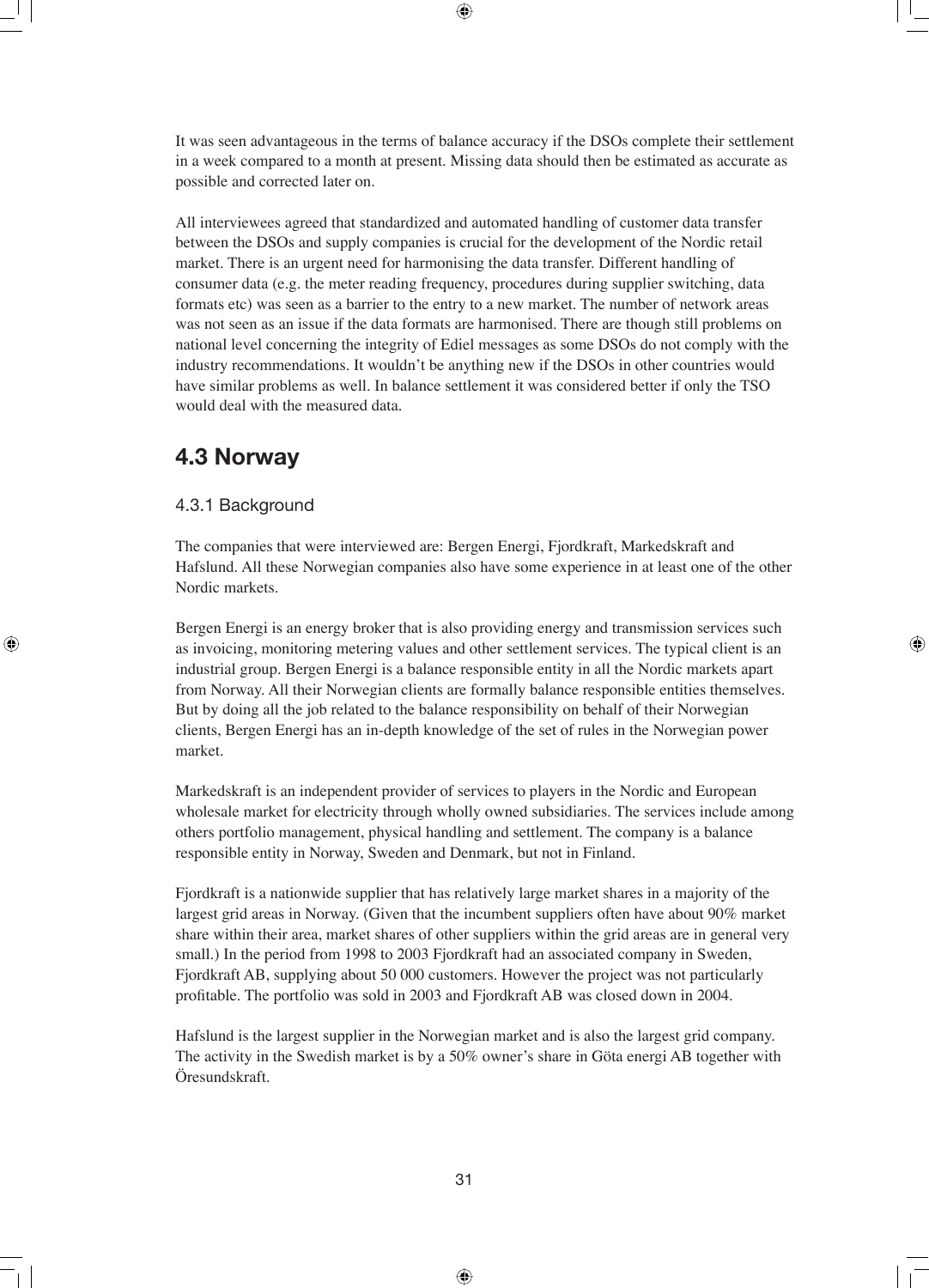#### 4.3.2 The Model for pricing of imbalances

All the interviewees are strong advocates of a one-price model in the balancing market like the Norwegian one. This model is simple, transparent and cost efficient because the price reflects the current real marginal cost of regulating the imbalance. The two-price model of the other Nordic countries is considered to imply large and unpredictable costs of imbalances. As such this two-price model represents a barrier for entry into new markets.

One of the interviewee that is active in the Swedish market of balancing services said: The twoprice model means an entry barrier for small players to the Swedish market. Having succeeded to enter this market offering balancing services, however, it turns out that our company profits by the complexity of the system. – It leads to large demand for our services in Sweden.

Another company, a large supplier in the Norwegian market, having gained some experience of the Swedish market by a joint venture with a medium-sized Swedish company put it this way. - Even though we might possibly profit by the two-price system by becoming a relatively large future Swedish player, we would not advocate this system because it does not enable fair competition. - The competition had better be on equal terms.

Some of the companies also pointed to the fact that the one-price model does give enough incentive to being in balance in the operational hour, as there are normally small imbalances in the Norwegian market.

#### 4.3.3 Consumption profiles and settlements

All the interviewees were in favour of a simple system for consumption profiles. The Norwegian system with one profile in every grid area was preferred. The interviewees with some experience in the Finnish market clearly asserted that the system of six different profiles in every grid area creates at lot of mess and confusion. These companies also stressed that the set of rules of settlement are not very precise and their juridical status is also not clear. The only Norwegian company that is still left in the Finnish market put it this way: – Sometimes it turns out that not even the grid company knows which profile that has been used for the settlement of their customers.

One of the interviewees, which is also a balance responsible entity in the Swedish market, commented on the system with separate balances of consumption, production and trading like the Swedish and Danish model, compared to the Norwegian model with one balance per Elspot area. -To some extent this model of separate balances might reduce the discrimination against none integrated companies that is inherent in the two price model. And it does not mean more effort.

On the other hand, the Swedish system of consumption profiles is connected to the balance of supplier rather than the balance of the grid area as in the Norwegian system. Some of the companies also emphasized that this leads to chaos in the settlement process when there is a considerable amount of supplier switches within the same grid area during a month.

The frequency of the consumption data reports was also mentioned. In Norway there are weekly reports of the consumption the previous week to the responsible parties whereas in Sweden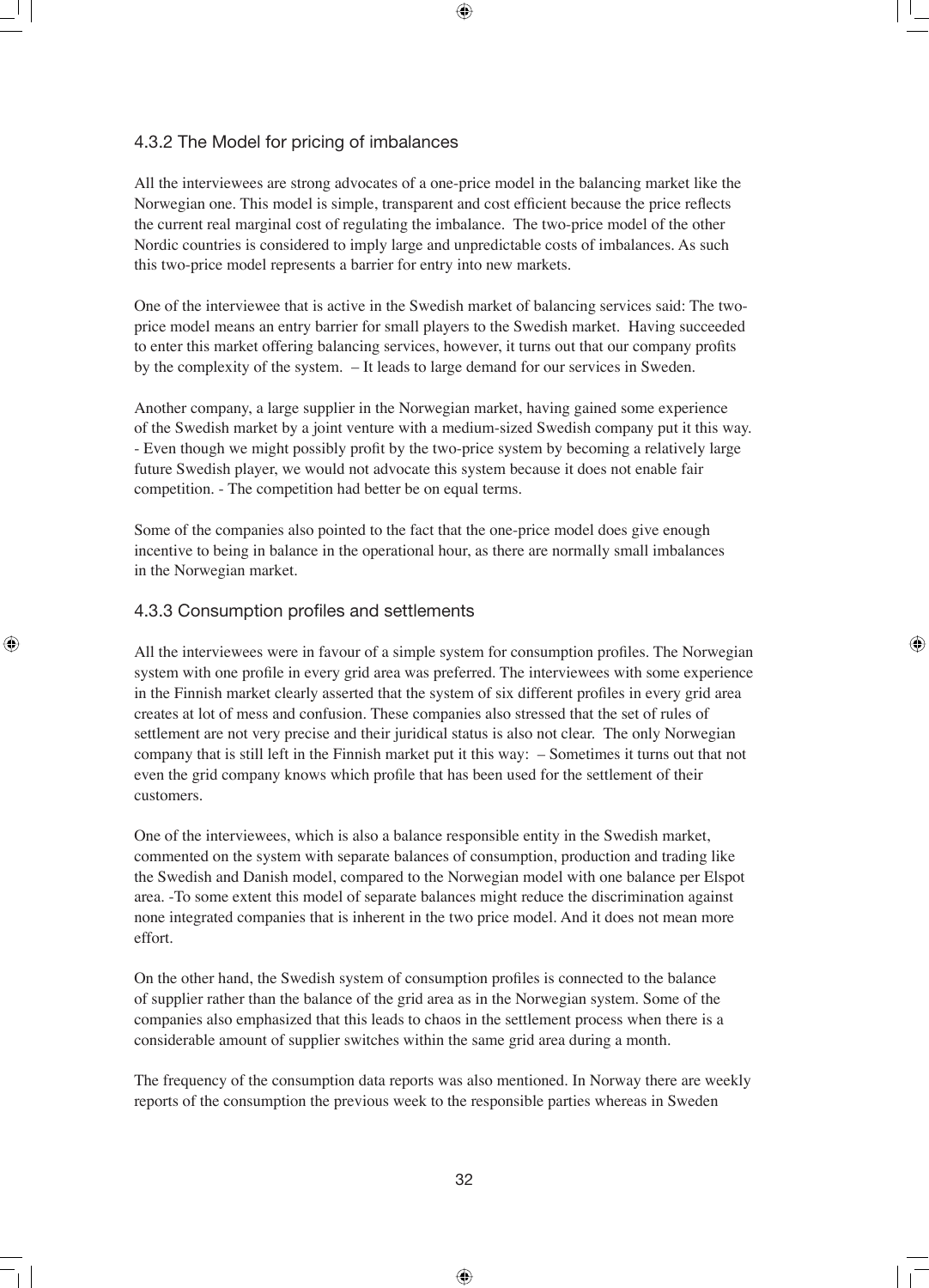there are daily reports of the consumption the previous day to the balance responsible parties. According to one company that is balance responsible in Sweden as well as in Norway, the daily reports of consumption data is the reason why there might be smaller imbalances in the Swedish balancing market than in the Norwegian market. – To the extent there are smaller imbalances in the Swedish market, this has nothing to do with the incentives of the two-price model versus the one-price model. It is due to the daily process of reporting metering values in the Swedish market so that the players are daily updated on consumption data of the previous day. This information enables more accurate balance planning which in turn mean lower imbalances.

Among the interviewees that mentioned the frequency of the balance settlement process, there seems to be divergent points of view. At present Statnett does the settlements weekly whereas the Swedish and Danish TSOs do the settlements twice a month. Statnett has raised the issue of making daily balance settlements.

A large supplier in the Norwegian market, whose experience in the Swedish market is mainly through a joint venture with a Swedish supplier, is clearly in favour of the present Norwegian model of balance settlements not more than once a week. The proposed amendment into daily balancing settlements might naturally reduce the collaterals in the balancing market, which are rather costly. The administrative costs relating to a possible daily settlement, however, would be far much higher.

Another company that is a balance responsible player in both the Swedish and the Danish market perpetuated the opposite view. - By being forced to do the daily settlement, our experience from the daily settlement at Nord Pool is that we have developed more simplified and cost effective routines.

## **4.4 Sweden**

#### 4.4.1 Background

The interviewed companies were Dala Kraft AB, Energibolaget i Sverige AB, Markedskraft AB, Stora Enso AB and Telge Kraft AB.

Dala Kraft is owned by eight energy companies in Dalarna with 120 000 grid customers. It supplies about 2 TWh per year. An essential part of the supply is to customers outside Dalarna. Dala Kraft is a balance responsible party in Sweden.

Energibolaget i Sverige is an independent supplier with a rapid expansion. The focus is on small industries and customers in apartments. It has outsourced the administration of supplier switching to a network company. Energibolaget gets 5 – 6000 new customers per month and has now about 170 000 customers. A subsidiary, Suomen Energiayhtiö Oy, started its business in Finland in May 2005 with a focus on customers in apartments. It gets about 2 000 new customers per month. Energibolaget and its subsidiary buys balance administration from one balance responsible party in Sweden and one in Finland.

Markedskraft is an independent provider of services to players in the Nordic and European wholesale market for electricity. The services include fundamental market analysis, advisory services, risk management, financial portfolio management, physical handling and settlement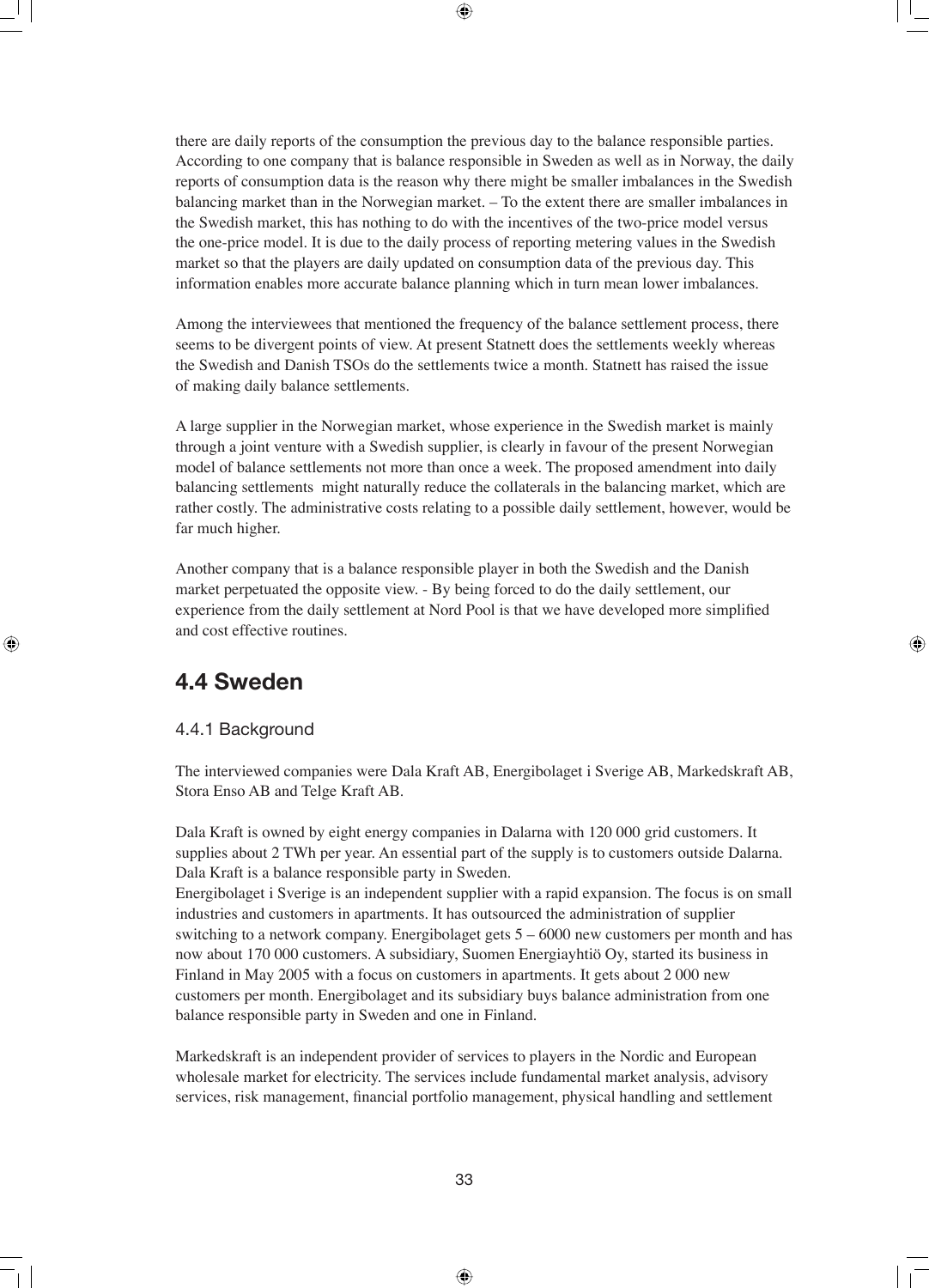and capital management. Markedskraft has offices in Arendal, Stockholm, Århus and Berlin. Markedskraft is a balance responsible party in Norway, Sweden and Denmark but not in Finland.

Stora Enso (SE) has a total electricity consumption of 6 TWh in Sweden. It buys the physical power and balance services from one big supplier. The electricity is bought for spot price, price area Sweden. SE sends bid curves for each mill direct to the supplier. If a machine stops, Stora Enso has the option to sell back electricity to its supplier at spot price minus a settled deduction. The purchase of electricity according to spot price is hedged via a portfolio of different financial and physical contracts with many different participants in the power market. Stora Enso optimizes its electricity consumption according to the spot price. It has also sold 200 MW load reductions in mills south of cut 2 into the Swedish capacity reserve. The reason why Stora Enso was able to make such an offer was that this potential opportunity was very clear settled in the contract with its supplier as a part of the balance service.

Telge Kraft AB provides portfolio management and other services in the power market. The company is owned by the city of Södertälje (60 %) and Scania, Ericsson and AstraZeneca. It is independent from power production and manages about 7 TWh physical power for industries, public enterprises and suppliers as Telge Energi. It has a subsidiary for financial trading (Telge Krafthandel AB) with a licence from Finansinspektionen. Telge Kraft is a balance responsible party in Sweden and is also a participant in the Elbas market.

#### 4.4.2 Views on common Nordic retail market

Four of the companies stress that a real integrated retail market would mean that a company can supply in all Nordic countries with only one balance agreement, only one system for customer management and only one system for reporting. Only one competence would be needed and the start-up costs and the risks associated with possible wrong understanding of national rules would be reduced when no extra systems for each country are needed. Risks related to different national rules regarding energy taxation and VAT should also be abolished.

Dala Kraft has an ongoing cooperation with Energiamäklarit and has now announced a cooperation with Agder Energi. The purpose of the cooperation is for Dala Kraft primarily to be able to enter into group agreements with Swedish groups with operations in Finland and Norway. The cooperation can also give other possibilities for business development as the possibility to provide electricity certified "Bra miljöval". This strategic alliance was needed because of the differences in the Nordic markets. It would not be cost-effective for Dala Kraft to try to expand on its own because of these differences and because of the need to establish subsidiaries. Now, Dala Kraft can buy (and sell) balance responsibility services at cost price plus an administrative mark-up. However, a strategic alliance means also a cooperation between the partners that at some point can risk being in conflict with the competition law. If it was a real common Nordic market, alliances like the one Dala Kraft has entered would not be needed

Energibolaget has a focus on the selling process and the supplier switching process. According to the total numbers of supplier switches, 30-35 % of all supplier switches in Sweden in 2004 were to Energibolaget and 70-80 % of all supplier switches in Finland during this autumn are to Energiayhtiö. It is important for the competition in the retail market that the network companies facilitate an electronic supplier switching process without need for manual interventions.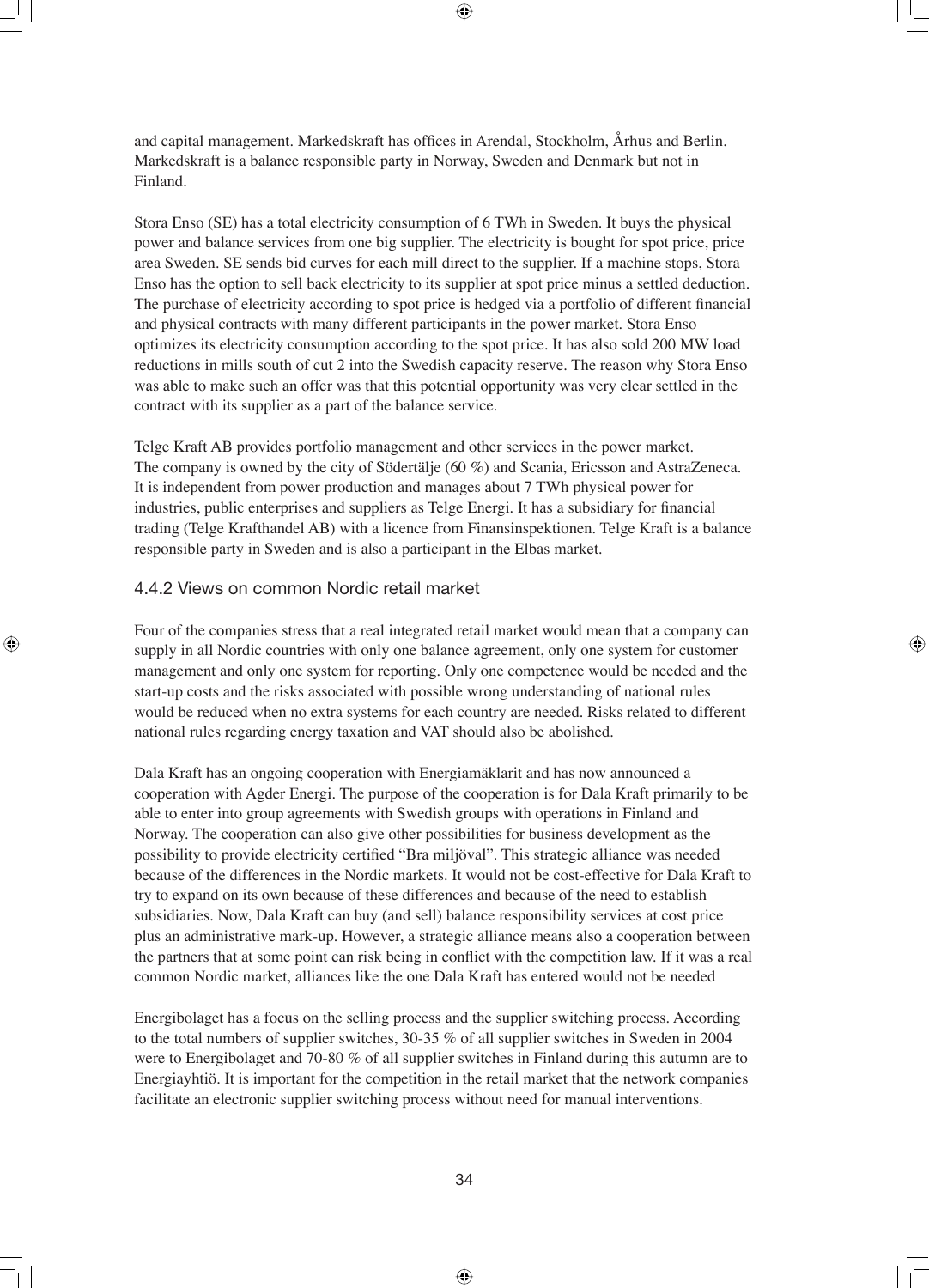A problem in Finland is that there are guidelines from the energy association but not binding rules from the regulator. Network companies have wanted payments for changes in IT systems, for extra meter readings in relation to switches and overtime work because of administration of supplier switches. Energibolaget hopes that these problems will be temporary and that the network companies will realize that their role is to facilitate competition.

Energibolaget says that the rules and regulations regarding customer moves is the biggest barrier for independent suppliers. Energibolaget has about 2 500 customers who moves per month. Most of these moves go at least temporary to the default supplier and are therefore the biggest loss of customers for Energibolaget. When a customer moves within a city, he believes that his supply contract will continue when he reports his planned move to the network operator. However, after a period he gets a message that he has not reported any supplier and that he will get the default supplier. Energibolaget has therefore four persons calling customers who have moved. Even if the customer reports his planned move to Energibolaget, he ends nonetheless often with the default supplier one month or two because he does not know the new identification number. The rules in the Swedish telecom market are different. The customer keeps automatically his supplier when he moves.

Markedskraft has chosen not to be a balance responsible party in Finland because of the requirements on accessibility in the Finnish balance agreement. If a common Nordic balance settlement is implemented, Markedskraft will probably be a balance responsible party also in the Finnish area. Markedskraft emphasizes that different systems and standards are not only costly but they give extra risks and they require special competence in order to develop and manage them. Especially important is the harmonisation of the supplier switching process and the standards for EDI.

Stora Enso stresses that it is of utmost importance for the industry that Sweden has competitive electricity prices. It is therefore more important with new production plants than new transmission links. New production plants will lower the price but new transmission links will only increase the grid tariffs without strengthening the overall power balance. As a consequence, Stora Enso accepts price areas within Sweden. It is against a common Nordic TSO since such a change will most likely result in increased grid tariffs in Sweden.

Telge Kraft is interested in selling to industry groups with consumption also outside Sweden and is therefore interested in a common Nordic balance settlement.

The view of Telge Kraft is that they are not competing on equal terms with the three big producers in Sweden. The two-price system and the guarantee system give incentives to pooling and favours big producers. The present uncertainty regarding maximal regulation prices gives also an extra risk for the independent suppliers and an extra advantage for the producers. A cap on regulation prices should be decided. In addition, when the big producers give offers to the large-scale industry, they are not demanding their costs for balance services and they give very favourable terms of payment.

#### 4.4.3 Views on principles for balance settlement

All companies want separate settlements for production and consumption imbalances and the one-price model for consumption imbalances instead of the present two-price model in Sweden.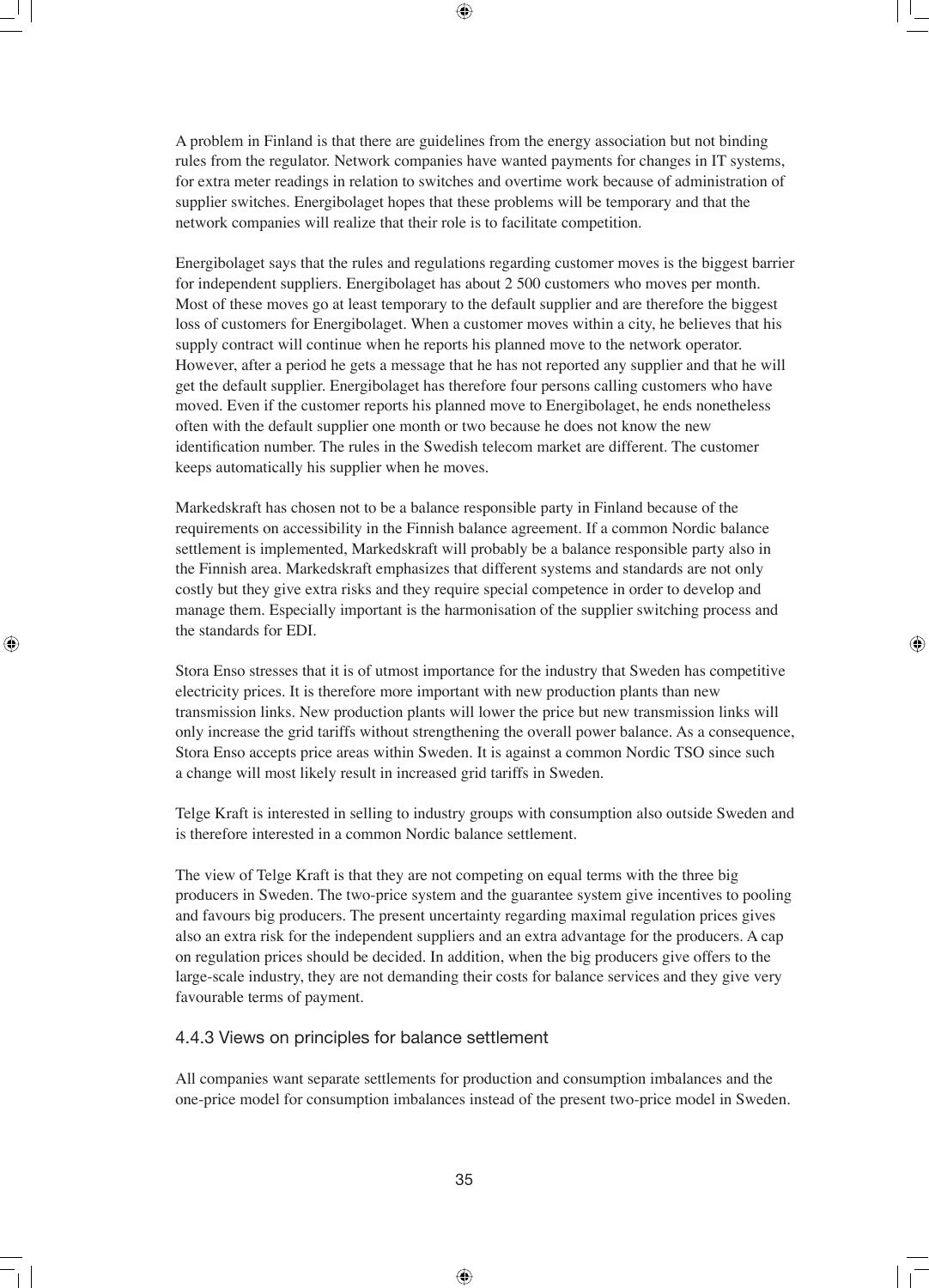It reduces the advantages of pooling and being a big player and makes it easier for new players to be balance responsible parties. It is more pedagogical for their customers. It simplifies also the settlement. Corrections can be done without damage for the suppliers because all suppliers are facing the same imbalance price.

Stora Enso adds that bigger industries will certainly choose to be balance responsible parties if consumption imbalances are settled with the one-price model. An industry that is a balance responsible party can improve its results by load reductions in situations with high regulation prices. Such load reductions are helping the society and should not be blocked with a two-price model. Another consequence of a one-price model for consumption imbalances would probably be that more regulation objects are actively bidden to the regulating market. It is much easier for an industry to bid load reductions to the regulating market if it is a balance responsible party on its own. It would also be better over-all competition in the electricity market if the industries are balance responsible parties on their own and their elasticises in bid curves are not direct known by the producers.

#### 4.4.4 Views on balance settlement corrections

All companies emphasize that the balance settlement should be finalised much earlier than today and that the possibility for balance settlement corrections because of corrections from network owners should be reduced.

Telge Kraft mentions that they are not allowed to change their renewable certificates declaration even if Svenska Kraftnät makes a correction settlement. Another strange issue is that the settlement can be changed if the network company afterwards reports a customer move. Although there are very strict time limits for reports of supplier switching there are apparently no time limits for retroactive reports of moves.

Markedskraft believes that the quality of measurement reports in Sweden would be much better if Svenska Kraftnät refuses to make resettlements and the network owners know that it will be their duty to perform resettlement if there are failures. Shorter time-lag for settlement will also reduce the need for placing collaterals. The recalculation of shares of load profiles after all annual measurements are effected should not result in a resettlement by Svenska Kraftnät. It should be the network owners that accomplish that task. The demand for monthly measurements will reduce the time-lag for these resettlements.

4.4.5 Views on management of capacity shortages

Dala Kraft thinks that a rather low price-cap is needed in shortage situations in order to keep the existence of independent suppliers. The mark-up on plants in the capacity reserve is too high when they are bid into the market. The network companies should be allowed to sell load reduction measures. There are many possibilities for demand side response that are not bidden into the market at present. Dala Kraft has load reduction possibilities in some customer agreements.

Telge Kraft holds up that an efficient handling of capacity shortages requires that the customers are invoiced according to their real consumption. The supplier can offer products stimulating efficient demand side response only if the network company reports hourly measurements.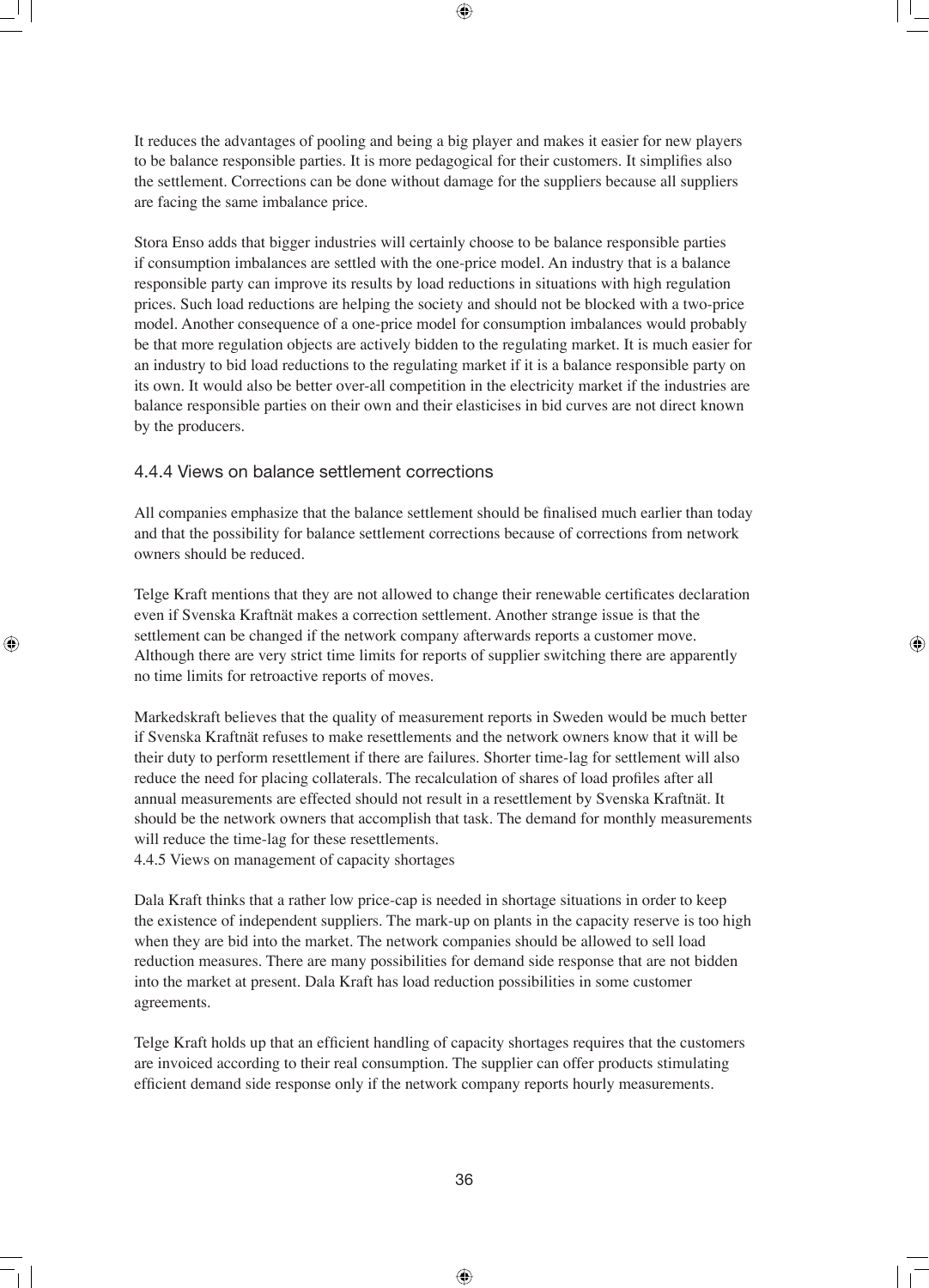It is a risk that should be observed by the regulators that the network companies will in the future report only monthly measurements from smaller customers as required according to the law, although many of the companies will invest in meters for hourly measurements for all customers. However, from a market perspective it is vital that a stricter demand for investments in hourly metering is thoroughly analyzed and compared with the total savings in the market. Telge Kraft wants also a cap on regulation prices in order to reduce the risks related to the present uncertainty regarding maximal regulation prices.

Markedskraft thinks that a shortage situation will probably be mitigated if it occurs already in the spot market. It is possible for the players to do a lot of measures after elspot during the 15 hours to the morning peak or the 25 hours to the afternoon peak. More problematic is it if the shortage situation emerges later. It is important in such a situation for avoiding forced load shedding that all players have incentives to reduce their consumption even if they are not able to bid in load reductions into the regulation market. The one-price model for consumption imbalances gives such an incentive and is a necessary component if it is decided that a marketbased solution shall substitute the temporary Swedish capacity reserve.

Stora Enso has the opinion that the present Swedish capacity reserve is not in line with a real market economy and shall not be prolonged. Stora Enso believes that many industries in a situation with demand for "capacity options" will choose to emit such options to other parties or enter into agreements with their suppliers regarding load reductions in extreme situations. The concept that an industry can reduce its costs if it accepts some load reductions is not new for the industry. The old "plustariff" in Sweden meant that an industry could lower its electricity cost if it accepted reductions in electricity supply during some hours of the year.

## **4.5 Comments from workshop 9 January 2006**

A workshop for invited stakeholders was held in Stockholm on the  $9<sup>th</sup>$  of January 2006 together with the retail market working group in order to discuss the interim results of the work done so far and to enable the exchange of views and information before the finalisation of the reporting.

All players wanted a common Nordic balance settlement. A repeated reminder was however that a badly designed common system is worse than well-designed national systems. The message was that it is important that the change to a common balance settlement is so thoroughly investigated that the common system gives a basis for a well-functioning market. A step by step approach was proposed. No one emphasized that the timetable is more important than the design of the common balance settlement. However, some asked for the timetable.

The need of having the customer in focus when developing the market was emphasized. Freedom of choice, transparent prices, improved offers and better competition was seen as important for the customers.

It was mentioned that an integrated market can give problems for many customers such as vocabulary problems, language problems, lack of harmonisation of price indications and contract terms and difficult access to advice and dispute settlement.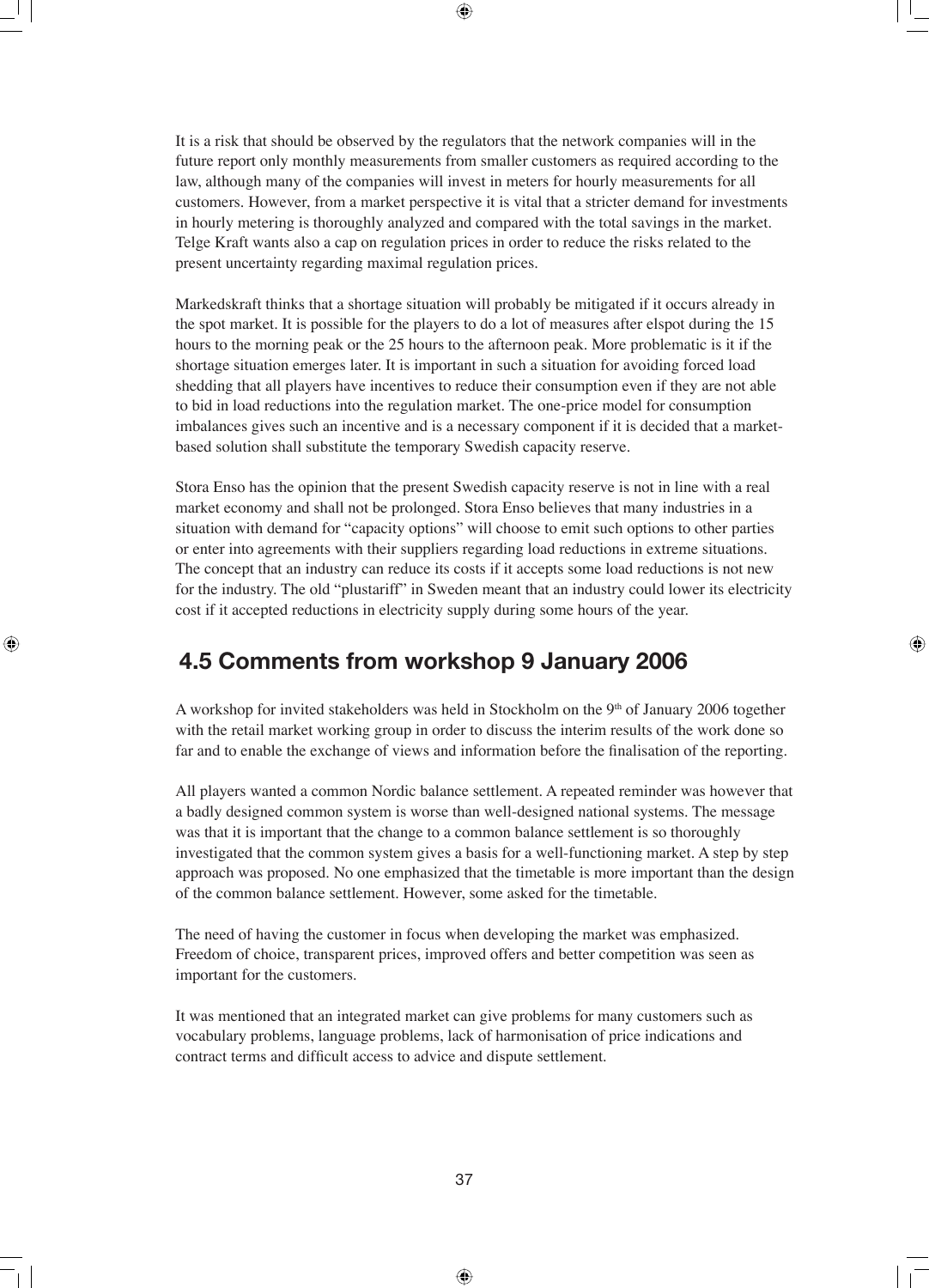One player stressed that the regulators have another role than the TSOs regarding the change. It is therefore important that the regulators develop their positions in an independent way.

Retailers and balance responsible parties wanted that it would be possible to use only one customer management system in all Nordic countries. It was emphasized that such a change requires besides common balance settlement also a common system for reporting of customer switches, common standards regarding data systems and data exchange and that all countries charges the energy tax via the grid companies instead of via the retailers.

The issue of one-price model or two-price model was debated. Proponents for the one-price model said the two-price model is a fence that shuts out demand side responses from the market. It was also mentioned that a one-price system allows bilateral corrections without a total rerun of the balance settlement. Proponents for the two-price model were worried that a one-price model will result in higher consumption imbalances.

Another comment from a balance responsible party was that high frequency in balance settlement is important because it reduces the total work load and it gives faster correction of errors. Weekly balance settlement was mentioned as the maximum period but daily balance settlement was preferred.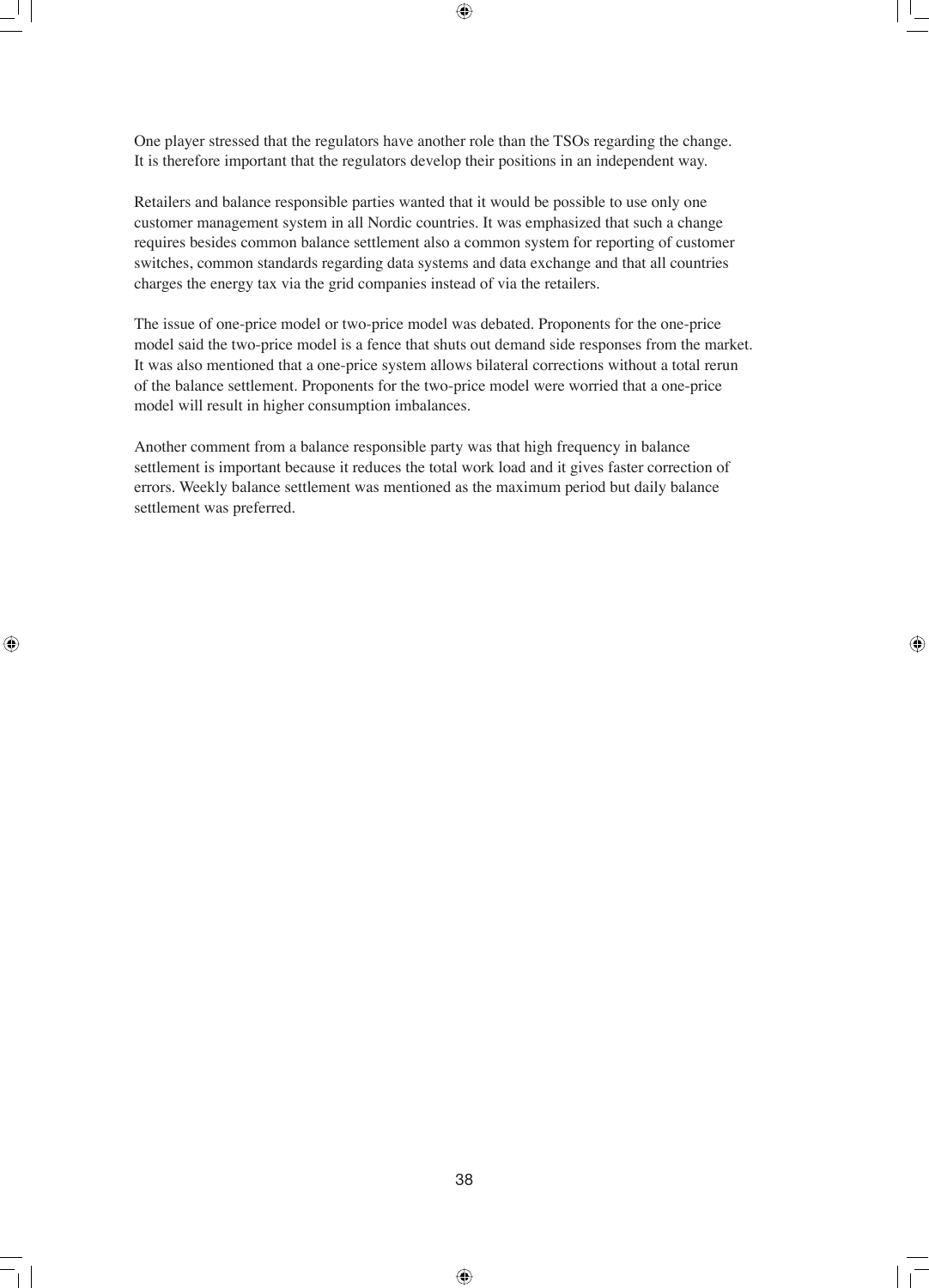## **5 Vision and tasks for the development of a common Nordic balance settlement**

## **5.1 Towards a vision**

The Nordic Energy Regulators (NordREG) has in its work programme defined "A truly common Nordic retail market with free choice of supplier" as one of its four strategic objectives for its work regarding the Nordic electricity market. The retail market working group identifies in its report the various obstacles to the formation of a truly integrated Nordic electricity retail market and proposes recommendations for future work. The balancing working group has dealt with one already identified main obstacle, namely differences regarding balance settlement.

Eleven areas that are parts of balance settlement have been analysed and it has been found differences in all areas and even in the definition of the concept of imbalance. The differences in Nordic balance settlement were described in section 3. No one of the differences forbids or is in itself of such a nature that it stops a supplier to enter another Nordic country. However, the differences add up to substantial extra costs and risks for a supplier entering a new country and create thus obstacles and barriers. There are only a few suppliers active in more than one Nordic countries and some others have tried to be pan-Nordic and withdrawn.

NordREG finds it essential for the customers that the Nordic retail markets become more competitive and that a truly common Nordic retail market with free choice of supplier is created. A common Nordic balance settlement is one important part of such a change.

However, attention has to be paid to the comments in the workshop on 9 January 2006 that a badly designed common system is worse than well-designed national systems. It is thus important that the change to a common balance settlement is so thoroughly investigated that the common system gives a basis for a well-functioning market. An important basis for such a change is an agreed vision for the process.

#### *Vision:*

NordREG proposes the following framework for the development of a common Nordic balance settlement:

The present different systems for balance settlement shall within a few years be replaced by a common Nordic balance settlement.

This means that:

 • It will be possible for a supplier to sell to the whole Nordic market from one legal entity and using only one system for customer management and reporting.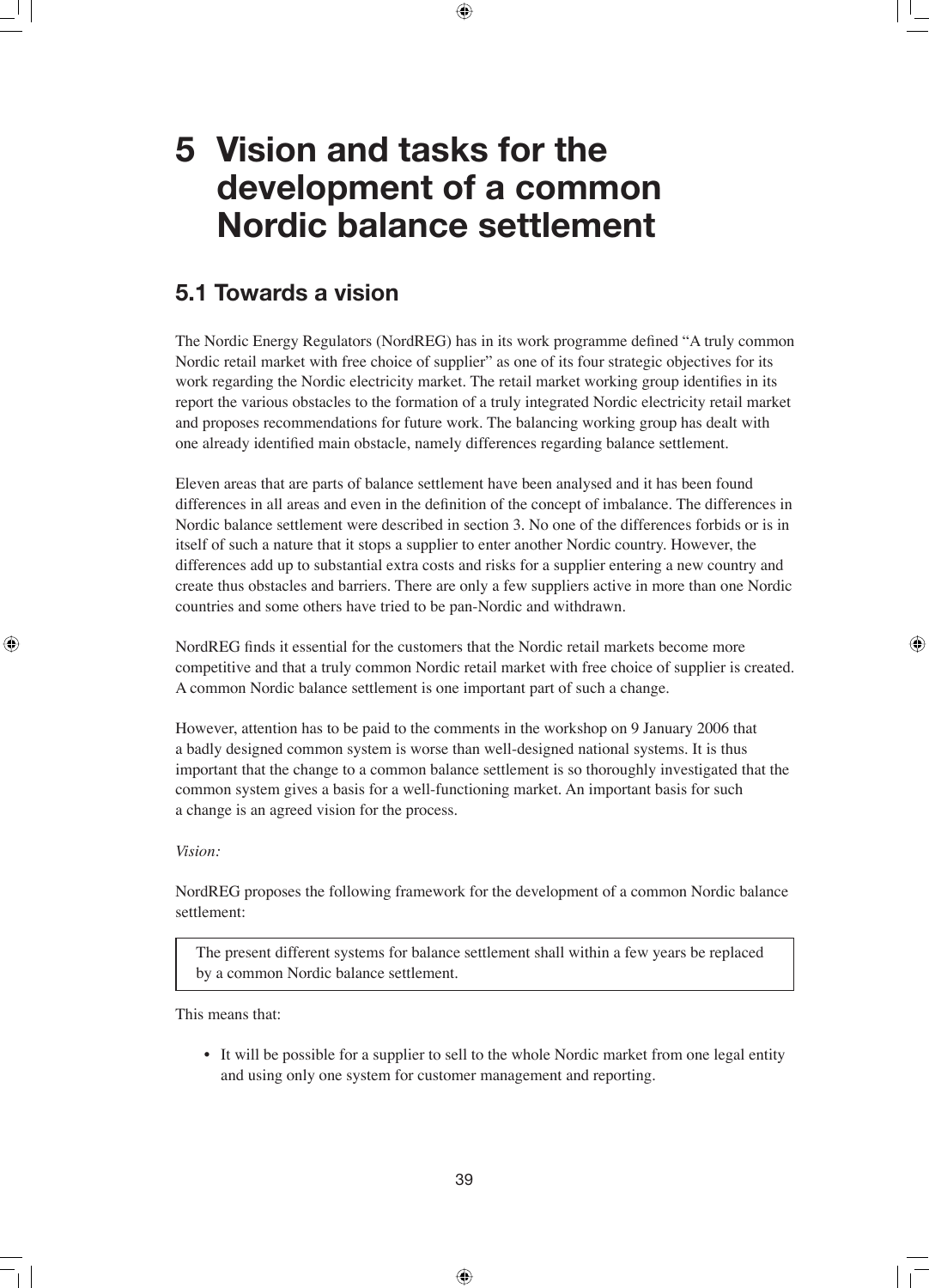• The common Nordic balance settlement will be designed in such a way that it contributes to a well functioning market. This means for example that it will be attractive even for small suppliers and some end-users to be balance responsible parties.

The reasons for the proposed vision are the following:

- It is essential for the customers that the present integrated Nordic wholesale market is accompanied by a truly common Nordic retail market with free choice of supplier.
- It is in the interest of the customers that it is possible to have a wide choice of suppliers. A wider choice can be achieved for instance if a supplier is able to reduce the costs of operating in different countries by operating from one legal entity and using the same system for data management and reporting in all countries.
- It is crucial for the development of such a common Nordic retail market that the present national systems for balance settlement are replaced by a common Nordic balance settlement.
- It is in the interest of the customers that most suppliers find it worthwhile to be balance responsible parties and that some end-consumers also find it worthwhile to be balance responsible parties.
- It is in the interest of the customers that the common Nordic balance settlement is designed in such a thorough way that it contributes to a well functioning market. The change process should be stepwise, laid down in a roadmap and monitored.
- NordREG believes that it is possible to develop and execute such a common Nordic balance settlement even if a common Nordic system operator has not been formed.
- The management of congestions within the Nordic area requires that balance planning and settlement is executed per Elspot area.

## **5.2 Road map to a common Nordic balance settlement**

NordREG believes that the fulfilment of the vision is facilitated if there is appropriate time for thorough discussions in the first phase. Year 2007 can be a feasible control station for decisions regarding the further work aiming at implementation of a common Nordic balance settlement.

The stepwise change process has to include all the relevant aspects of a common Nordic balance settlement. NordREG has the following comments and recommendations for further work regarding the eleven areas described in section 3.

#### 5.2.1 Purpose of balance settlement

It is a prerequisite for the further work that a common definition of balance settlement and the purpose of a common balance settlement is agreed already in the first phase. The definition shall include how the common Nordic balance settlement shall interact with the balance control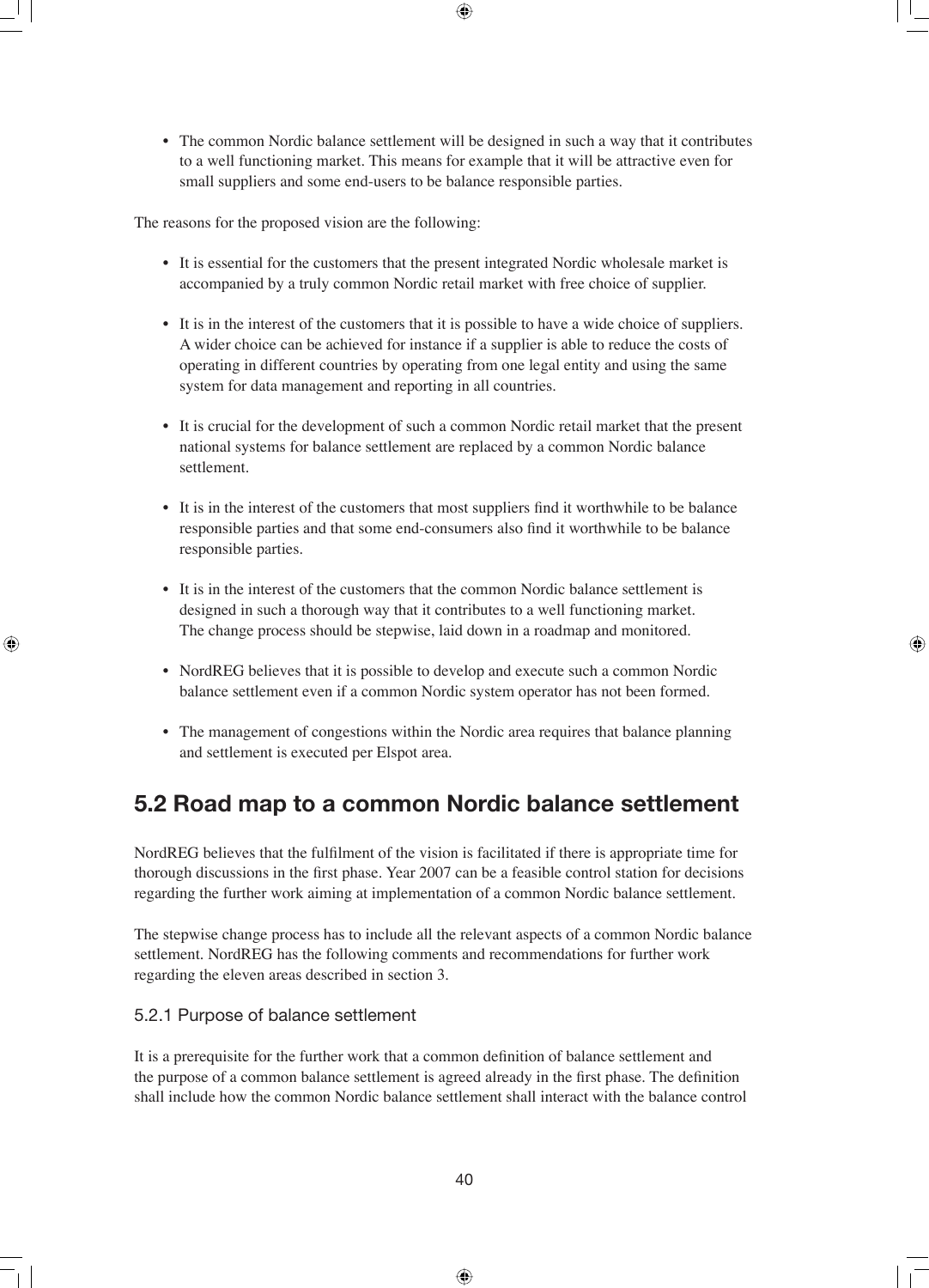and the balance regulation of the interconnected power system and the balance settlement between countries performed by the TSOs.

#### 5.2.2 Cost-base for balance settlement

One of the big differences relates to the definition of system responsibility and the cost-base for system responsibility. The task of defining the core activities of system responsibility (including balance settlement) has been analyzed by another working group within NordREG. This is the first step on the way to create a common view of how to allocate and finance the costs of system responsibility and balance settlement and thus a common cost base for balance settlement.

This issue also includes the definition of the product "imbalance" that is settled in the common Nordic balance settlement. Not even the concept of imbalance is commonly defined.

Without a common definition it is not possible to decide what costs shall be included in the balance settlement.

It is obvious that the costs for balance settlement and the costs for managing deviations from balance plans shall be included in the cost-base.

However it is probably not feasible to create a cost-base that includes all system responsibility costs in the Nordic countries. Extra TSO financing for other system responsibility costs than those that are parts of the cost-base for the settlement is therefore needed.

There are also differences in the fee structure for the balance settlement. More detailed issues regarding fee structure and cost-base for the settlement can be postponed to later phases in the process.

#### 5.2.3 Model for pricing of imbalances

There is one difference that is fundamental for the further development of a common balance settlement, namely whether a one-price model or a two-price model or a combination of the two models shall should be used for the pricing of imbalances. It is important to find a balance between inter alia the need for simplicity and the need to reduce imbalances.

It is important that this issue is discussed and agreed in the first phase.

#### 5.2.4 Imbalance pricing in shortage situations

There are some important differences in the national market designs regarding the pricing of imbalances in capacity shortage situations including situations when load shedding is needed. It is important for a common Nordic balance settlement that harmonised rules regarding imbalance pricing in shortage situations are considered. This issue has to be analyzed but can be postponed to later phases in the process.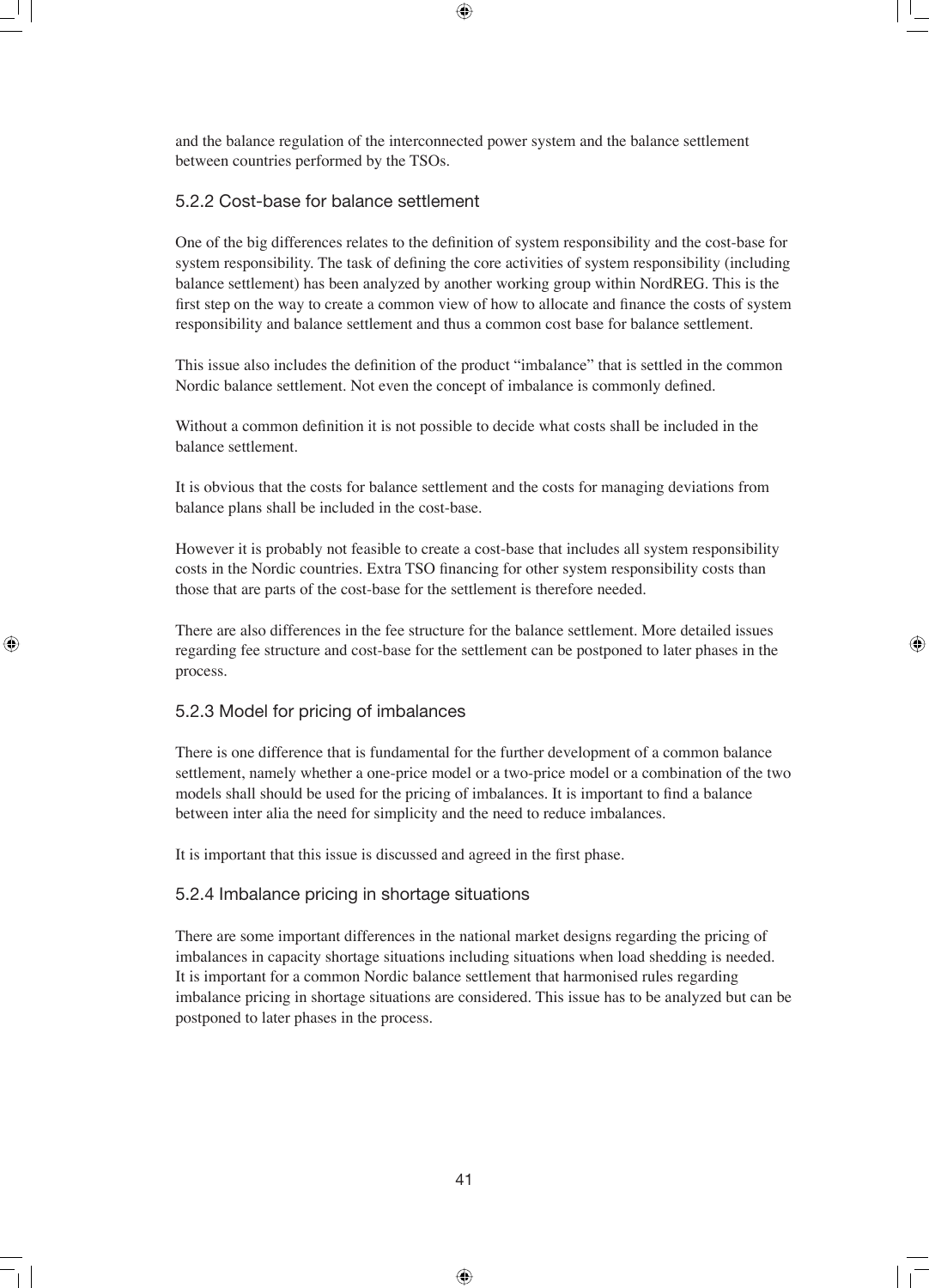#### 5.2.5 Balance plans and calculation of imbalances

There is one difference in this area that is fundamental for the further development of a common balance settlement, namely the number of balances that shall be planned and settled. The work group comprehends that there are advantages for vertically integrated companies if they can net their imbalances. These advantages might be reduced and competition in the retail market enhanced if the balance settlement includes separate consumption imbalances and separate production imbalances per Elspot area. It is important that this issue is further analyzed and agreed in the first phase. Other differences related to balance plans and calculation of imbalances can be postponed to later phases in the process.

#### 5.2.6 Metering requirements, load profile systems and demands on data systems

This area includes many differences that are discussed in more detail in the report from VTT ordered by the retail market working group. The difference in load profile systems is a fundamental obstacle for a harmonised balance settlement regarding customers without hourly measurements.

Most differences in this area have to be solved before it is possible to reach the proposed vision for a common balance settlement. It is difficult and costly to harmonize this area but it is crucial that it is done in order to have a common Nordic retail market. Therefore it is important that a road map for the necessary harmonisation and standardisation of these differences is agreed in the first phase.

#### 5.2.7 Management of measurement corrections from network operators

The present differences are not fundamental obstacles. The issue of common rules for management of measurement corrections from network operators can be postponed to later phases in the process.

#### 5.2.8 Invoicing and terms of payment

The present differences affect the need for collaterals and guarantees but are not fundamental obstacles. The issue of defining a common system for invoicing and terms of payment can be postponed to later phases in the process.

#### 5.2.9 Collaterals and guarantees

The present differences constitute one of the barriers to a common retail market but are not of fundamental nature in the first phase of the further process. The issue of defining a common system for administration and posting of collaterals and guarantees can be postponed to later phases in the process.

#### 5.2.10 Organisational requirements on balance responsible parties

The present differences constitute one of the barriers to a common retail market but are not fundamental in the first phase of the further process. The issue of organisational requirements on